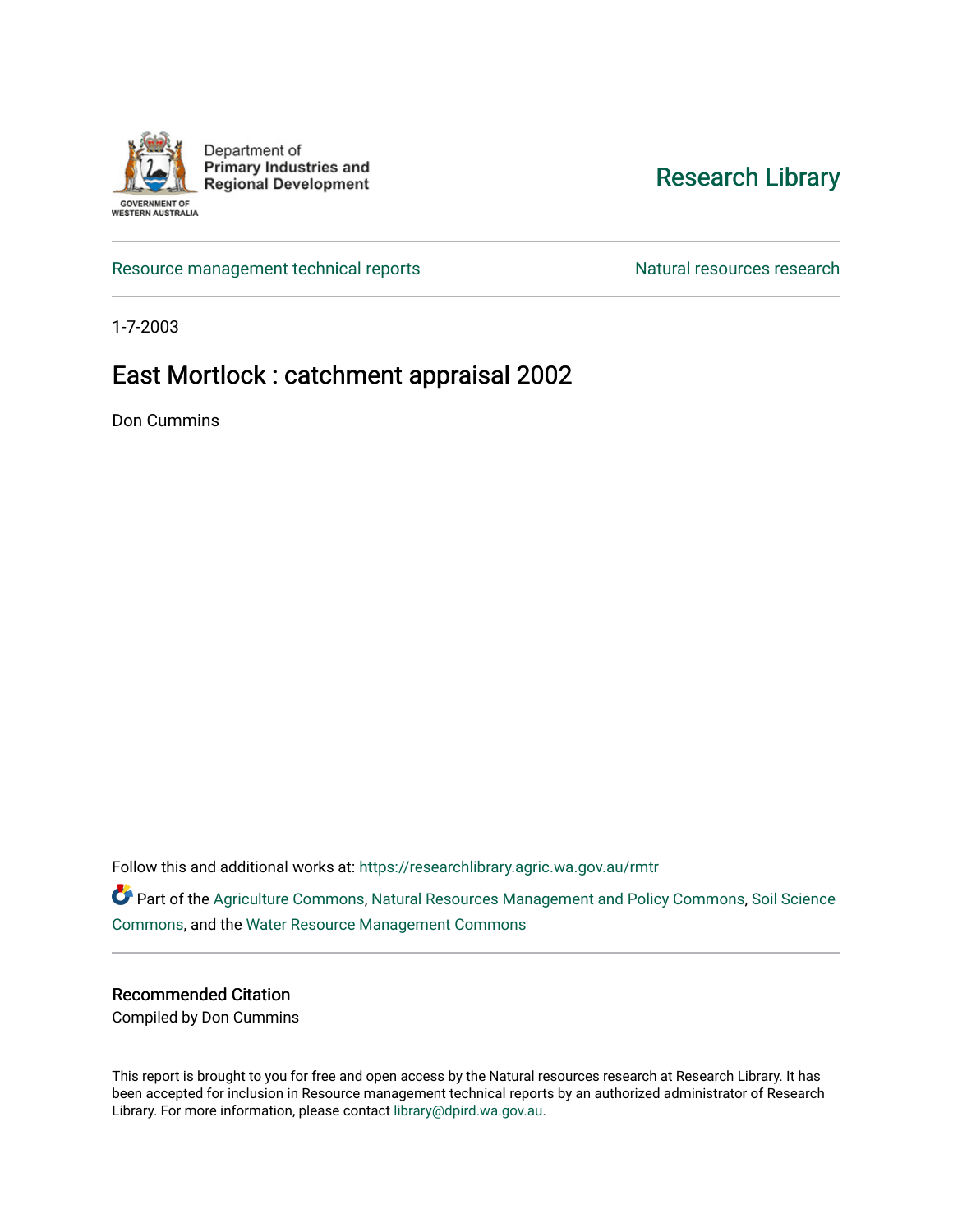

Department of Agriculture<br>Government of Western Australia



## **EAST MORTLOCK**

## **CATCHMENT APPRAISAL 2002**

*Compiled by Don Cummins*

**June 2003**



# **RESOURCE MANAGEMENT TECHNICAL REPORT 240**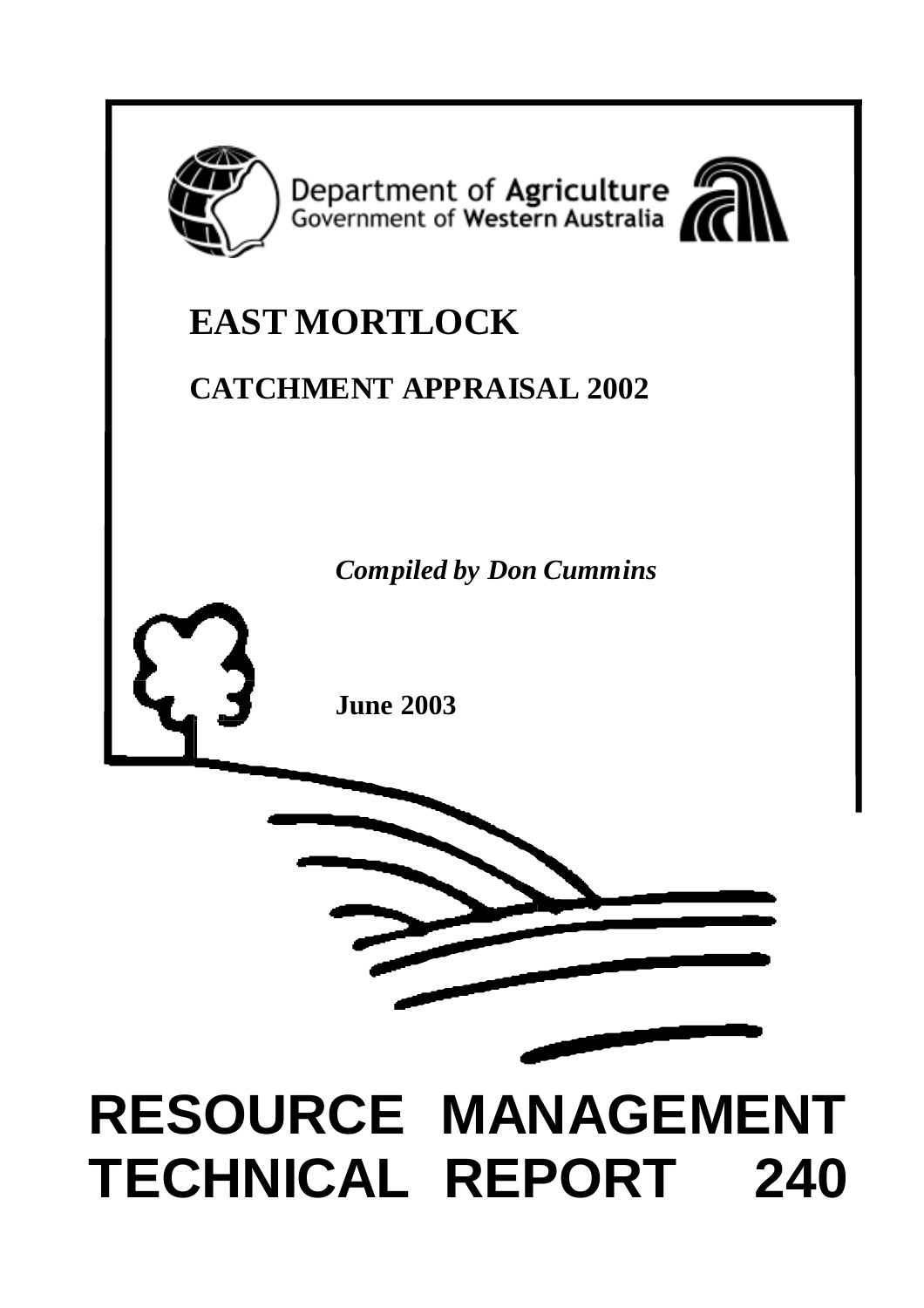**Resource Management Technical Report 240**

## **East Mortlock**

## **CATCHMENT APPRAISAL 2002**

**Edited by**

**Don Cummins for the Central Agricultural Region RCA Team**





## **NOVEMBER 2002**

**Disclaimer**

While all reasonable care has been taken in the preparation of the material in this document, the Western Australian Government and its officers accept no responsi bility for any errors or omissions it may contai n, whether caused by negligence, or otherwise or for any loss, however caused, sustai ned by any person who relies on it.

© Chief Executive Officer of the Department of Agriculture 2003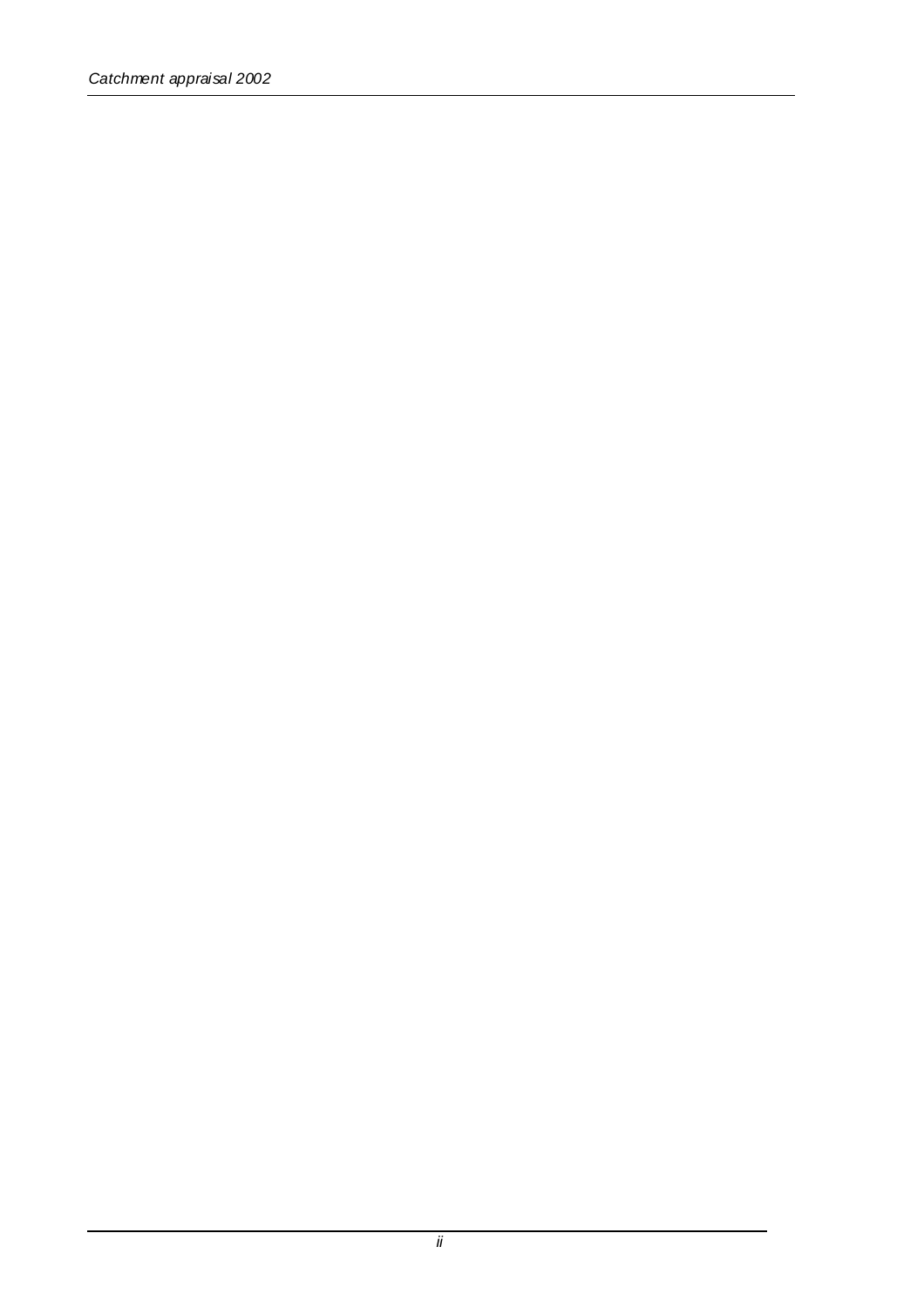## **CONTENTS**

#### Page

|    |            |                                                                                                                | $\mathsf{v}$   |  |  |  |
|----|------------|----------------------------------------------------------------------------------------------------------------|----------------|--|--|--|
| 1. | 1          |                                                                                                                |                |  |  |  |
| 2. |            |                                                                                                                |                |  |  |  |
|    | 2.1        |                                                                                                                | 1              |  |  |  |
|    | 2.2        |                                                                                                                | 2              |  |  |  |
|    | 2.3        |                                                                                                                | 4              |  |  |  |
|    | 2.4        |                                                                                                                | $\overline{7}$ |  |  |  |
|    | 2.5        |                                                                                                                | 8              |  |  |  |
|    | 2.6        | Surface water manufactured with the state was sensitive water with the state water with the state water with t | 10             |  |  |  |
|    | 2.7        |                                                                                                                | 10             |  |  |  |
| 3. |            |                                                                                                                | 13             |  |  |  |
|    | 3.1        |                                                                                                                | 13             |  |  |  |
|    | 3.2        |                                                                                                                | 16             |  |  |  |
|    | 3.3        |                                                                                                                | 19             |  |  |  |
|    | 3.4        |                                                                                                                | 19             |  |  |  |
| 4. |            |                                                                                                                | 22             |  |  |  |
|    | 4.1        |                                                                                                                | 22             |  |  |  |
|    | 4.2        |                                                                                                                | 25             |  |  |  |
|    | 4.3        |                                                                                                                | 27             |  |  |  |
|    | 4.4        |                                                                                                                | 30             |  |  |  |
| 5. |            |                                                                                                                | 32             |  |  |  |
| 6. |            |                                                                                                                | 34             |  |  |  |
|    | A1.        | Soil-landscape information as a basis for Land Management Unit (LMU)<br>mapping                                |                |  |  |  |
|    | A2.        | <b>Remnant vegetation</b>                                                                                      |                |  |  |  |
|    | A3.<br>A4. | <b>AgET and Catcher analysis for East Mortlock</b><br><b>Shire summary</b>                                     |                |  |  |  |
|    | A5.        | <b>Contacts</b>                                                                                                |                |  |  |  |
|    |            | $\sim$ $\sim$ $\sim$                                                                                           |                |  |  |  |

A6. Further reading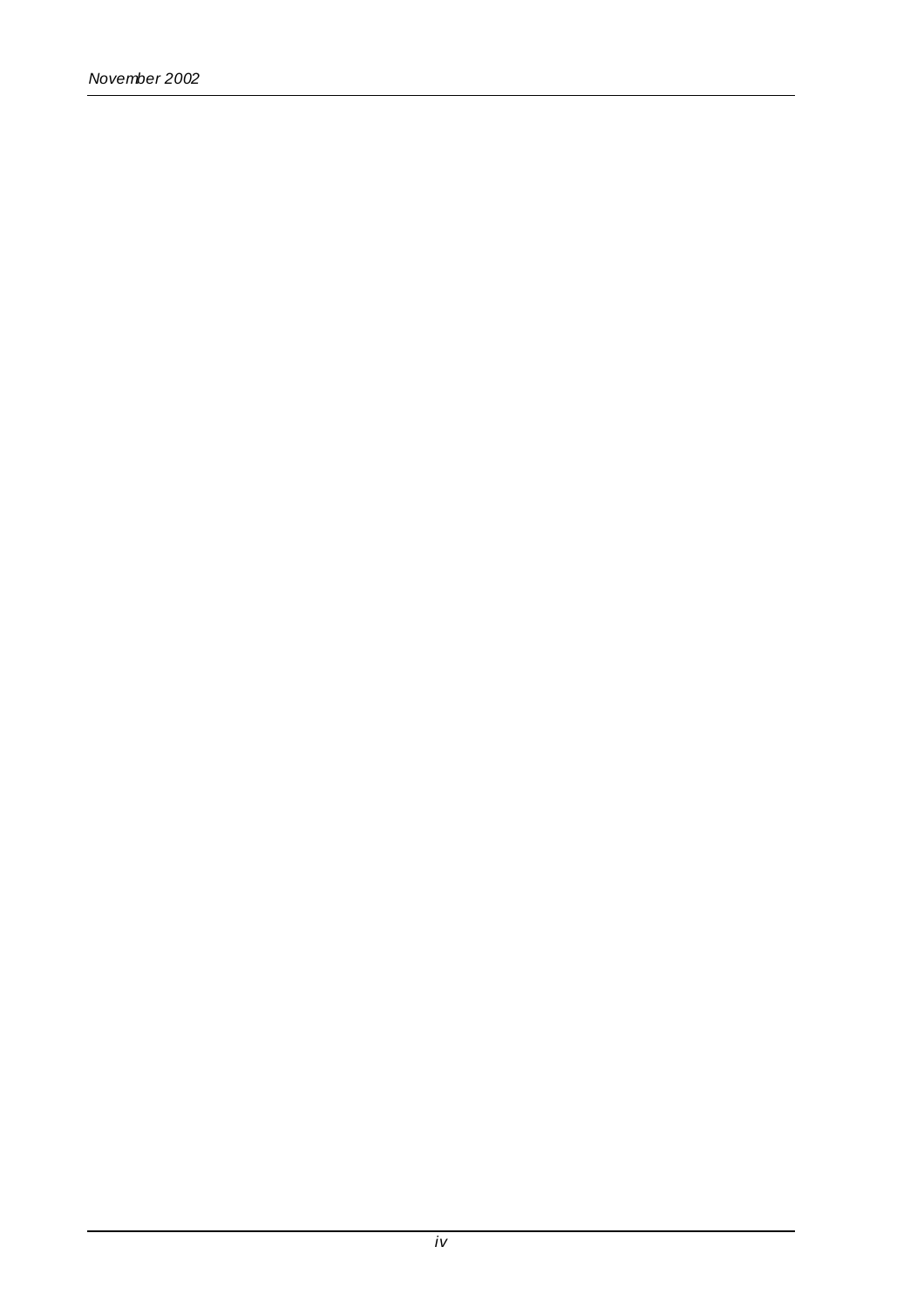## **SUMMARY**

This report describes the soils, hydrology, natural vegetation and farming systems of the East Mortlock catchment and provides information on the threats to agriculture, infrastructure and natural resources caused by land degradation.

East Mortlock covers over 800,000 hectares in the central w heatbelt. The catchment drains into the Avon River, w hich becomes the Sw an River, before flow ing into the Indian Ocean. The climate is Mediterranean w ith cool w et winters and hot dry summers and the annual rainfall is approximately 350 mm.

The agricultural systems are primarily broad acre w ith w inter cropping and livestock production. Crops grow n include w heat, barley, lupins, oats and canola, and the main livestock focus is sheep for w ool and meat. Crop rotations and production mix vary betw een farms depending on soil types, capital structure and expertise in the business.

Soils and landscapes are variable, w ith shallow loamy duplexes, sandy earths and ironstone gravelly soils comprising 53 per cent of the catchment. Soil degradation issues include: acidification, compaction and soil structure decline, erosion, w aterlogging and w ater repellence.

Salinity currently affects 9.2 per cent of the catchment (79,000 ha) and 32 per cent (275,000 ha) is low -lying and could be affected by surface water runoff or shallow watertables in the future.

Waterlogging, seepage and rising w atertables can be controlled by constructing w ell-planned and designed earthw orks. Grade banks on sloping land provide an important tool to manage surface water, which should be treated as a resource and used on-farm. Safe disposal of surface water to waterways should be considered a secondary alternative.

The catchment has a very low proportion of remnant vegetation - approximately 41,000 ha (4.8 per cent) - of which about 7,000 ha (17 per cent) are located in low -lying areas. Maintaining, enhancing and expanding remnant vegetation w ould deliver biodiversity, landscape and farming systems benefits.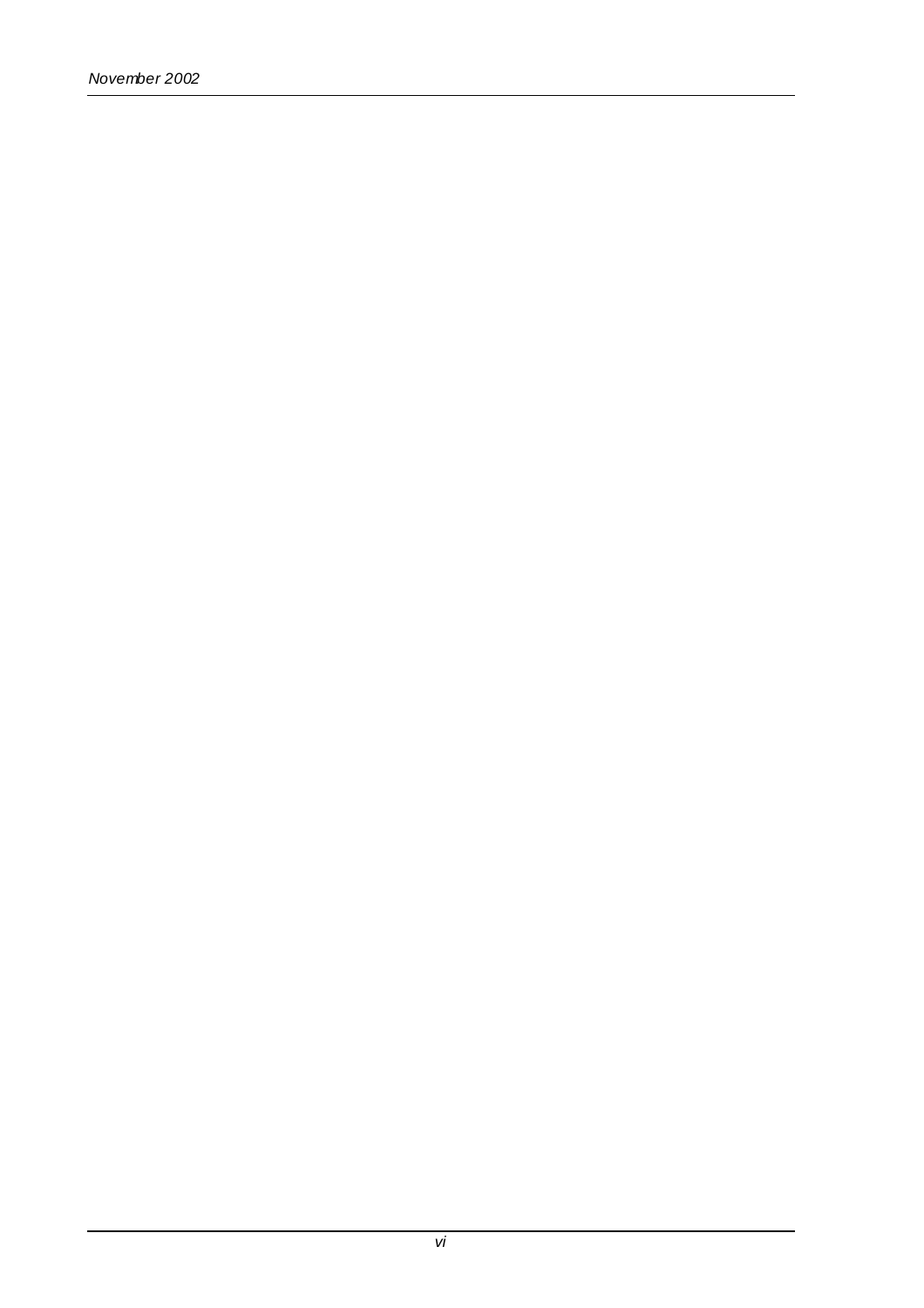## **1. INTRODUCTION**

Soil degradation on farmland reduces agricultural production and damages infrastructure and natural resources such as remnant vegetation, w aterways and w etlands. While dryland salinity, w aterlogging and soil erosion cause serious environmental problems in Australia, several other forms of soil degradation are of concern such as w ater repellence, w ind erosion and soil acidity.

The objective of Rapid Catchment Appraisal is to assess the condition of, and future risks to agricultural and natural resources, and provide information for reducing those risks w ithin regional geographic catchments. The process also attempts to identify the most suitable options to manage the risk. As part of the process, landholders are given direction on w here to access further information and support.

This report summarises current information on risks and impacts to agricultural production and natural resources w ithin the East Mortlock catchment. The report has been divided into three sections: the agricultural resource base; catchment risks; and management options and impacts. It is important to cross-reference betw een chapters to gain an understanding of how different risks and management options affect the agricultural resource base.

The w ork was completed w ith funding assistance from an Avon Catchment Council/ Department of Agriculture, Natural Heritage Trust partnership project.

## **2. NATURAL RESOURCE BASE**

## **2.1 Catchment description**

The catchment is the drainage basin of the east branch of the Mortlock River, w hich is a tributary of the Avon River. It occupies 859,617 hectares and covers parts of the shires of Cunderdin, Dow erin, Goomalling, Kellerberrin, Koorda, Mount Marshall, Quairading, Tammin, Trayning, Wongan-Ballidu and Wyalkatchem. Major tow ns within the catchment are: Cunderdin, Tammin, Wyalkatchem, Dow erin and Koorda. Large salt lake chains form much of the drainage, dominated by the Cowcow ing system to the southw est of Koorda tow nsite.

The catchment is bounded by the latitudes of: 476235 and 581245 (E) and 6621166 and 6475552 (N), (Figure 2.1).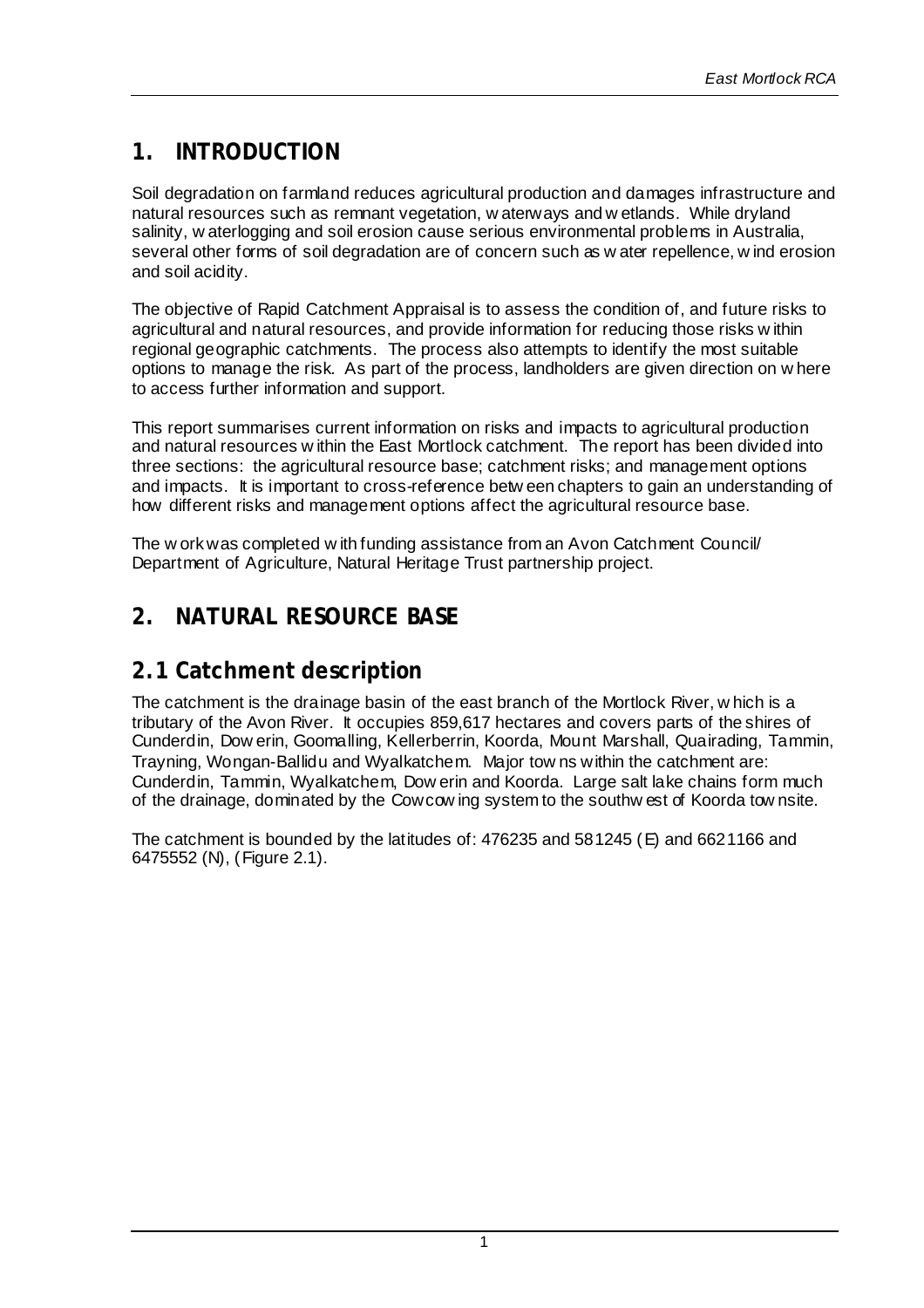

**Figure 2.1 East Mortlock Catchment location map.**

## **2.2 Climate**

#### *Harry Lauk and Trevor Lacey*

The catchment has a Mediterranean climate, w ith hot dry summers and mild w et winters with rainfall peaking sharply in mid w inter. Moisture deficit over summer limits the grow ing season for traditional, annual agriculture systems, to betw een May and September (Figure 2.3). On average about 70 per cent of annual rainfall occurs through the grow ing season (Figure 2.2). Winter and spring rainfall is associated w ith the passage of cold fronts across the state. Strong northerly w inds are often generated as the fronts approach, providing the potential for w ind erosion particularly in late autumn and early spring w hen ground cover is at its low est.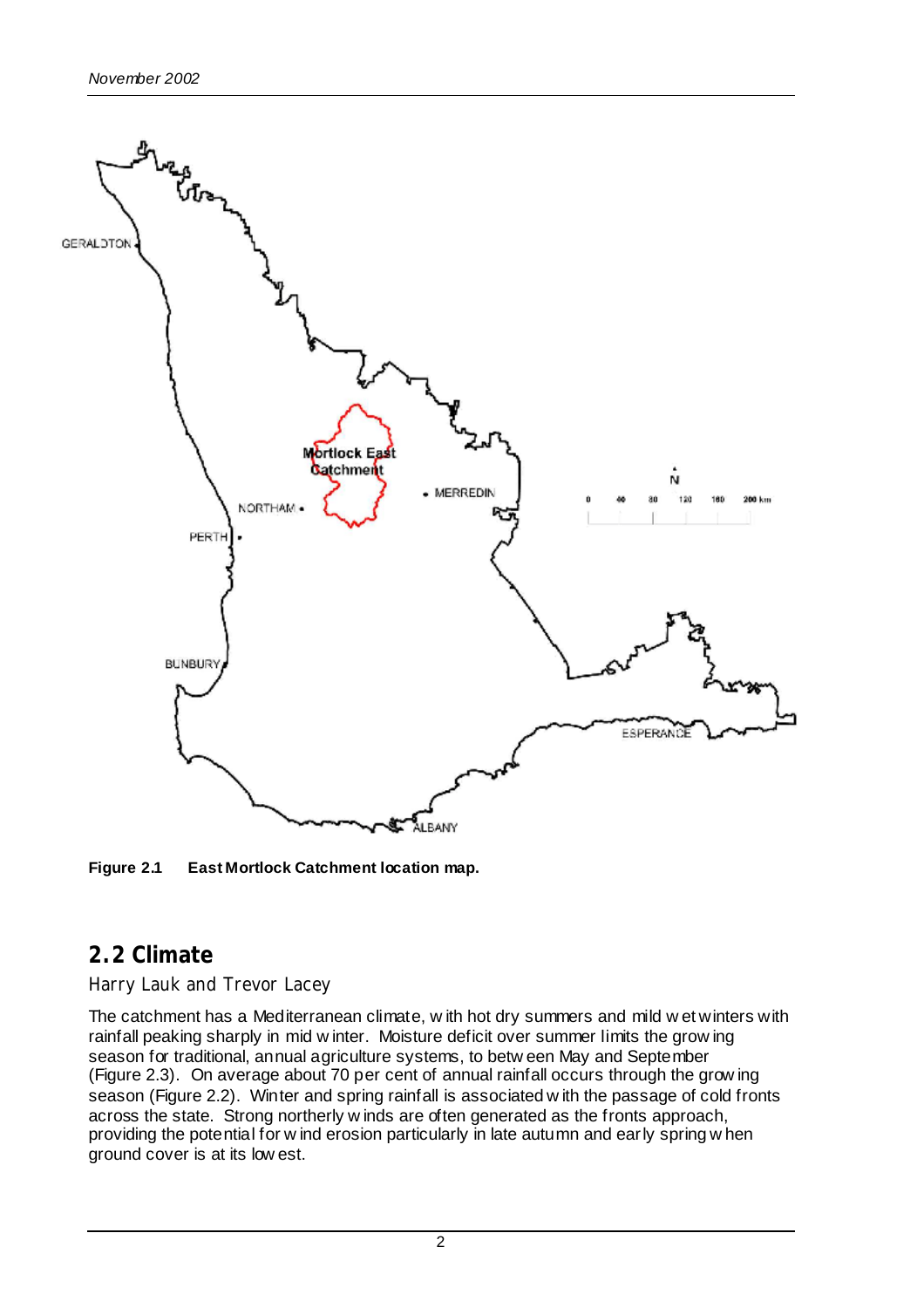





#### **Figure 2.3. Monthly rainfall and evaporation.**

Summer thunderstorms are sporadic and cause intense rainfall in some years, such as the rains of February 2000. These storms can cause major run off, erosion and recharge events. Wetter than average summers present opportunities for summer cropping, particularly of forage crops.

Frost is most likely to occur after fronts have passed and a new high-pressure system establishes itself. The combination of events from the preceding cool days and cold southerly air flow follow ed by clear skies and low or light w inds can cause the land surface cool rapidly. Cold air flow s to the low est points in the landscape w ith the potential to cause damaging frost events (as experienced in 1998 and 1999). The level of crop damage is related to the minimum temperature reached, the period over w hich the frost persists and the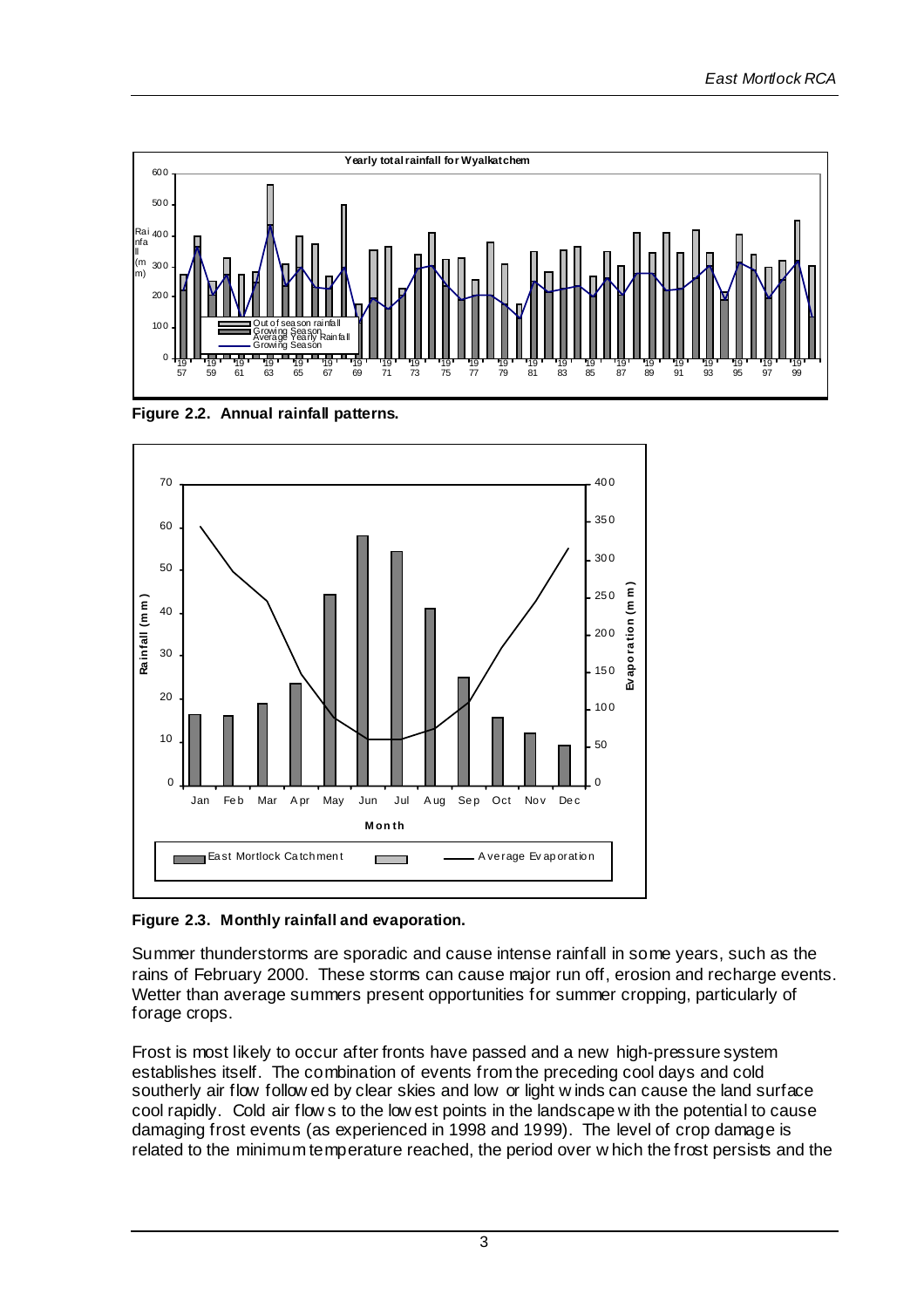sensitivity of the crops. The most damaging frosts are often those that occur in mid to late spring around the time crops are flow ering.



#### **Figure 2.4. Monthly temperature ranges for the catchment**

(The bars represent the monthl y average range for dail y temperatures and the lines represent recorded monthl y absol ute minima and maxima.)

## **2.3 Farming systems**

*Trevor Lacey*

#### **2.3.1 Current farming systems**

Farming systems are dominated by annual crop/pasture rotations and to a lesser extent continuous cropping rotations. The main crops grow n are wheat, barley, oats, lupins, canola, peas and chickpeas. Within these rotations pastures account for 37 per cent and crops 50 per cent of the total farmed area (Figure 2.5). The main pasture species sow n are subterranean clovers and medics.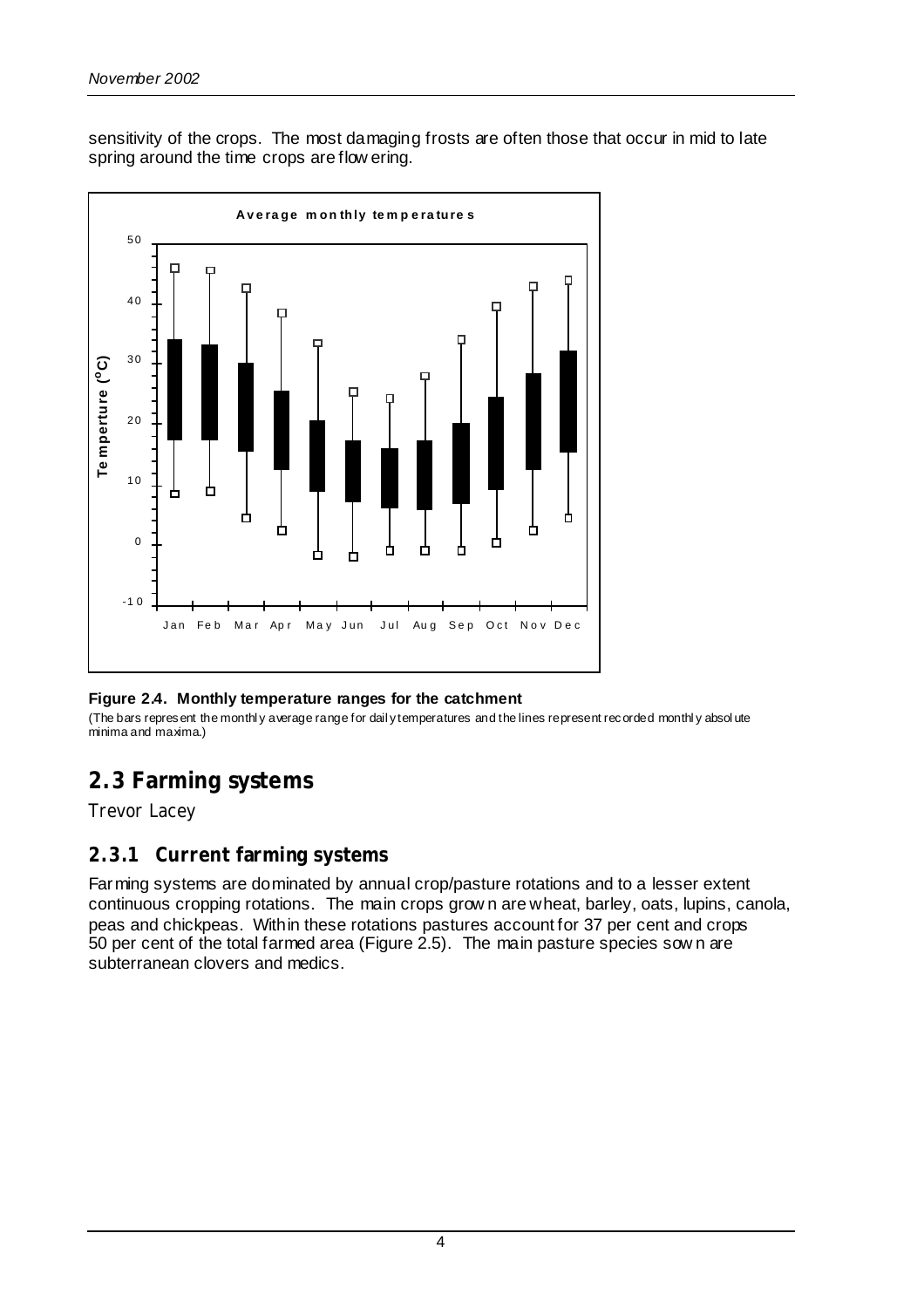

#### **Figure 2.5. Enterprises distribution as percentage of farmed area.1**

Crop yields show a great deal of variability from year to year but have an underlying upw ards trend of 50kg per year (Figure 2.6). This trend may be attributed to technological improvements in areas such as weed control, varieties, fertilisers, rotations and machinery. Crop w ater use efficiency (yield per mm of rainfall) has generally increased over the period 1983-1999. Average annual w heat yields range from around 1 t/ha in 1983 to over 2 t/ha in good seasons in the late 1990's.



**Figure 2.6. Average wheat yields for East Mortlock catchment (t/ha). Based on Cunderdin, Dowerin, Tammin and Wyalkatchem shires.**

based on average figures from 1983 to 1999, for the shires of Cunderdin, Dowerin, Tammin and Wyalkatchem.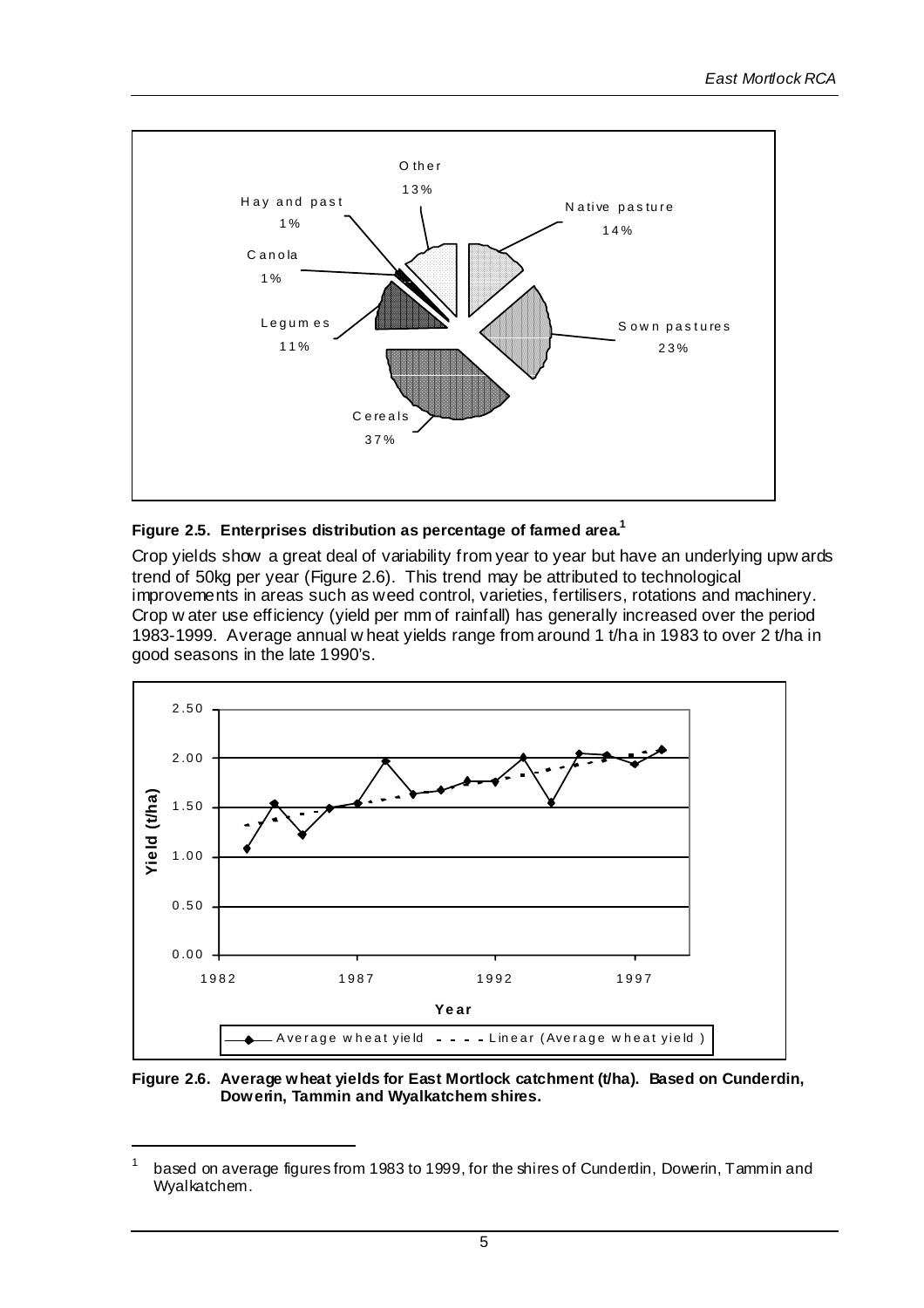Average gross value of production (GVP) for the catchment is estimated at \$172 million. From the late 80's to the early 90's the GVP from crops hovered around 70 per cent, getting as low as 63 per cent in Dow erin in 1988. Production from cropping increased through the 90's reaching a high of 90 per cent of GVP in Wyalkatchem and Tammin in 1999. Crops currently contribute 81 per cent of gross value of production (GVP). Thus, improvements to cropping should have the biggest impact on total profitability, w hich may facilitate investment in sustainable management practices.



**Figure 2.7: Av erage gross value of production (GVP) for agricultural production in the shires of Cunderdin, Dowerin, Tammin and Wyalkatchem**

#### **2.3.1 Summary of farmer survey**

Thirty-seven farmers, representing 13 per cent of the catchment area, provided information on farming systems.

The survey results were:

- Farm businesses largely comprise mixed stock (mainly sheep and some cattle) and crop enterprises.
- Crop/pasture rotations and continuous cropping rotations are common on most soils.
- Wet and w aterlogged areas are grow permanent annual pastures or perennial vegetation, including some perennial-annual mixes such as alleys and phased lucerne rotation.
- Serradella w as by far the most w idely adopted higher w ater use option, having been sow n onto 2 per cent of the area farmed by 50 per cent of farmers. Although farmers plan to increase this area to 3 per cent this is significantly less than the area suited to serradella (approximately 30 per cent of the catchment).
- Salt bush is grow n by 40 per cent of farmers on 1.3 per cent of the catchment, falling well short of the potential suitable area for it (approximately 25 per cent of the catchment).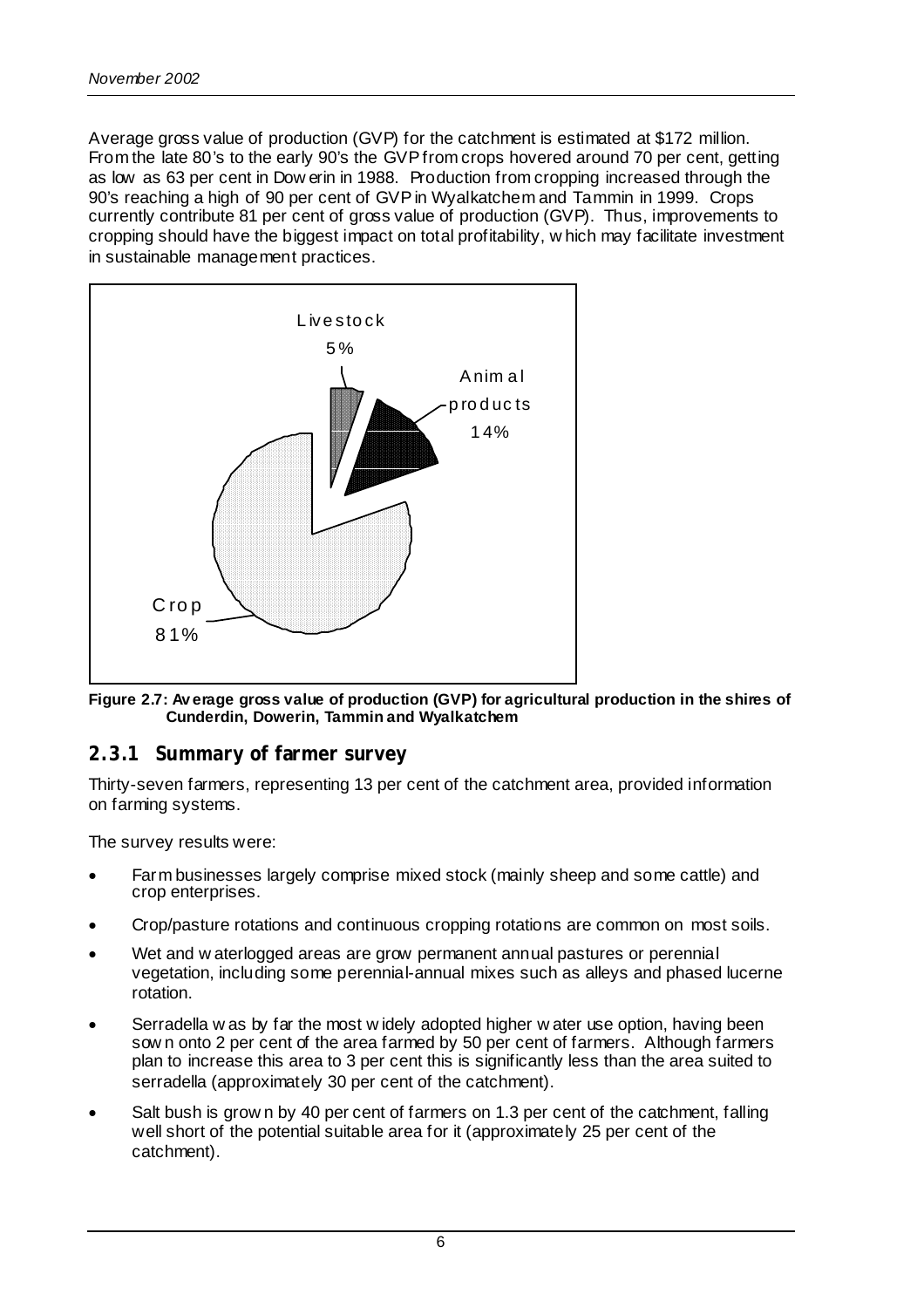• Some farmers are grow ing lucerne, balansa and persian clovers, w arm season crops and forage, oil mallees, pines, tagasaste and acacia.

## **2.4 Hydrogeology**

*Shahzad Ghauri and Paul Galloway*

## **2.4.1 Geology and geomorphology**

The catchment is located on the Yilgarn Craton, w hich formed over 2500 million years ago. Most rock outcrop in the area is granite and adamellite. Depth to bedrock is generally shallow er in the w est, particularly along stretches of the east branch of the Mortlock River, adjacent to Great Eastern Highw ay. Numerous dolerite dykes that have intruded the bedrock display an east-northeasterly trend and often delineate fractures and possible faults. These dykes are dark-coloured, mostly medium-grained rocks and they often cross the catchment's main flow direction, sometimes forming barriers to groundw ater movement.

Physical, biological and geo-chemical processes differentially w eather the various minerals and fabrics of the underlying geology. These processes alter hard rock to soft, weathered and transported materials know n as 'regolith'. Regolith is usually thickest w here rock is deeply w eathered and w here sediments accumulate.

Most of the catchment lies in the zone of ancient drainage w here primary salt lake chains occupy the low est parts of valley floors (Mulcahy, 1967; Churchw ard, 1992; Grealish and Wagnon, 1993; Frahmand, unpublished data). In contrast, the far south-west has rejuvenated drainage, characterised by a dissected, undulating landscape and w inter flow ing rivers (Lantzke and Fulton, 1993; Verboom and Gallow ay, in press).

#### **2.4.2 Groundwater quality**

Groundw ater salinity varies considerably depending on aquifer types and landscape position. Salinity increases as water migrates through the regolith and mobilises stored salts. Perched (sandplain) aquifers often have fresh to brackish groundw ater and are particularly common in the north and w est w ith scattered occurrences elsew here. Groundw ater samples from the saprock aquifer in Elashgin and North Wyola sub-catchments range from 2000 mS/m to 2700 mS/m. In contrast, similar aquifers in upper South Tammin sub-catchment are often less than 1200 mS/m. South Tammin's upper catchment position and local recharge sources (sandplain hills), w ith low salt stores account for the differences. Groundwater salinity in the palaeo-channel at South Tammin ranges from 4000 m/Sm to 7000 m/Sm. Where this groundw ater reaches the surface, evaporation accumulates salts and hyper-saline w ater results.

Groundw ater pH varies from highly acidic ( $pH < 4$ ) to slightly alkaline ( $pH = 7.5$ ). Recent data reveals that highly acid groundw ater is more w idespread than initially perceived (Grey *et al.* unpublished data). Acid groundw ater has the potential to affect agricultural production and is difficult to dispose of.

#### **2.4.3 Water resources**

Fresh to brackish w ater is usually found in piezometers in mid to upper landscape positions, close to sandy soils or rock outcrop. Sumps or depressions in small to moderate sandplain sub-catchments (20-100 ha) are also w orthy of test drilling. Many deep bores in the catchment have a lag time of around 20 months betw een rainfall events and w atertable response.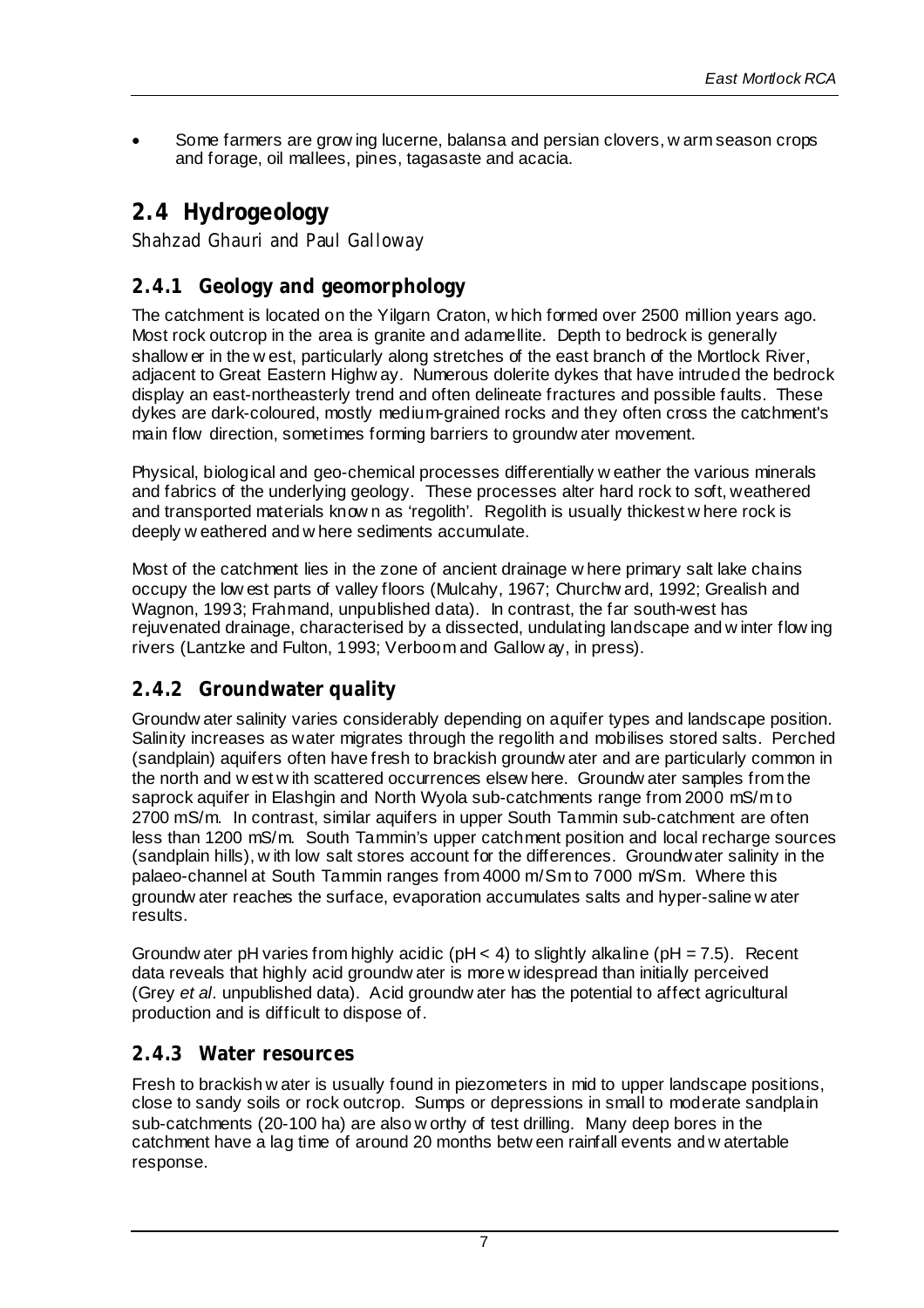Examples of areas w ith perched aquifer resources include:

- immediately south of Rifle Range Rd in Wyalkatchem Shire, deep piezometers at and dow n gradient of the perched aquifer are fresh;
- approximately 10 km north of Great Eastern Highw ay along Wyola North Road in Cunderdin Shire;
- west of North Road in Dow erin Shire, here a sandplain catchment is discharging w ater into a large saline lake;
- south of Amery Benjabeering Road in Dow erin Shire and;
- 18 km east of Koorda heading tow ards Bencubbin.

Examples of areas w ith fresh-brackish saprock aquifer resources are:

- Several kilometres south of the Goomalling-Wyalkatchem Rd and Cunderdin-Minnivale intersection. Drilling in 2001 confirmed this area as a modest yielding saprock aquifer bore hole (estimated 40  $\text{m}^3$ /day and 800 mS/m).
- Approximately 15kms south of Tammin near Dixon Rd in Tammin Shire.
- Tw o kilometres south of the Kulja-Mollerin Rock Road and Koorda-Kulja Road intersection.

Groundw ater found in the Koorda and Bencubbin bore netw orks is predominately salty, although some minor perched aquifer stores are present.

## **2.5 Soils**

#### *Paul Galloway*

Soils of the catchment are inherently variable, often changing over tens of metres. They can, how ever, be grouped into soil groups (Schoknecht, 2002) that are managed similarly during broad-acre agriculture. These soil groups have been combined into soil supergroups to simplify complex soil-landscape information and to create the simplified soil map of the catchment and Figure 2.8 show s the spatial distribution of soils in the catchment.

The main soils comprise tw o major soil supergroups and three common soil supergroups that together account for 71 per cent of the catchment (Table 2.1). The major soil supergroups are:

- deep loamy duplexes, w hich occupy 24 per cent, mostly in valley floors w ith minor occurrences on low er slopes in the north and;
- sandy earths, which occupy 19 per cent on freely drained crests and slopes, mostly in the north and central areas.

The three common soil supergroups are ironstone gravels (10 per cent), deep sands (9 per cent), and deep sandy duplexes (9 per cent). Table 2.1 describes the abundance and location of these soil supergroups and defines typical soil profiles (see Schoknecht, 2002 for further details).

Other less prevalent but still significant soil supergroups are loamy earths, shallow sandy duplexes and w et/w aterlogged soils. Six other soil supergroups occupy only small areas of the catchment. These can be identified in Appendix A1.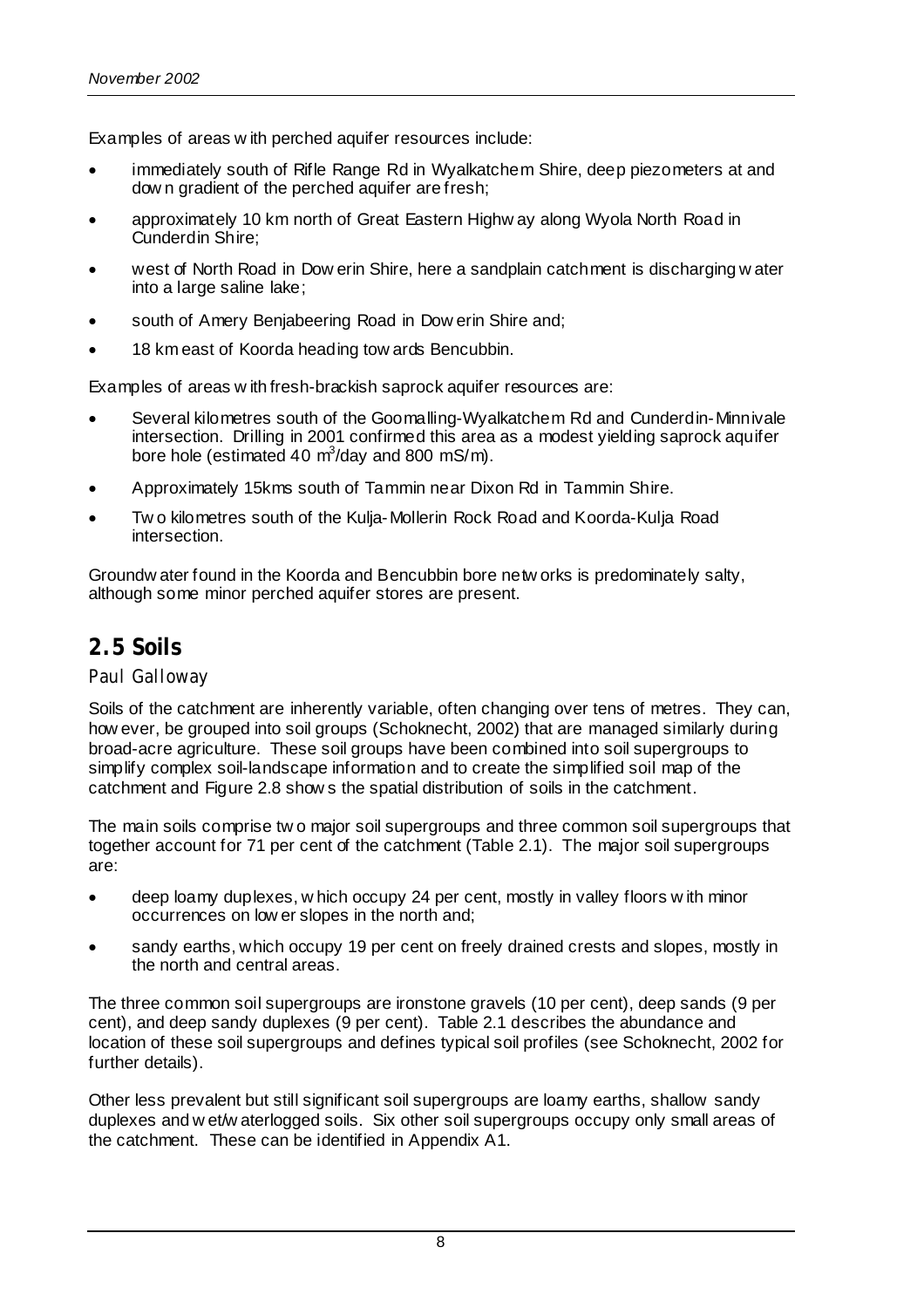**Table 2.1. Major soil supergroups**

| Soil supergroup<br>Abundance in<br>catchment | <b>Profile description</b><br>Dominant location in catchment                                         | Soil group components<br>(per cent of catchment)    |  |
|----------------------------------------------|------------------------------------------------------------------------------------------------------|-----------------------------------------------------|--|
| Shallow loamy<br>duplexes                    | Soils with a loamy surface and a texture<br>contrast at 3 to 30 cm.                                  | Alkaline grey shallow loamy<br>duplex (14 per cent) |  |
| 208 000ha<br>24 per cent of                  | Valley floors and lower slopes in the north.                                                         | Alkaline red shallow loamy<br>duplex (5 per cent)   |  |
| catchment                                    |                                                                                                      | Yellow/Brown shallow loamy<br>duplex (4 per cent)   |  |
|                                              |                                                                                                      | Other shallow duplex soils (1 per<br>cent)          |  |
| Sandy earths                                 | Soils with a sandy surface grading to loam                                                           | Yellow sandy earth (9 per cent)                     |  |
| 161 000ha                                    | by 80 cm. May be clayey at depth.                                                                    | Red sandy earth (4 per cent)                        |  |
| 19 per cent of<br>catchment                  | Freely drained crests and slopes in the<br>north and centre.                                         | Acid yellow sandy earth (3 per<br>cent)             |  |
|                                              |                                                                                                      | Pale sandy earth (2 per cent)                       |  |
|                                              |                                                                                                      | Brown sandy earth (1 per cent)                      |  |
| Ironstone gravelly                           | Soils that have ironstone gravels as a                                                               | Loamy gravel (8 per cent)                           |  |
| soils                                        | dominant feature of the profile.<br>Crests and slopes throughout the south and<br>central catchment. | Deep sandy gravel (1 per cent)                      |  |
| 83 000 ha                                    |                                                                                                      | Shallow gravel (1 per cent)                         |  |
| 10 per cent of<br>catchment                  |                                                                                                      | Duplex sandy gravel (<1 per<br>cent)                |  |
| Deep sands                                   | Sands greater than 80 cm deep.                                                                       | Yellow deep sand (5 per cent)                       |  |
| 77 000 ha<br>9 per œnt of                    | Smooth rises in the south west of the<br>catchment around Dowerin.                                   | Gravelly pale deep sand (2 per<br>cent)             |  |
| catchment                                    |                                                                                                      | Pale deep sand (1 per cent)                         |  |
|                                              |                                                                                                      | Calcareous deep sand (<1 per<br>cent)               |  |
| Deep sandy<br>duplexes                       | Soils with a sandy surface and a texture or<br>permeability contrast at 30 to 80 cm.                 | Grey deep sandy duplex (6 per<br>cent)              |  |
| 76 000 ha                                    | Colluvial slopes, around granite outcrops<br>and sometimes in valley floors.                         | Alkaline grey deep sandy<br>duplex (2 per cent)     |  |
| 9 per cent of<br>catchment                   |                                                                                                      | Red deep sandy duplex (1 per<br>cent)               |  |
|                                              |                                                                                                      | Yellow-brown deep sandy<br>duplex $(<1$ per cent)   |  |
| Other minor soil-<br>supergroups             | Loamy earths (8 per cent), Shallow sandy<br>duplexes (7 per cent), Wet or waterlogged                | Calcareous loamy earth (7 per<br>cent)              |  |
| 256 000 ha<br>29 per cent of                 | soils (6 per cent) and six other minor soil-<br>supergroups each comprising 2 per cent or            | Alkaline grey shallow sandy<br>duplex (4 per cent)  |  |
| catchment                                    | less.                                                                                                | Grey shallow sandy duplex<br>(2 per cent)           |  |
|                                              |                                                                                                      | Saline wet soil (3 per cent)                        |  |
|                                              |                                                                                                      | Hard cracking clay (2 per cent)                     |  |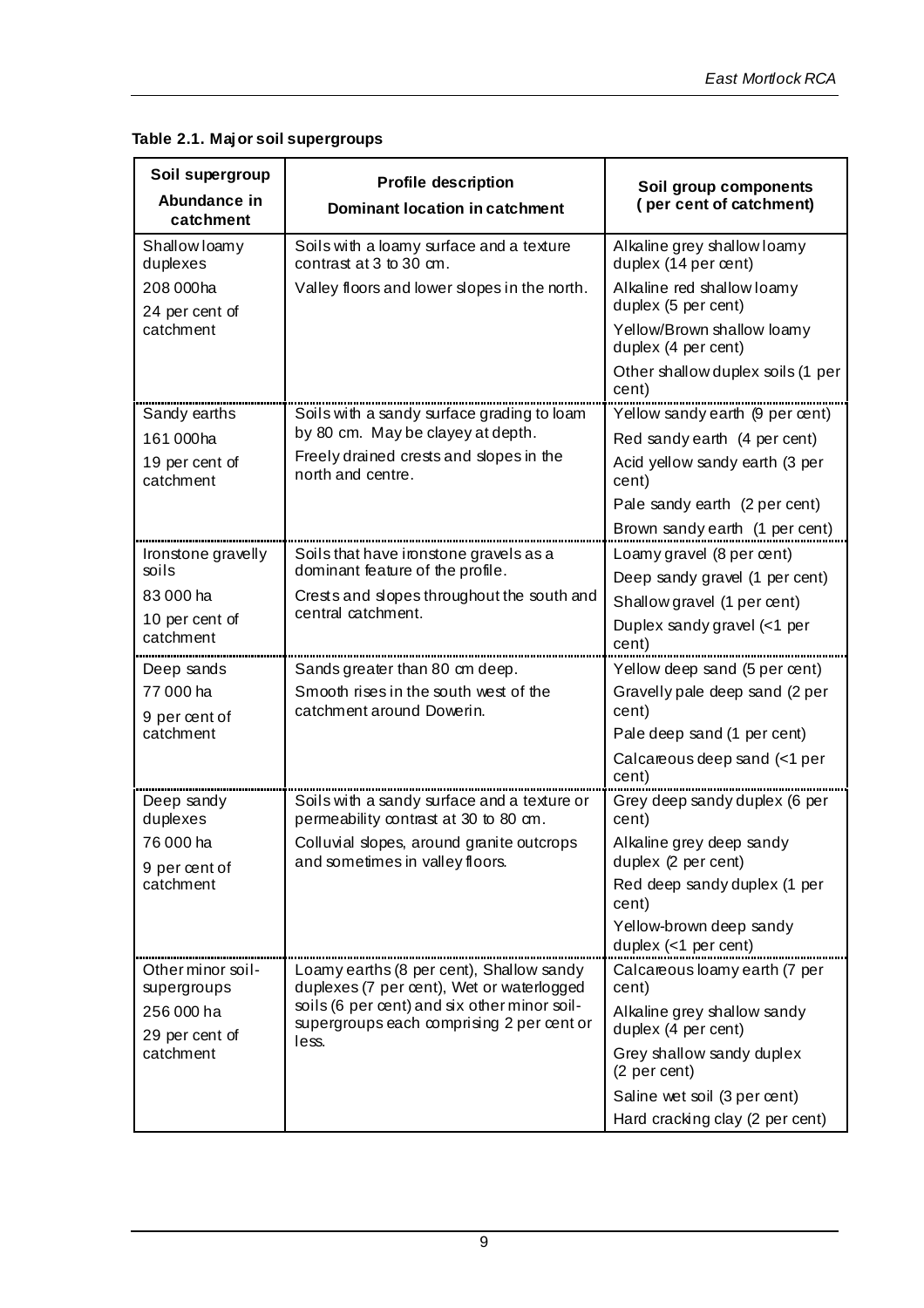The soil supergroups described above provide a basis for Land Management Unit mapping. More detail about the soil-landscape mapping process, soil groups and Land Management Units (LMUs) is provided in appendix A1, to assist mapping LMUs at the farm scale.

#### *Insert Soil Map (A3), as figure 2.8*

#### **2.6 Surface water**

#### *Harry Lauk*

The follow ing information w as drawn from the farmer survey:

- Earthw orks are widely used, w ith 70 per cent of farmers using contour banks, 27 per cent using deep drains and 11 per cent using other forms of surface w ater drainage for waterlogging management. Farmers indicated a potential increase in deep drains and surface drainage in the future.
- All farmers surveyed are connected to scheme w ater, which supplies on average 60 per cent of water used on-farm (ranges from 1 per cent to 100 per cent).
- Over half the farmers considered their w ater supplies to be adequate w ith the remainder requiring further information on developing reliable w ater supplies.
- Dams generally rely on banks or natural catchments to help them fill, w ith only 10 per cent having roaded catchments.

Improvements could be made in w ater harvesting techniques, to reduce reliance on scheme water. The potential also exists for farmers to expand and improve earthw orks for surface water management.

## **2.7 Remnant vegetation**

#### *Don Cummins*

Only 4.8 per cent of the original vegetation remains. This is comparable to most central wheatbelt catchments, w hich retain betw een 5 and 10 per cent remnant vegetation. Loss and fragmentation of remnant vegetation can have major impacts on genetic diversity and associated ecosystems. Analysis of the remnant vegetation found in the catchment has show n:

- York gum and salmon gum w oodland, represents only 1.5 per cent of its original coverage.
- Succulent steppe w ith mallee and thickets: Mallee and *Melaleuca uncinata* thickets on salt flats have disappeared from the catchment. This vegetation association is poorly represented statew ide w ith only 92 ha remaining, all of w hich is found outside CALM reserves. While these species are represented elsew here in the catchment, as a grouping they no longer exist.
- Average remnant size in the catchment is 8.3 ha; the significance of this data is discussed in the 'risk' section of this report.
- The w andoo, York gum, salmon gum, morrel and gimlet vegetation association covers only 2.8 per cent of its original area (44 per cent ) and mallee and Casuarina thicket covers only 6.7 per cent of its original area (19 per cent ).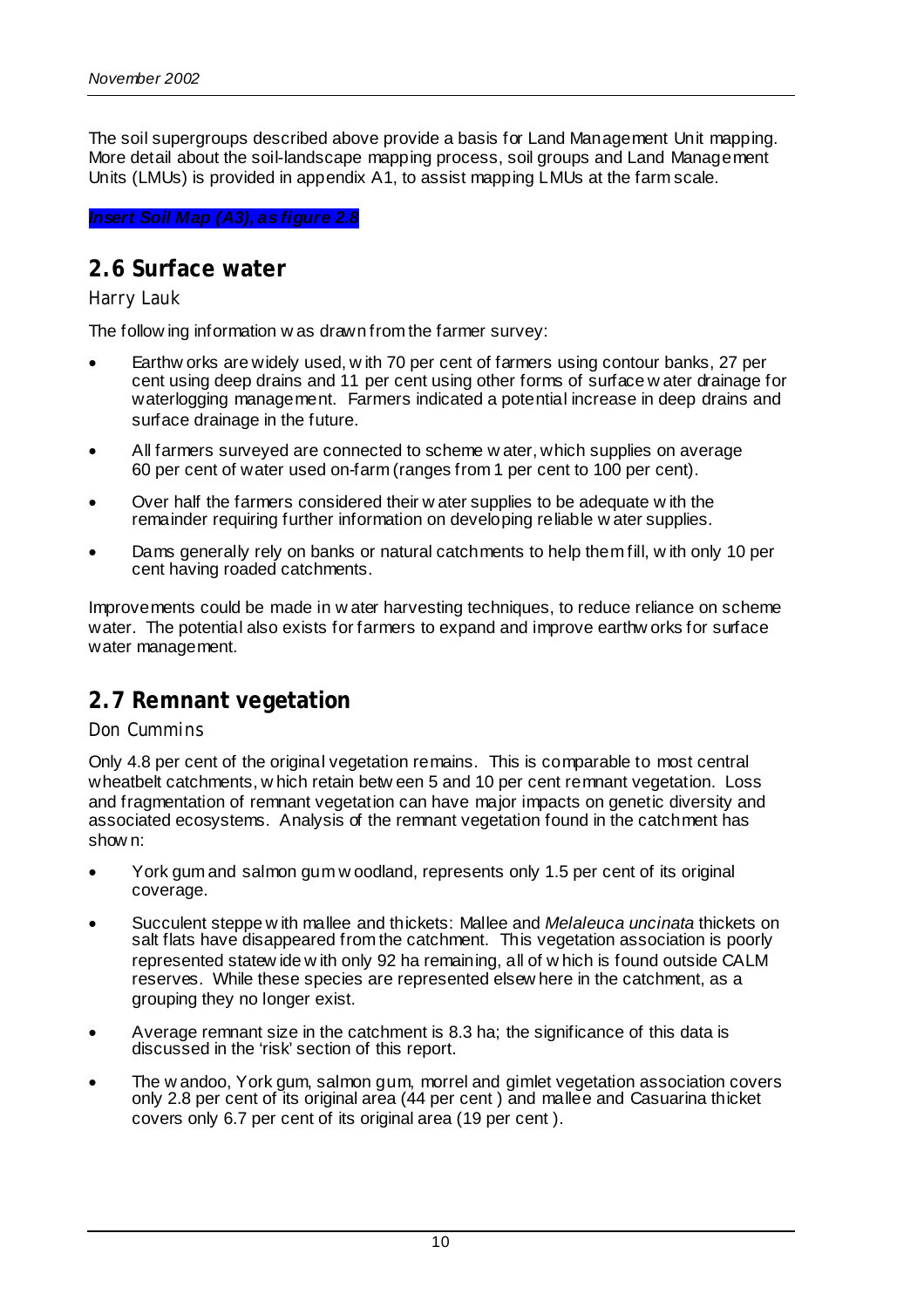• The majority of remnant vegetation is found on hilltops and along drainage lines. The salt lake chains w ithin the catchment have the bulk of large remnants (greater than the average 8.3 ha), generally dominated by samphire w ith open w oodland fringing vegetation. These areas are show n in association w ith vegetation type in Figure 2.9.

#### **2.7.1 Catchment wetlands**

- Lake Noonying (12 ha) is found in the Noonying Nature Reserve (48 ha) in the Shire of Tammin, 3 km southw est of Tammin tow nsite and is a seasonal lake, w hich has become saline in the last 10 years. The lake is covered by a stand of dead swamp sheoak, how ever, this species and broom bush are still found on the lake's fringes (Weaving 1999).
- Lake Wallambin (121 ha) is located in the Wallambin Nature Reserve in the northeast corner of the Shire of Wyalkatchem and is a generally dry salt lake, surrounded by samphire flats and w oodland on upper slopes (Weaving 1999).
- Yorkarakine Rock Reserve (157 ha) in Tammin contains an ephemeral freshwater system based on granite rock pools, w hich are listed as being nationally significant by the Commonw ealth Government (Safstrom 1999). The vegetation is predominately rock sheoak, jam, salmon gum and w andoo.

#### **2.7.2 Significant reserves**

- Derdibin Nature Reserve, 17 km south of Wyalkatchem, covers and area of 134 ha and is considered by CALM to be an important habitat for at least 9 bird species (Weaving 1994).
- Charles Gardiner Reserve (799 ha), 15 km south of Tammin, has three species of declared rare flora: sticky hemigenia, moth trigger plant and w oolly sheoak and a total of 443 plant species have been found in this reserve.

| <b>Name</b>               | Common name         | <b>Found</b>                                                             | <b>Habitat</b>                                            |
|---------------------------|---------------------|--------------------------------------------------------------------------|-----------------------------------------------------------|
| Allocasuarina<br>fibrosa  | woolly sheoak       | Found in Charles<br>Gardiner Reserve,<br>Tammin.                         | Sandheath                                                 |
| Daviesia<br>euphorbioides | Wongan cactus       | Found in road, rail<br>and nature reserves<br>in the Shire of<br>Dowerin |                                                           |
| Eremophila<br>resinosa    | resinous erimophila | Found in a single<br>road reserve in the<br>shire of Wyalkatchem         | Open mallee scrub on sandy day<br>loams.                  |
| Eucalyptus<br>synandra    | jingymia mallee     | Found in road<br>reserves and private<br>land in the Shire of<br>Koorda. | Open mallee heath or dense scrub in<br>sand overlaterite. |
| Roycea<br>pycnophylloides | saltmat             | Found on private<br>land in the Shire of<br>Cunderdin.                   | Open sandy, saline flats.                                 |

#### **2.7.3 Rare and endangered flora\***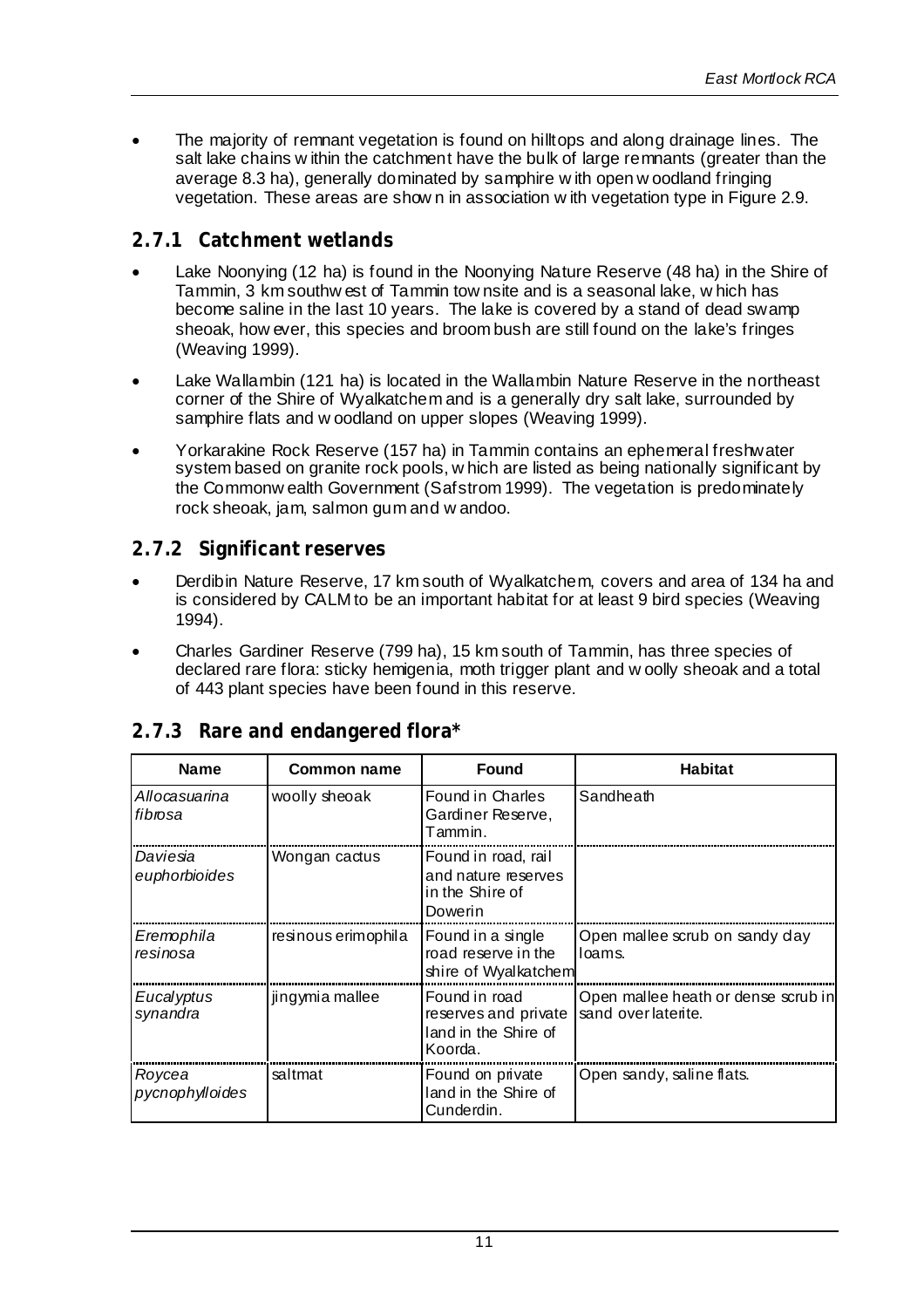| <b>Name</b>                        | Common name  | <b>Found</b>                                                                                | <b>Habitat</b>                               |
|------------------------------------|--------------|---------------------------------------------------------------------------------------------|----------------------------------------------|
| Verticordia<br>hughanii            |              | Found in a nature<br>reserve and on<br>private land in the<br>Shire of Dowerin.             | Grey sandy soil on the edge of salt<br>lakes |
| Hakea aculeata                     | column hakea | Found on private<br>land and road<br>reserves in the<br>Shires of Tammin<br>and Cunderdin.  |                                              |
| Hemigenia viscida sticky hemigenia |              | Found in road, rail<br>and nature reserves<br>and on private land in<br>the Shire of Tammin | Low heath on sand over gravel.               |
| Pityrodia scabra                   |              | occurs on a single<br>site on a road<br>reserve in the<br>Cowcowing area of<br>Wyalkatchem  |                                              |

*Insert Figure 2.9 Remnant Vegetation Extent x Type.*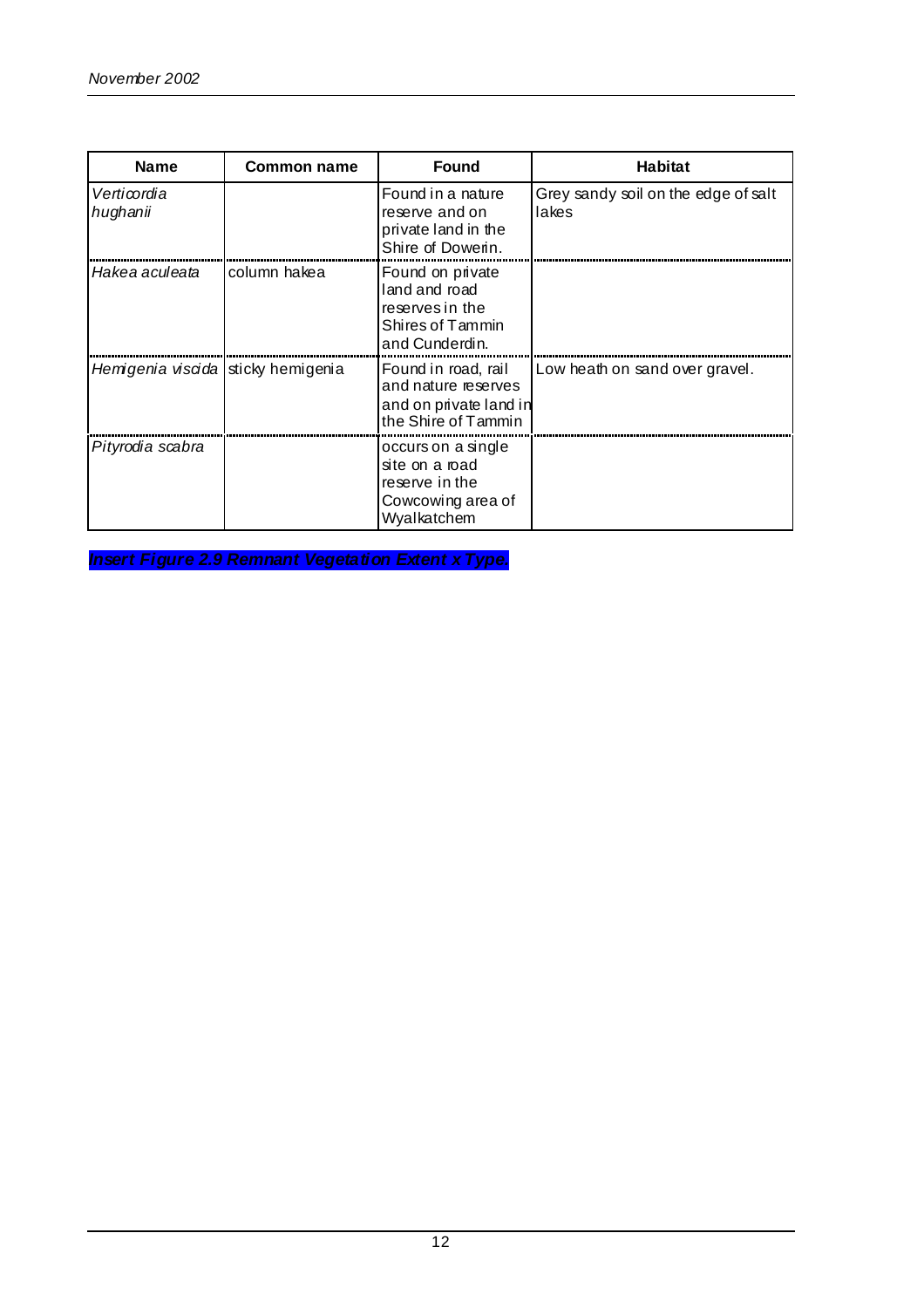## **3. CATCHMENT RISKS**

## **3.1 Salinity and groundwater**

*Shahzad Ghauri*

#### **3.1.1 Current extent of salinity**

The catchment has 79,000 hectares of saline land (9.2 per cent), based on Land Monitor data, show n in Figure 3.1.

Salinity is most common in the valley floors but farmers rated salinity occurring at the change of slope as the biggest problem. This may indicate w here salinity is currently developing or where management options are available. Salinity is likely to expand in low -lying areas adjacent to existing salinity, how ever this expansion is highly dependent on elevation, slope, and soil type.

#### **3.1.2 Potential salinity risk**

Land-height information from the Land Monitor project indicates that approximately 275,000 hectares (32 per cent of the catchment) is located in low-lying areas (close to surface-water flow paths) some of which could become w aterlogged and/or saline if w atertables rise sufficiently. Sandy soil types and areas close to large discharge areas are unlikely to be so affected.

Details and accuracy statements of the Land Monitor data sets can be found in CSIRO Mathematical and Information Services (CMIS) Report No. 01/111.

#### **3.1.3 Groundwater trends**

Groundw ater trends in the catchment are variable: borehole data indicates rising, falling or relatively static trends over short and long monitoring periods.

#### *Rising trends*

Middle and upper slope areas show the greatest rates of groundw ater rise  $(> 0.15 \text{ m/yr})$ . In Elashgin, piezometers in the upper catchment show definite groundw ater rises of betw een 0.13 m and 0.64m per year and groundw ater is relatively fresh in these piezometers. It is clear that the upper catchment rise is caused by perched groundw ater recharging deep groundw ater. Groundw ater in the valley is much more saline (2180 and 2660 mS/m) and is rising. Variations in groundw ater salinity do not seem highly correlated w ith rates of rise, meaning that both localised recharge and regional scale recharge are responsible for rising watertables.

#### *Falling trends*

Tw enty four bores have also been identified as having significant falling trends ( $> 0.10$  m/yr), just over half of which are located in low er landscape or valley positions and proximal to discharge areas. Most falling trends are explained by recent climatic events and do not significantly reduce the threat posed by salinity.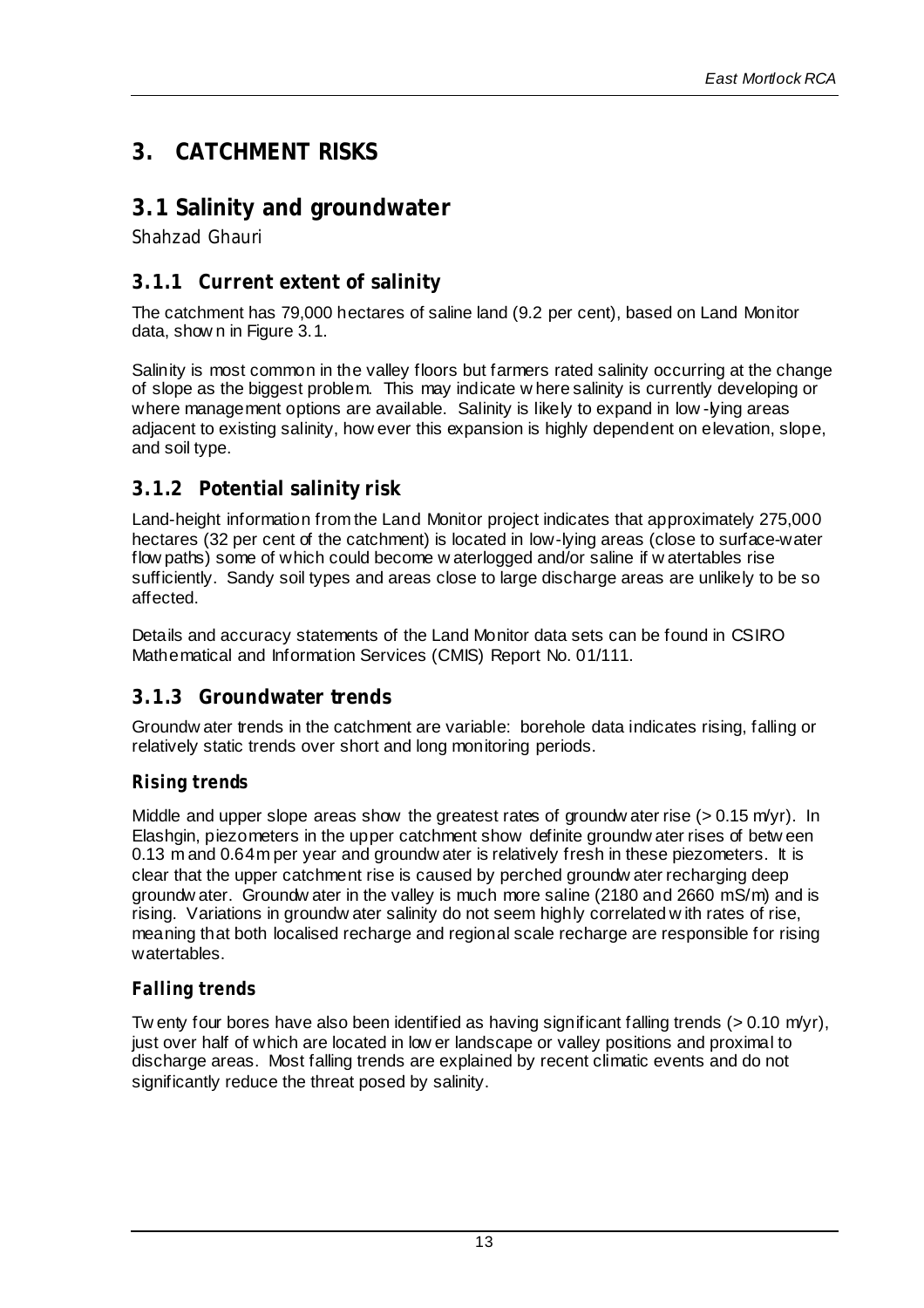#### *Static bores*

Many bores show both rising and falling trends of less than  $0.10$  m/yr over various monitoring periods. The bulk of these bores are located in low er slope or valley/discharge areas and are due to reductions in rainfall/run-off in recent years and/or discharge via capillary action.

#### **3.1.4 Effect of rainfall**

Analysis of all piezometer data w as conducted using the Hydrograph Analysis and Rainfall Time Trends program (HA RTT), (Ferdow sian *et al.* 2001). The program assists in explaining long term groundw ater trends by removing the effects of rainfall events from the underlying time trend.

Figure 3.2 details hydrographs and HARTT values (w here applicable) of East Mortlock piezometers.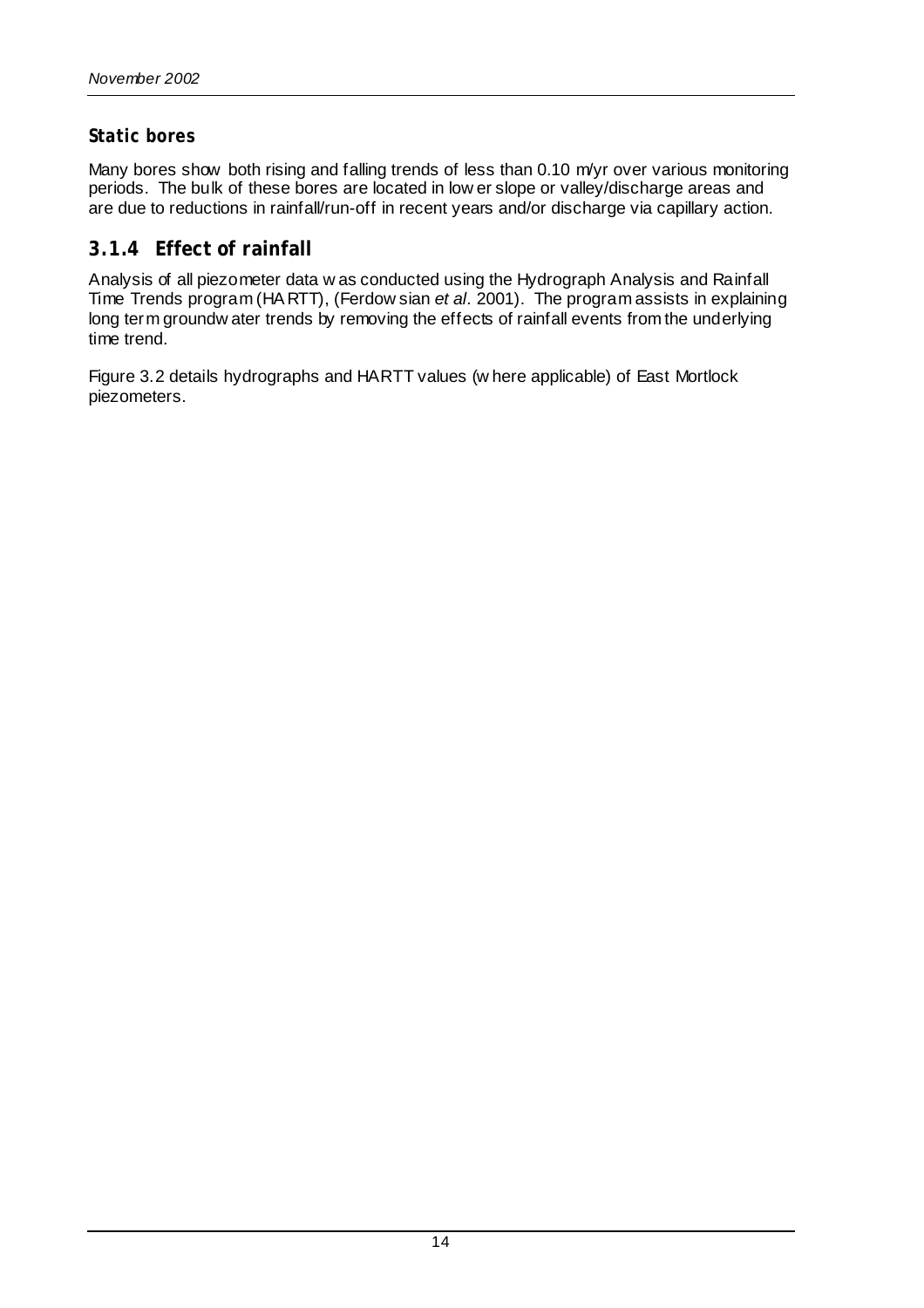#### *East Mortlock RCA*

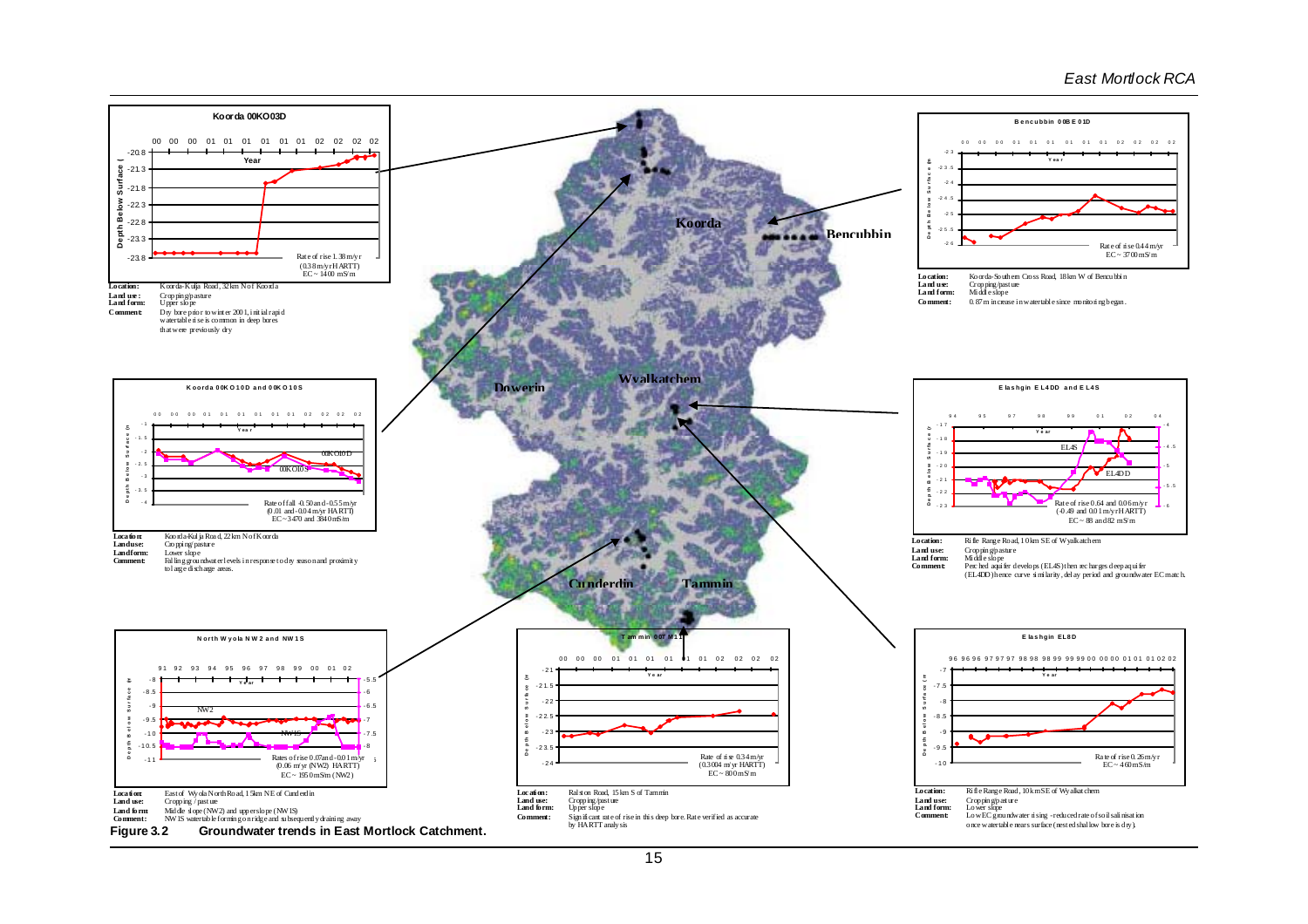#### **3.1.5 Areas of increased salinity risk**

Landscape constrictions, spurs and low gradient points have been identified as possible causes of increased salinity risk in the catchment. Converging ridgelines at drainage outlets hinder flow , and spurs that extend into drainage lines are prone to lateral groundw ater flow accumulation. An example of constriction salinity can be seen at the intersection of Old Koorda and Underw ood Flat Roads in Dow erin Shire. Salinity associated w ith spurs can also be found approximately 15 km north of Tammin along the Yorkrakine Road.

The specific sites listed below are show n on Figure 3.1, as areas of increased salinity risk due to constrictions, spurs and low gradients.

- Area 1 (2700 ha) low gradient zone w ith constriction near discharge point. Piezometers show ing rising trends and current salinity expected to increase in severity.
- Area 2 (250 ha) narrow linear zone w ith distant discharge point ie. small outflow to inflow ratio.
- Area 3 (250 ha) low gradient zone w ith moderate constriction to flow.
- Area 4 (500 ha) low gradient zone w ith moderate spur hindering flow.
- Area 5 (350 ha) low gradient zone w ith moderate constriction to flow.
- Area 6 (1000 ha) low gradient zone w ith moderate spur hindering flow . This area is occupied by sandy duplex soils that may reduce the overall salinity risk. Sandy surfaces decrease capillarity and are easily leached by rainfall infiltration.

## **3.2 Soil and land degradation risks**

#### *Paul Galloway*

The major land degradation hazards are soil acidification and soil structure decline. Both hazards are manageable using existing methods but are likely to affect large areas now and into the future unless best management practices are adopted. Other hazards that potentially affect significant areas are subsoil compaction, w ind erosion, w aterlogging and water repellence. These less visible forms of land degradation affect larger areas than salinity. How ever, they often go unnoticed and untreated (Nulsen, 1993).

Options for best managing each degradation hazard vary, depending on site characteristics and farming systems. A site analysis and farming system appraisal should be undertaken before recommending one option over another. Degradation hazards and management options are more fully described in Moore (1998) and in the farmnotes listed in further reading.

#### **3.2.1 Soil acidity**

Approximately 400,000 ha (46 per cent) is moderately to highly susceptible to increased rates of acidification and 35,000 ha (4 per cent) of this is naturally acidic. Testing soil pH in the surface (0-10 cm) and subsurface (10-20 cm) layers is the only accurate way of monitoring acidification. Soils most susceptible to acidification are the deep sands, sandy earths and ironstone gravels, w hich occupy 320,000 ha, or 37 per cent and are associated with lateritic landforms.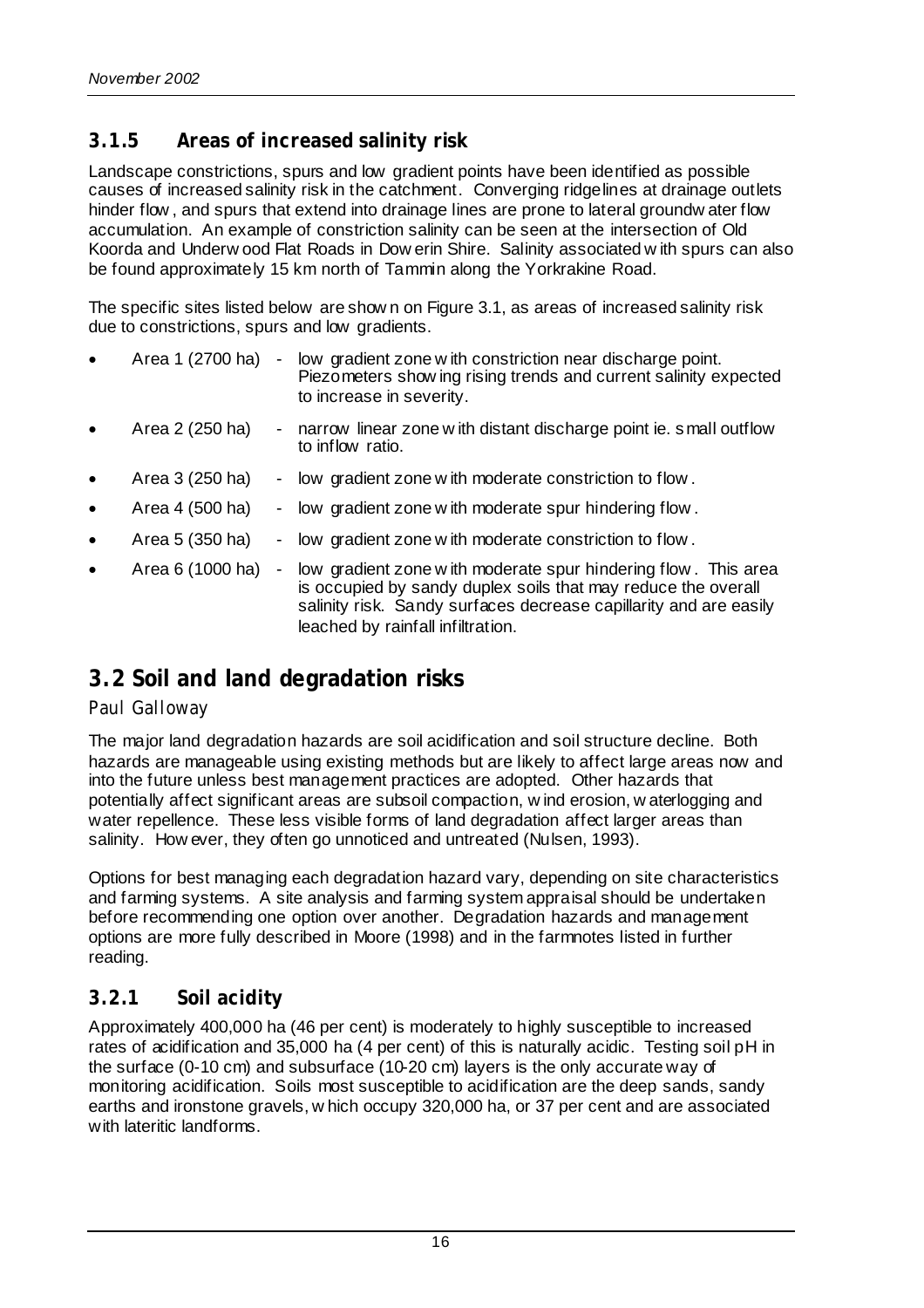Liming is the most common method of halting and reversing acidity on these productive soils. The total annual lime requirement for the catchment is calculated to range from 30,000 to 50,000 tonnes, based on acidification rates of betw een 75-125 kg Lime Equivalent/ha/yr (Porter and Miller 1998). Lime use has increased significantly w ithin the catchment from 1994-1995, w hen only 10-20 per cent of the required lime w as applied, to 1998-1999, w hen betw een 65-110 per cent of required lime w as applied (Figure 3.3). Annual lime applications currently average about 35-60 per cent of the total required, similar to the state average of betw een 50-60 per cent (Miller 2002). These rates vary significantly w ith the seasonal economic situation.

Mount Marshall and Kellerberrin shires are under-performing in lime application rates compared to the catchment as a w hole, w ith lime applications averaging 34 per cent in Mount Marshall and 52 per cent in Kellerberrin, of the low er estimated liming rate show n in Figure 3.3. This can probably be attributed to difficult seasonal and economic conditions and limited farmer exposure to liming campaigns w ithin both shires. Transport costs to farms in Mount Marshall may also contribute to low lime application rates.

From the farmer survey, it w as found that lime has been used on over 20 per cent of the catchment area (of farmers surveyed) w ith intended use on 46 per cent. The Lime and Nutrient Calculator, available from Top Crop Administration, Department of Agriculture Northam, can be used to calculate the lime requirements for individual paddocks.



#### **Figure 3.3 Lime use and catchment lime requirement**

Annual lime use in 2001 is based on far mers RCA survey information (farmers sur veyed applied li me to 7400 ha at an estimated rate of 1 t/ha).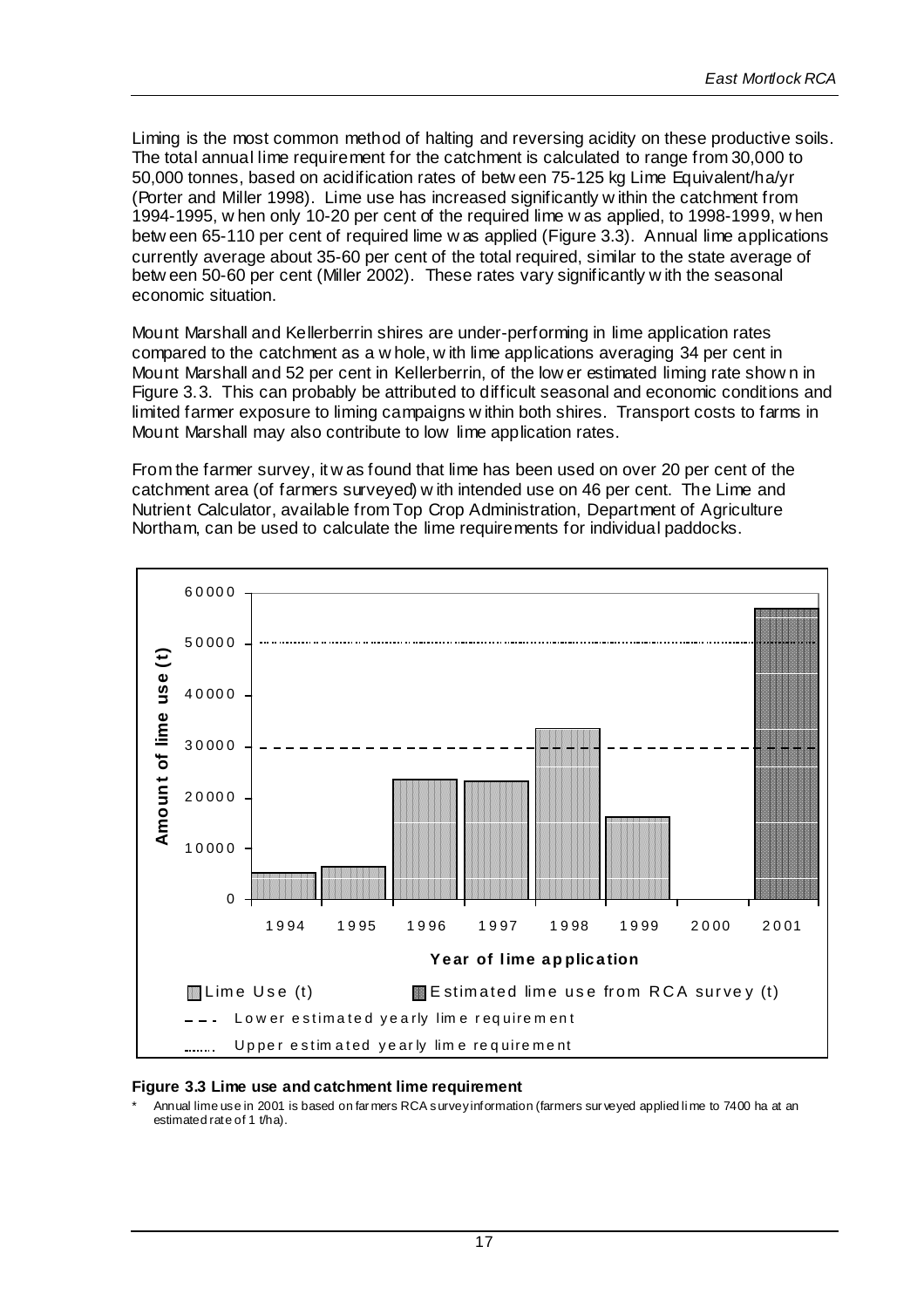Lime responses are variable on the naturally acidic yellow sandy earths, or Wodjil soils, which account for about 25,000 ha (3 per cent), in the north of the catchment. Andreini and Dolling (unpublished report) suggest that economic responses to liming Wodjil soils are marginal or ineffective. How ever, some trial results suggest that lime applications are economically beneficial to production (Gazey, pers. comm.). Best soil acidity management on acid sandplain is a liming program in conjunction w ith planting acid tolerant species and using less acidifying management practices (Gazey, pers. comm.). The other naturally acidic soil is the agriculturally unproductive shallow duplex soil (8000 ha or 1 per cent) generally found below breakaw ays. These should be fenced and revegetated.

#### **3.2.2 Soil structure decline**

Approximately 328, 000ha (38 per cent) has loamy and clayey surfaced soils that are moderately to highly susceptible to soil structure decline. Of these, the shallow loamy duplex (24 per cent) and loamy earth (8 per cent) soils are most at risk, due to their clay mineralogy, chemistry, landscape position and past management.

Soil structure decline can be minimised and reversed by applying gypsum, increasing organic matter, blanketing the soil surface w ith stubble, practising minimum tillage and removing stock during w et periods.

Gypsum has been used on 7 per cent of the farmed area (surveyed farmers) with intentions of use on approximately 12 per cent.

#### **3.2.3 Subsurface compaction**

Approximately 57 per cent is moderately to extremely susceptible to compaction, but the sandy earths (19 per cent) and deep sands (9 per cent) should be targeted first, as they are both most susceptible and most likely to respond, if no other root-limiting layer is present.

Controlled traffic farming minimises the extent of compaction after pans are removed by deep ripping. It also delivers other benefits to the farming system. Deep ripping has been carried out by approximately 30 per cent of farmers on 6 per cent of the area farmed.

#### **3.2.4 Wind erosion**

Areas of bare loose, dry soil, in higher landscape positions are most at risk (Moore *et al.* 1998). The most susceptible soils are deep sands, sandy duplexes and sandy earths on crests and upper slopes. About 52 per cent of catchment soils are moderately to extremely susceptible to w ind erosion but areas of the catchment at risk are usually much less because of landscape factors and effective paddock management.

Wind erosion can be controlled by maintaining cover, stock management and planting windbreaks to protect susceptible areas. The minimum requirement is 50 per cent cover on paddocks to prevent w ind erosion, w hich translates to 750 kg/ha of cereal crop residue and 500 kg/ha of dry matter in pasture paddocks.

#### **3.2.5 Waterlogging**

About 28 per cent of the catchment is moderately to severely susceptible to w aterlogging and the main soils affected are shallow sandy and shallow loamy duplexes on low er slopes and valley floors. Waterlogging management is addressed in more detail in the surface water management section.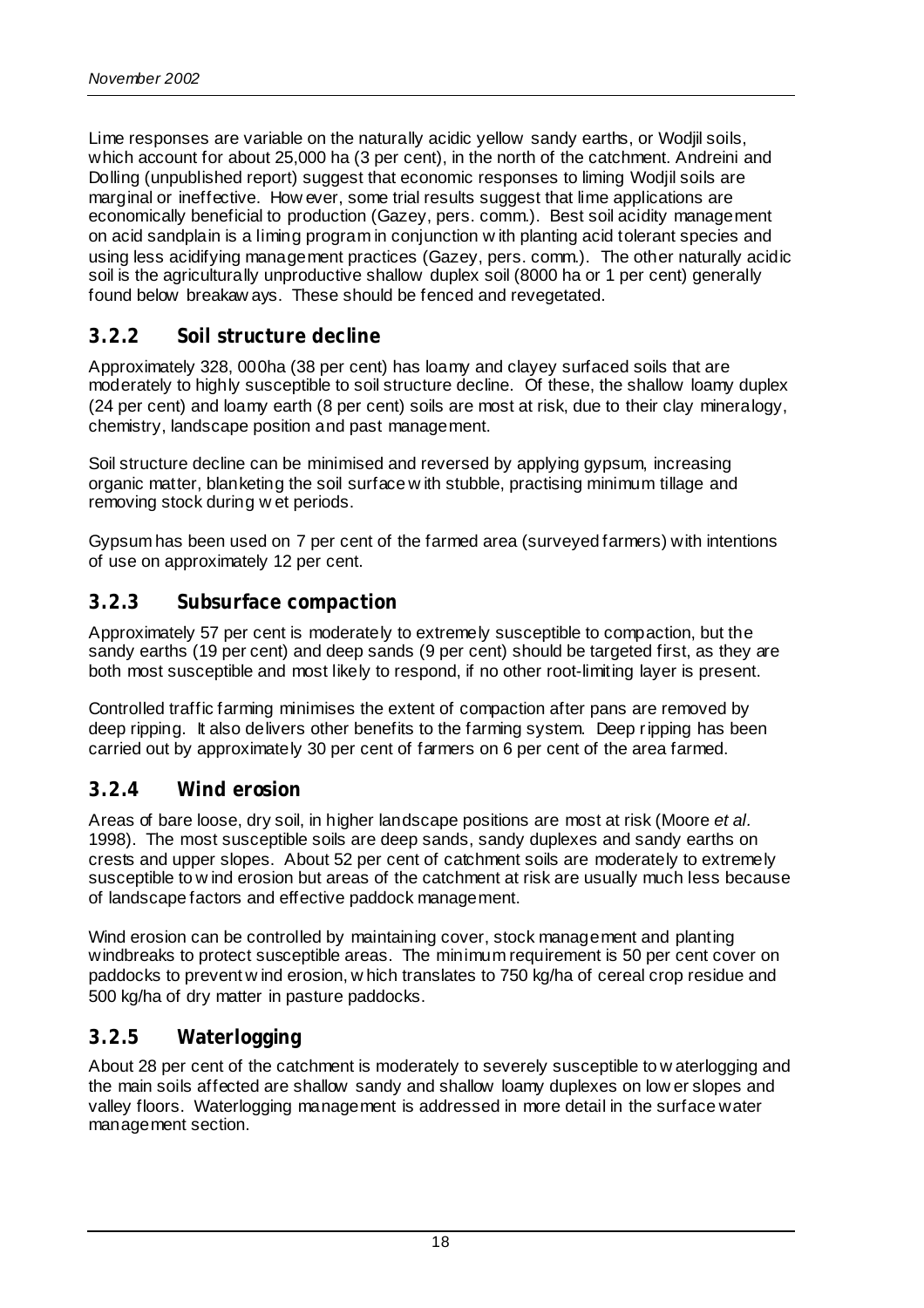#### **3.2.6 Water repellence**

Water repellence mostly occurs on sandy surfaced soils that have hydrophobic organic matter present. This situation most commonly occurs on the highly productive sands, sandy earths and gravelly soils that are managed under a cereal-legume rotation. About 23 per cent of the catchment is moderately to highly susceptible to w ater repellence and this figure is thought to be increasing w ithin the Cunderdin shire (Godfrey pers. comm.).

Water repellence is most commonly managed by clay spreading and furrow sow ing.

## **3.3 Surface water**

*Harry Lauk*

The catchment has many broad flat valley systems – Figure 3.4 show s that thirty one per cent of the catchment has slopes of less than 1%. Rising w atertables are likely to cause widespread waterlogging and salinity in the valley floors. In w et years, surface flooding w ill also be a problem.

Fifty five per cent of the area has slopes between 1 and 3%, w here 80% of the soils are sandy or loamy duplex types. In these areas, runoff would be insufficient for stock/farm water supplies w ith below-average or even average rainfall. In above-average rainfall years, erosion and w aterlogging w ould affect these sandy/loamy duplex soils.

*Surface water management should be a higher priority than subsurface water/moisture control in this catchment.*

*Insert figure 3.4 Slope map*

## **3.4 Vegetation risk assessment**

*Don Cummins*

#### **3.4.1 Remnants at risk from salinity**

The salinity risk in relation to remnant vegetation has been determined using Land Monitor salinity mapping.

- The succulent steppe w ith open w oodland and thicket: York gum over *Melaleuca thyiodes* and samphire association is at greatest risk from shallow groundwater tables. The open w oodland of this association, w hich fringes samphire flats, could be significantly affected if salinity expands in the future.
- While shires such as Koorda, Tammin and Dow erin have relatively large areas of vegetation affected by salinity (Table 3.1) much of this is confined to vegetation fringing existing salt lake chains and saline drainage lines.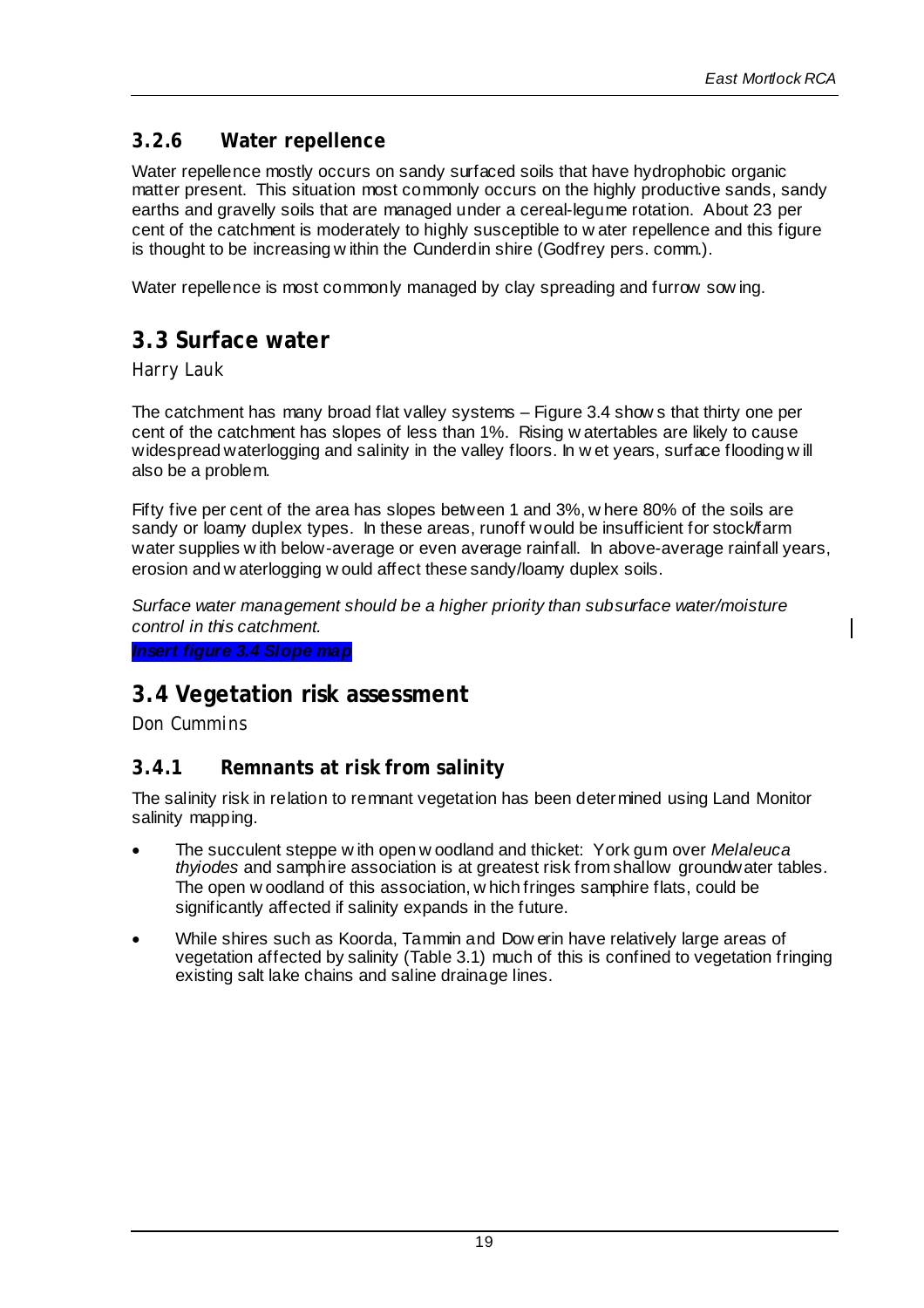|                   | Area of vegetation |          | Area of affected by salinity |          |  |
|-------------------|--------------------|----------|------------------------------|----------|--|
| Shire*            | (ha)               | per cent | (ha)                         | per cent |  |
| Cunderdin         | 3,095              | っ        | 700                          | 23       |  |
| Dowerin           | 6.638              |          | 1,080                        | 16       |  |
| Goomalling        | 874                |          | 100                          |          |  |
| Kellerberrin      | 1.509              |          | 20                           |          |  |
| Koorda            | 10.143             |          | 1,170                        |          |  |
| Mt Marshall       | 3.384              |          | 280                          |          |  |
| Quairading        | h                  |          |                              |          |  |
| Tammin            | 5,180              |          | 1,520                        | 29       |  |
| Trayning          | 1,602              |          | 90                           | h        |  |
| Wongan-Ballidu    | 885                |          | 35                           |          |  |
| Wyalkatchem       | 7,751              | 5        | 2,120                        | 27       |  |
| <b>All Shires</b> | 41,066             |          | 7,115                        |          |  |

**Table 3.1. Salinity and remnant vegetation**

referring only to the portion of the shire found in the catchment.

### **3.4.2 Fragmentation and biodiversity loss**

Fragmentation of remnant vegetation can disrupt ecological processes and remnants may become too small to maintain viable breeding populations of species. Table 3.2 show s that the catchment has vegetation associations that are fragmented into a series of small remnants, the majority of w hich are below 10 ha.

The York gum, salmon gum, morrel and gimlet vegetation association originally covered 44 per cent of the catchment. Such w oodlands are now found in isolated islands of mature trees, often with grazed understorey and little or no regeneration. All species in this association are slow maturing and fragmentation/isolation probably means the loss of such woodland in the long-term. None of this vegetation association is located in CALM reserves within this catchment.

A critical threshold of 30 per cent of the landscape occupied by w oodland has been suggested as essential for sustaining bird and mammal populations (McAlpine and Loyn 1998). This catchment contains less than 2 per cent w oodland, making this vegetation type generally unsuitable for many fauna species. Critical thresholds for individual species need to be determined before management decisions are made locally. For example a study in Wyalkatchem has show n that wrens have a range of up to 15 km but w ill rarely cross gaps in vegetation greater than 60 m w ide (Brooker 1999).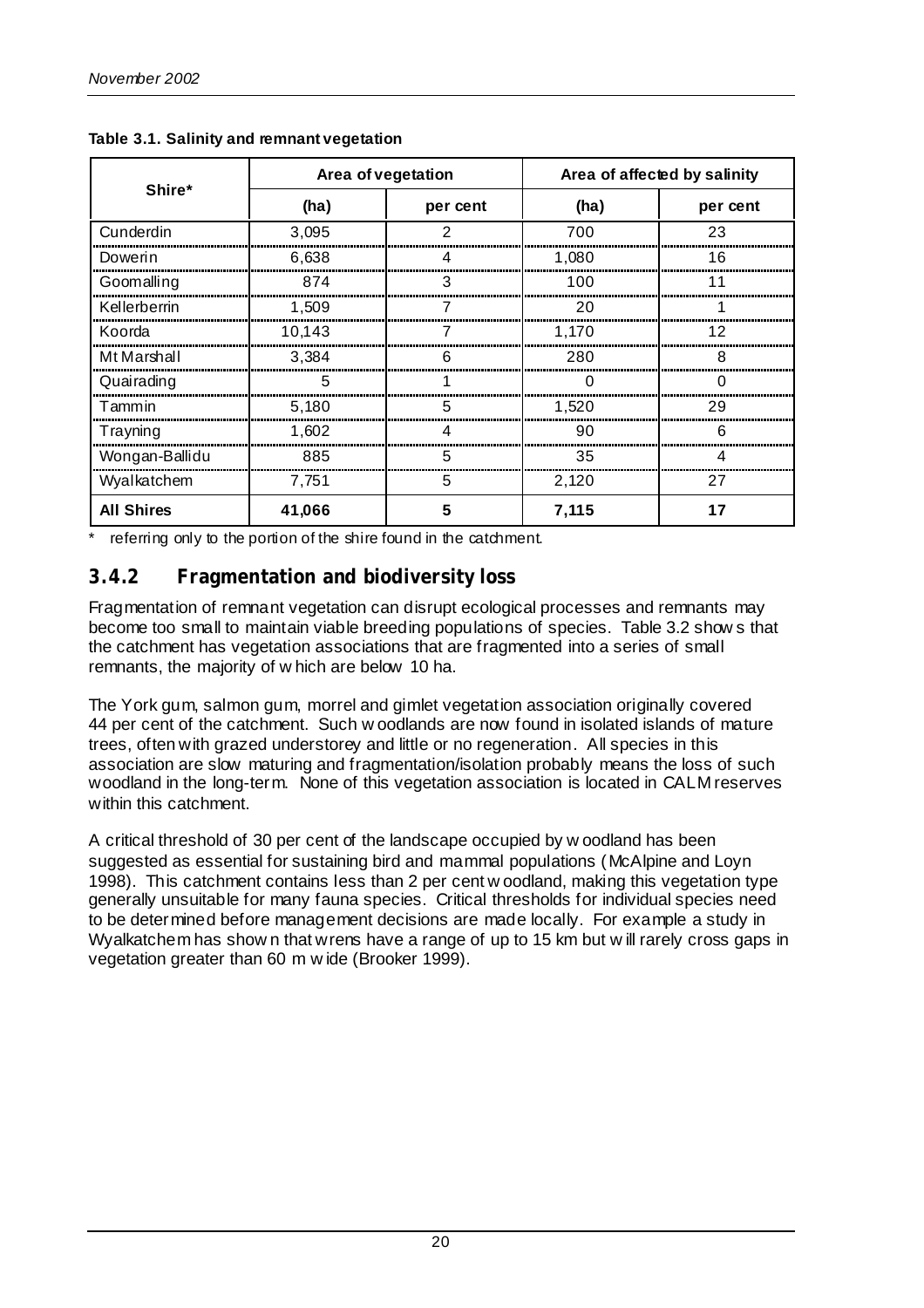|                     | <b>Vegetation association</b>                                                                | Area<br>(ha) | Average<br>remnant<br>(ha) |
|---------------------|----------------------------------------------------------------------------------------------|--------------|----------------------------|
| Medium              | York and salmon gum.                                                                         | 526          | 3                          |
| Woodland            |                                                                                              | 3483         |                            |
|                     | York gum.                                                                                    |              |                            |
|                     | Mallet.                                                                                      |              |                            |
|                     | Wandoo, York gum, salmon gum, morrel,<br>gimlet.                                             | 10,723       | 2                          |
| Shrubland           | Tea-tree thicket                                                                             |              |                            |
|                     | Allocasuarina campestris thicket.                                                            | 62           | 4                          |
|                     | Scrub-heath on yellow sandplain and banksia-<br>xylomelum alliance.                          | 1,031        | 4                          |
|                     | Allocasuarina campestris thicket with wandoo.                                                | 420          |                            |
|                     | Mallee and Casuarina thicket.                                                                | 10,951       | 5                          |
|                     |                                                                                              | 2,681        |                            |
|                     | Melaleuca uncinata thicket and scattered York<br>gums.                                       | 430          | 23                         |
| Mosaic              | Shrubland, scrub-heath/shrubland<br>A.campestristhicket.                                     | 1,713        | 1                          |
|                     | Medium woodland; York gum, salmon gum,<br>morrel/succulent steppe; saltbush and<br>samphire. | 36           | 1                          |
|                     | Shrubland, Melaleuca, patchy scrub/succulent<br>steppe and samphire.                         | 1,858        | 19                         |
|                     | Medium sparse woodland, salmon gum,<br>yorrell/succulent steppe; saltbush and<br>samphire.   | 1,877        | 2                          |
| Low woodland        | Allocasuarina huegliana and jam                                                              | 69           | 2                          |
| Succulent<br>Steppe | With thicket - Melaleuca thyoides over<br>samphire.                                          | 462          | $\overline{7}$             |
|                     | With open woodland and thicket: York gum<br>over M. thyiodes and samphire.                   | 3,800        | 58                         |
|                     | Samphire.                                                                                    | 60           | 2                          |
|                     | Other areas e.g rock outcrops                                                                | 870          | N/A                        |
| <b>Total</b>        |                                                                                              | 41,063       | 8                          |

**Table 3.2. Fragmentation of catchment remnants**

**\* This is the average total remnant size each vegetation association is found in; remnants may contain several v egetation associations.**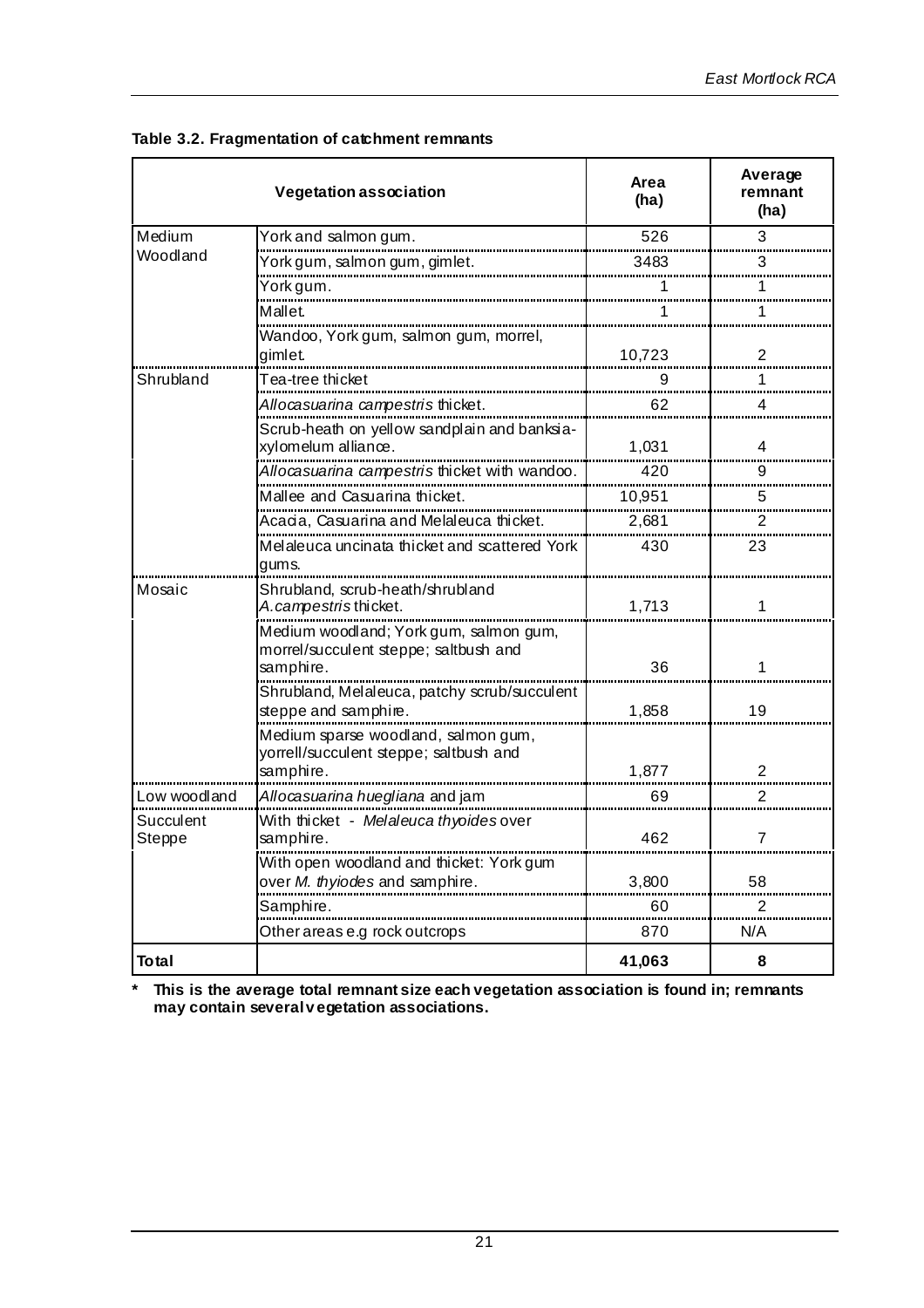## **4. MANAGEMENT OPTIONS AND IMPACTS**

## **4.1 Farming systems**

*Trevor Lacey and Shahzad Ghauri*

### **4.1.3 Catchment modelling**

Tw o computer models w ere applied to determine the impacts of farming systems based management options on groundw ater recharge. The Flow tube model utilises real bore data gathered across a local sub-catchment transect. The bore data used in the construction of this model w as collected during April 2000 and scenarios are presented representing differing levels of intervention by all landholders w ithin the entire catchment. The AgET model concentrates on estimating the amount of w ater flow ing beyond plant roots for different farming rotations on different soil types. AgET data had a further layer of analysis applied at the catchment scale, via the Catcher model, w hich estimates the impact of changing farming rotations on the catchment w ater balance.

Combined modelling results have developed the follow ing recharge scenarios:

- **1. Do nothing.** Recharge under existing rotations is estimated to be 11 per cent of annual rainfall.
- **2. Low intervention.** Could see a reduction of recharge to 9 per cent of annual rainfall by increasing perennials from 5 per cent to 14 per cent of catchment area.
- **3. Moderate intervention.** This w ould involve an increase in perennials to 19 per cent, through the introduction of phase farming and could reduce recharge to 8 per cent of annual rainfall. Significantly, these perennial systems may provide the basis for profitable production from areas w ith shallow water tables. Increasing the level of perennials in the catchment from 5 per cent to 19 per cent only reduces pasture area from 30 per cent to 28 per cent and cropped area from 64 per cent to 61 per cent. The total production from this optimistic intervention should be at least as good as from current rotations. Stock carrying capacity is likely to be similar or increased, w ith a better spread of feed throughout the year (from 8 per cent perennial pastures), providing the opportunity to target higher-priced markets for out of season stock.
- **4. High intervention.** A reduction of recharge by 50 per cent could be achieved through the w idespread adoption of perennial pastures, alley farming, tagasaste and oil mallees.

It is important to note that altering farming systems to include some phased crop and perennial pasture rotations can significantly reduce recharge w ithout major changes to the total area of crop and pasture. How ever, changing from continuous annual pasture to cropannual pasture rotation or to continuous cropping w ill only reduce recharge slightly.

The use of lucerne and w oody perennials in farming systems is considered highly beneficial, as they use almost all of the annual rainfall. While annual crops permit approximately 5-15 per cent of rainfall to flow past the root zone and clover/medic pastures allow 10-30 per cent of rainfall past the plant root zone, depending on soil type.

When recharge is examined from a soil and landscape perspective the follow ing should be noted (see Figure 4.1):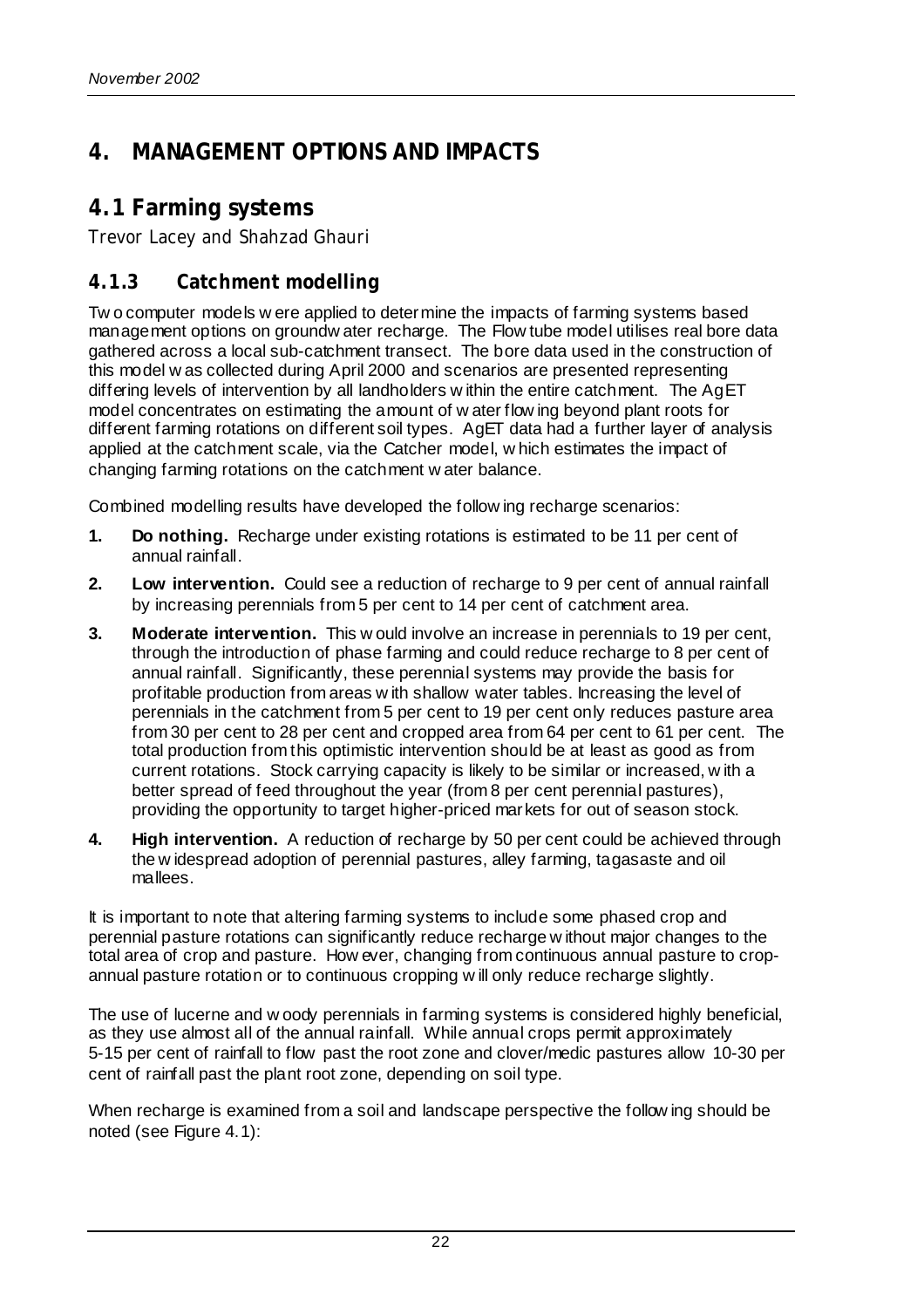- Deep sands and ironstone gravels are major soils w ith high recharge potential. The best w ay to manage recharge on them is by planting permanent perennials (e.g. revegetation w ith natives, tagasaste, rows of shelter belts, etc.) and phase cropping with perennial pastures, or less effectively, deep-rooted annual pastures (e.g. serradella) or continuous cropping.
- Shallow sandy duplexes are major soils that contribute significantly to recharge via preferred pathw ays such as large cracks and root channels, particularly w hen the soil profile is saturated or w aterlogged. Recharge w ill reduce on this soil by improving surface water management (reducing w aterlogging) and altering the farming system to increase perennials and improve crop and pasture w ater-use.
- General results show that middle and low er slopes are at risk of salinisation w ithin 20 years and that the onset of salinity in middle slope areas can be delayed by many years, depending on the level of intervention. How ever, low er slope and valley areas must not be seen as being completely unproductive in the future, as many areas w ithin salinised paddocks w ill remain highly productive for salt tolerant pastures.
- Areas with steeper slopes and shorter distances to discharge points w ill be less affected by salinisation because of higher groundw ater gradients and less constrictive flow , thus reducing groundw ater rise. Examples of such areas include stretches of Mortlock River East, particularly on the w estern flank of the catchment around Dow erin-Meckering Road and south of Great Eastern Highw ay betw een Meckering and Cunderdin.

The rotations used on each major soil of the catchment, show n in the modelling are presented in more detail in Appendix A3.

**Note:** Flow tube modelling cited in this report assumes a constant annual rate of recharge. It does not take into account episodic recharge (high rainfall/flood events w hich often results in w atertables rising and not low ering to their previous, deeper levels). Another major assumption is that all strategies implemented take effect immediately with full potential e.g. lucerne is transpiring w ater at its full potential from the moment it is included in the program.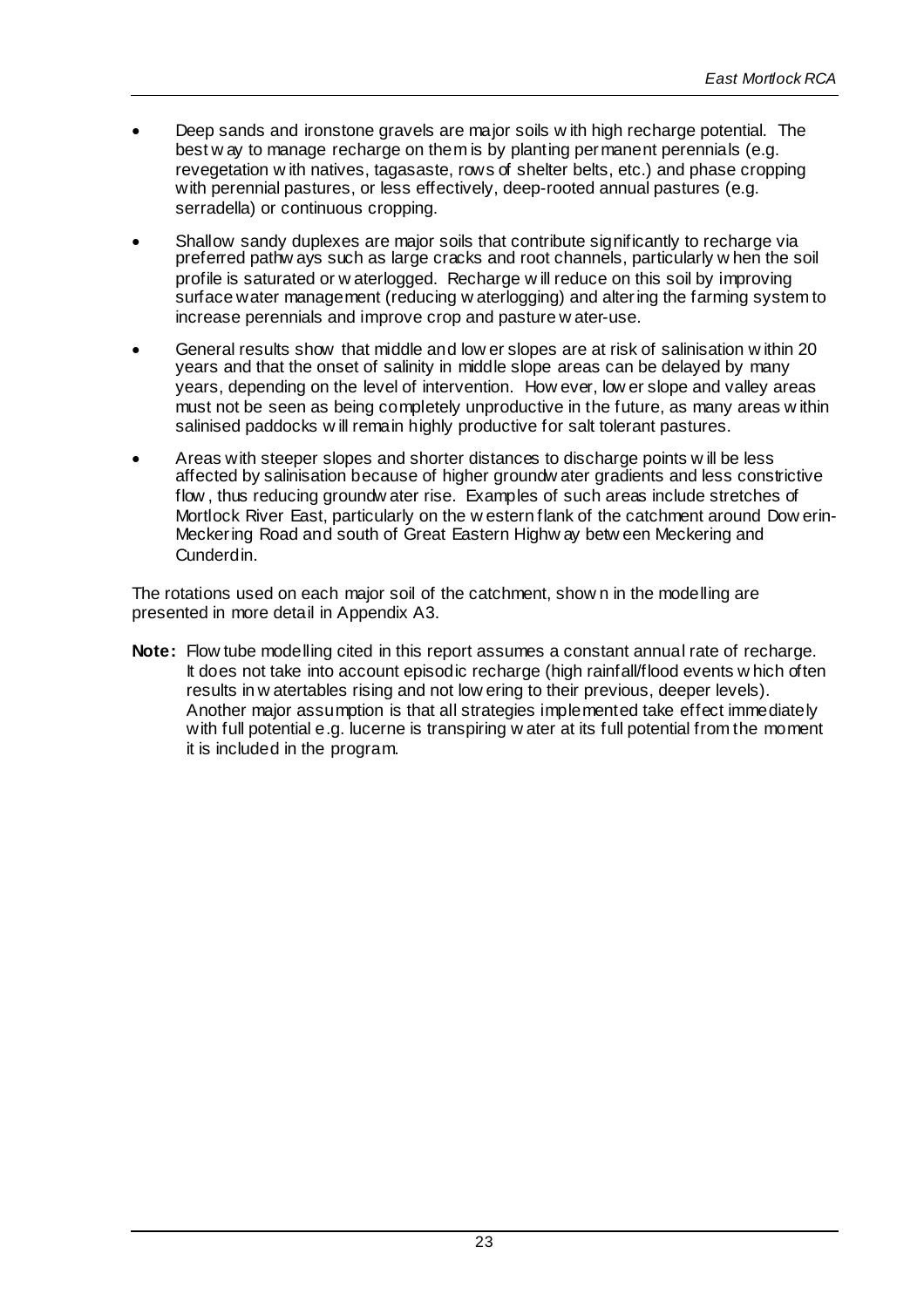

**Figure 4.1. Catchment recharge from current and future rotations\*.**

**\* For details of rotations on soil types and recharge from components of the rotation see appendix A3.**

#### **4.1.4 Farming systems options summary**

#### *4.1.4.1 Annual crop rotations and the use of best farming practices*

Best practice annual crop and pasture agronomy w ill marginally improve w ater use. Doubling crop yields only increases w ater use by 5 per cent, and annual crops use more water than traditional annual pastures. Annual summer crops use similar amounts of w ater as traditional annual crops, but are able to use summer rainfall and moisture stored in soil. This has a net positive impact on year-round w ater use if winter crops or pastures follow summer crops. How ever, effective surface w ater management and perennial species are needed to reduce recharge rates significantly.

#### *4.1.4.2 Integrating perennial pastures into the farming system*

Perennials use w ater year-round and are generally deeper rooted than annuals, so are better at drying the soil profile. Perennial pastures do not use as much w ater as woody perennials, but they can be used on a large scale in farming systems w ithout changing land use and without major changes to farming practices. Lucerne is a perennial legume pasture that can successfully be incorporated into farming systems. Some subtropical and temperate perennial grasses (including sorghum, w hich can grow as an annual or perennial) are currently being evaluated by farmers in WA.

Soils that are difficult to crop, or that have marginal economic returns, are a good opportunity for perennial pastures, forage crops and woody perennials. Perennial pastures are w ellsuited to stock enterprises as they can provide a better distribution of feed throughout the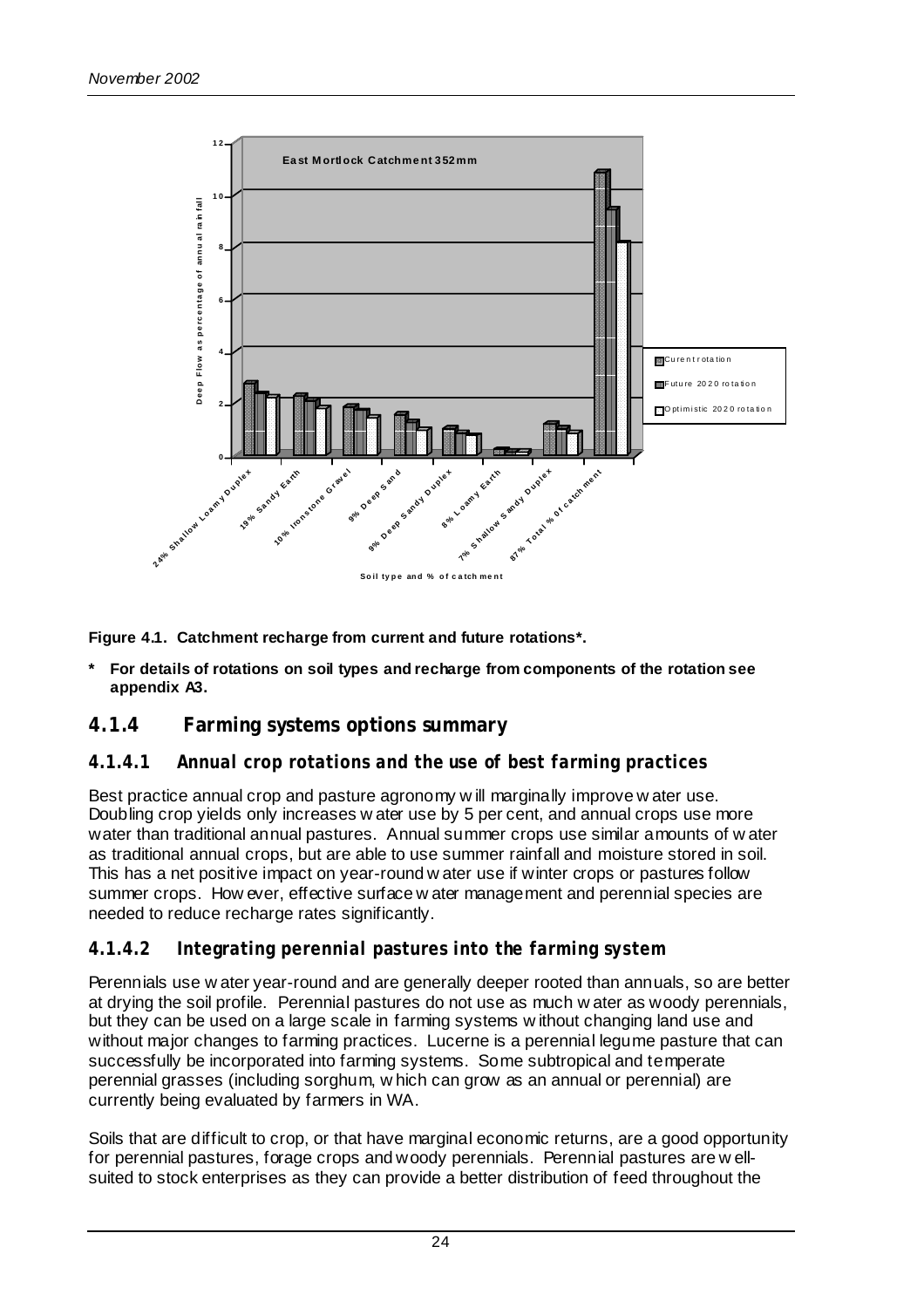year, thus removing or reducing the need for feed supplements and enabling high-priced markets to be targeted.

Rotations using perennial pastures have farming benefits including:

- managing herbicide resistant w eeds;
- increasing the range of enterprises;
- extending green feed;
- finishing stock out of season;
- providing ground cover; and
- reducing the need for supplementary feeding of stock.

Sites w here fresh water accumulates provide perennial vegetation w ith the opportunity to maximise w ater use and production. 'Best bet' sites to maximise the production from perennial species such as lucerne include:

- above break of slope positions;
- on soil changes w here the up-slope soils are lighter than the dow n-slope soils;
- in gritty soils around rock outcrops; and
- above dykes and faults.

Lucerne dryland grazing systems:

- grow on various soil types and environmental conditions throughout Western Australia;
- produce feed w ith quality and quantity equal to or better than sub-clover;
- produce green feed from April to December and later throughout summer, depending on moisture availability;
- provide an opportunity to finish meat sheep out of season for premium markets; and
- require rotational grazing management.

#### *4.1.4.3 Integrating woody perennials into farming landscapes*

Woody perennials use more w ater than perennial pastures. They best fit into the farming system in landscape or soil niches, in alleys or block plantings. For information on commercial w oody perennials that fit into the landscapes of East Mortlock refer to Table 4.3.

#### **4.2 Groundwater management**

*Shahzad Ghauri*

#### **4.2.1 Managing recharge**

Flow tube modelling suggests that revegetation w ill impact future groundw ater trends. Follow ing are two local examples of revegetation to control recharge:

1. Over 10, 000 salt tolerant eucalypts in a mildly saline area of land had been successfully established in 1986 south of Tammin. In 1989, multiple rows of four to five trees w ere planted dow n slope, w ith a strip of cultivated land (25 to 30 m) in betw een. The area w as dominated by barley grass prior to trees being established and had a groundw ater salinity of < 2000 mS/m. Post-establishment groundw ater levels indicate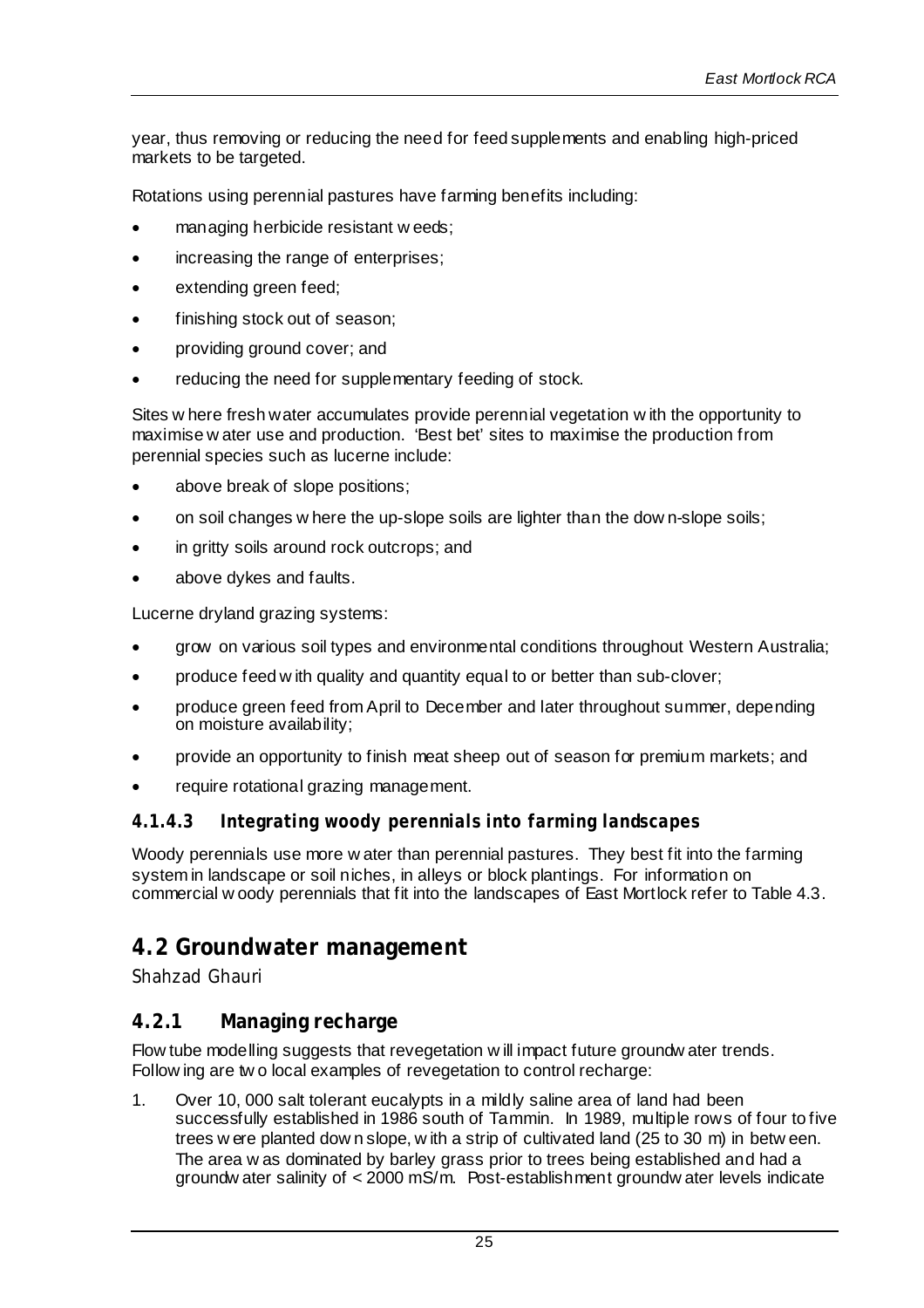that a 0.5 m fall in w atertable occurred very soon after planting, follow ed by further drops until a 1 m drop w as achieved at the end of summer 1991 (Figure 4.3). This effect appears to be long term. Additional measurements show that groundw ater salinity has reduced by up to 40 per cent over the decade long period.



#### **Figure 4.2. Groundwater level data beneath a revegetated mildly saline area south of Tammin.**

2. A second site located south of Tammin is one that is easily reproduced on small hill slopes across the w heatbelt. In this case, tagasaste was planted a few hundred metres upslope of an area (including a public road) w hich often became w et and boggy during w inter. From anecdotal evidence this planting has intercepted groundw ater moving dow n slope and may have contributed to the reduced incidence of road damage. Such targeted revegetation w ould be useful to manage hillside seeps.

#### **4.2.3 Managing discharge**

#### *Deep drainage*

Installing drains in soils w ith low hydraulic conductivity such as heavy clays, may only impact on as little as 10 m of land either side of the drain. How ever, deep drains can be effective where they intercept more permeable aquifers, that have a hydraulic gradient, even w hen these are quite thin. These include clay overlying permeable saprolite, sandy sediments, clays w ith preferred pathw ays such as sand seams and old root channels. Proper design, land degradation potential and safe disposal of w ater should alw ays be considered before constructing drains. Visit the follow ing w ebsite for more information on deep drainage:

www.agric.wa.gov.au/environment/land/drainw ise/options/engineering/deep\_drains.htm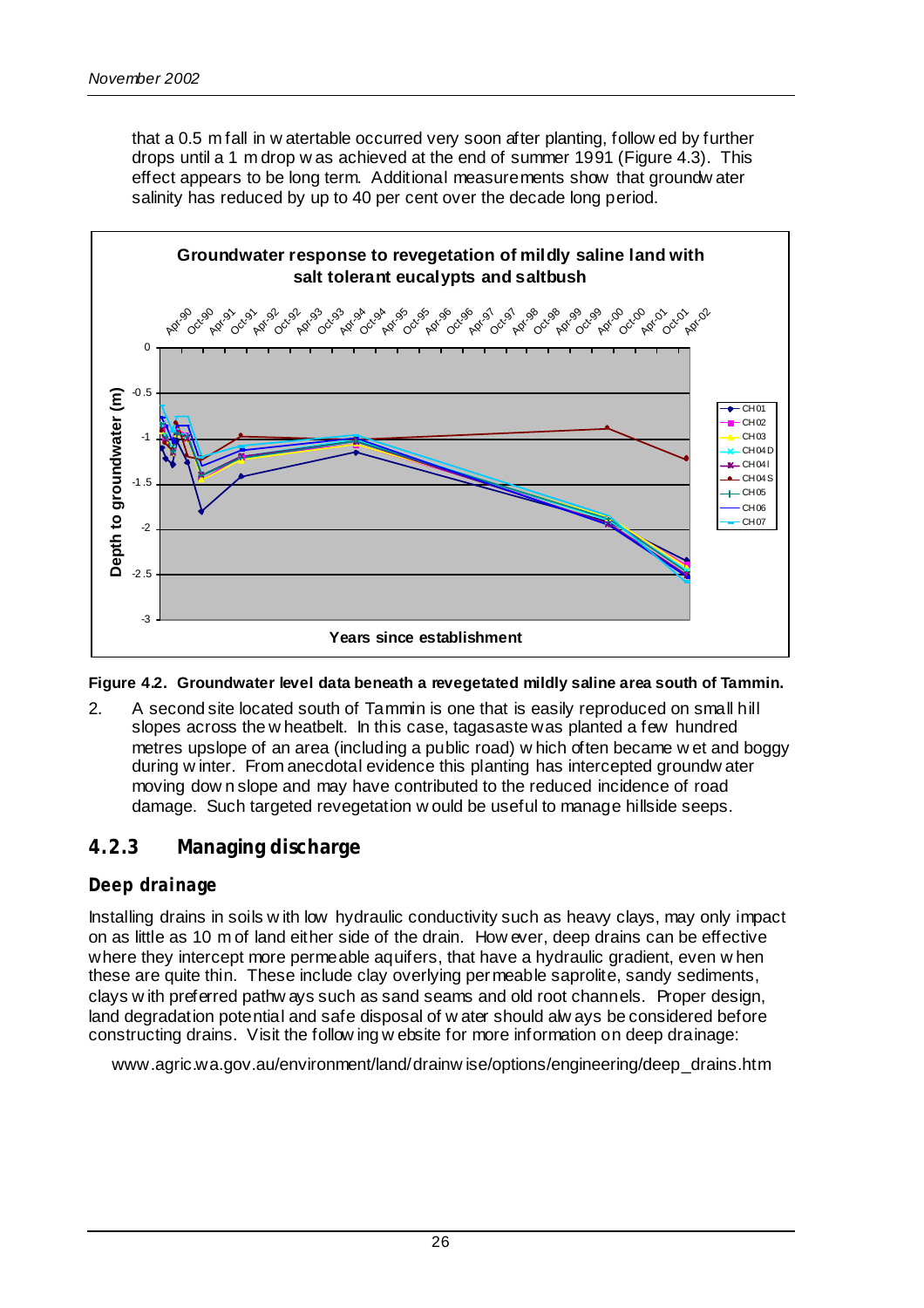#### *Groundwater pumping*

Groundw ater pumping is a valuable tool, particularly for controlling w atertables under high value assets. Aquifer pump tests in Koorda tow n site indicate that the production bore could provide a high yield, but only over a short period. Groundw ater barriers limited w atertable draw -down to 0.2 m, just 40 m from the production bore (Hopgood, 2001a). Aquifer pump tests in Dow erin tow n site achieved a small draw-dow n of 0.1 to 0.2 m at a site 43 m aw ay, and about 0.4 m at a site 19 m aw ay.

Qualified groundw ater hydrogeologists should conduct site investigations to locate production bores, as groundw ater systems are complex and variable.

For more information on groundw ater pumping, visit the follow ing w ebsite:

www.agric.wa.gov.au/environment/land/drainw ise/options/engineering/Gw tr\_pump.htm

#### **4.3 Surface water management**

*Harry Lauk*

#### **4.3.1 Introduction**

Surface water management should focus on the follow ing problems:

- waterlogging on the slopes of the sandy/loamy duplex soils;
- large valley floors and smaller hillside seep areas of w aterlogging;
- hillside seepages and flooding prone areas in wet years;
- inadequate maintenance of existing surface water control earthworks;
- on farm w ater supplies in below average rainfall years;
- water erosion on slopes from 3-10 per cent.
- inappropriate design of some earthw orks; and
- lack of industry standards for deep drainage earthw orks.

#### **4.3.2 Land management principles**

Conservation land management options reduce the velocity and erosiveness of surface water and include:

- vegetative cover to protect the soil from raindrop impact and reduce surface water, e.g. steep loam/clay slopes in upper catchment;
- working land along the contour to hold surface water in the furrows;
- grass strips and permanently grassed w aterways to slow surface water that has been concentrated by natural landforms and earthw orks, e.g. do not cultivate natural drainage lines or w aterways and double fence major w aterways; and
- managing your farm according to Land Management Units.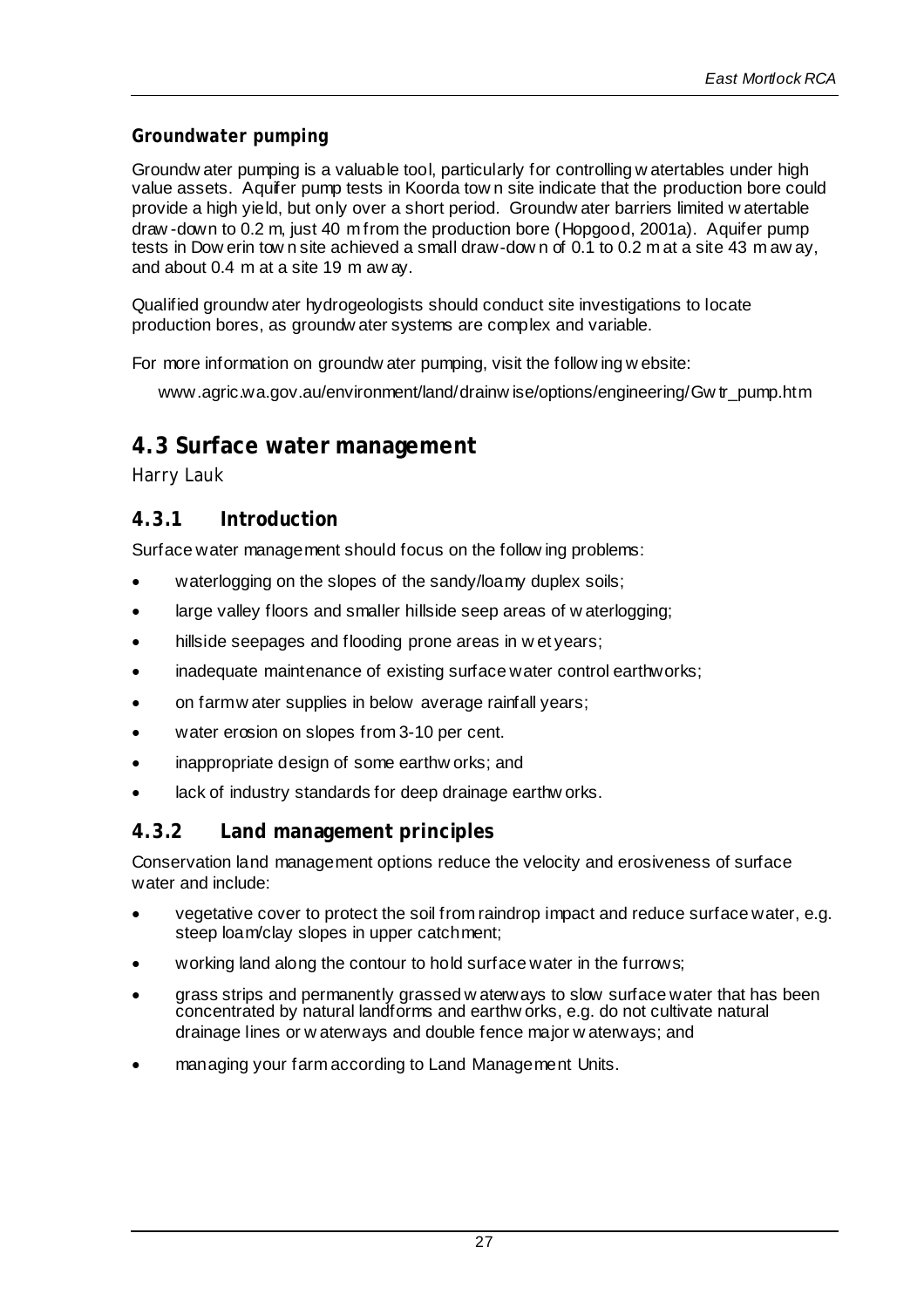## **4.3.3 Surface water control**

The amount of surface water run-off from each of the four main soil types is affected by slope grade and landscape position (for example: valley floor, footslope, upperslope, crest). A quick assessment of these slope classes can be made using orthophotos overlain w ith 2-metre contours. Earthw orks can then be planned, taking soil type into account, to help reduce w aterlogging (Table 4.1).

Higher slopes (3 per cent to10 per cent) are mainly present in the southern and w estern parts of the catchment; in the northern half of the catchment slopes, are generally less than 3 per cent (see Figure 3.4).

| Slope Class (%)       | Landscape element      | Suitable earthworks                                                   |  |
|-----------------------|------------------------|-----------------------------------------------------------------------|--|
| $0-1%$ slope          | Valley floors/lower    | Shallow relief drains                                                 |  |
| (38% of EM catchment) | footslopes             | Levee and levied waterways                                            |  |
| $1-3%$ slope          | Long slopes/footslopes | Seepage interceptor drains                                            |  |
| (55% of EM catchment) |                        | Reverse bank seepage interceptor drains                               |  |
|                       |                        | Levee and levied waterways                                            |  |
|                       |                        | Diversion bank                                                        |  |
|                       |                        | Broad-based bank (not less than 2%)                                   |  |
| $3-5%$ slope          | Mid-slopes/minor       | Grade bank                                                            |  |
| (6% of EM catchment)  | upperslopes            | Seepage interceptor drains                                            |  |
|                       |                        | Reverse bank seepage interceptor drains                               |  |
|                       |                        | Levee and levied waterways                                            |  |
|                       |                        | Diversion bank                                                        |  |
|                       |                        | Broad-based bank                                                      |  |
| 5-10% slope           | Uppersiopes            | Grade bank                                                            |  |
| (1% of EM catchment)  |                        | Level/adsorption banks directly below steep<br>slopes of Mallet Hills |  |
|                       |                        | Levee and levied waterways                                            |  |
|                       |                        | Diversion bank                                                        |  |
| > 10% slope           | Steep slopes/Mallet    | Use conservation land management                                      |  |
| (0% of EM catchment)  | Hills/rock outcrop     | practices                                                             |  |
|                       |                        | Absorption banks if erosion a problem                                 |  |

**Table 4.1. Possible earthworks for slope classes and landscape elements**

#### **4.3.4 Surface water earthworks**

Earthw orks require careful, long term planning, as inappropriate designs can cause more problems than they solve. The follow ing should be considered w hen planning earthw orks:

- **Land assessment** information on soil condition, vegetation cover, catchment area, annual average rainfall and slope is used to calculate maximum flow s, safe grades, safe velocity and safe disposal points. For more information visit the Department of Agriculture w ebsite (http://www.agric.wa.gov.au/progserv/natural/assess/index.htm).
- **Average recurrence interval (ARI)** describes the average period in years betw een the occurrence of a rainfall event of specified magnitude (duration and intensity) and an equal or greater event. For example, a 20 year ARI rainfall event w ould occur, on average, five times in 100 years and w ould have a 5 per cent probability of occurring in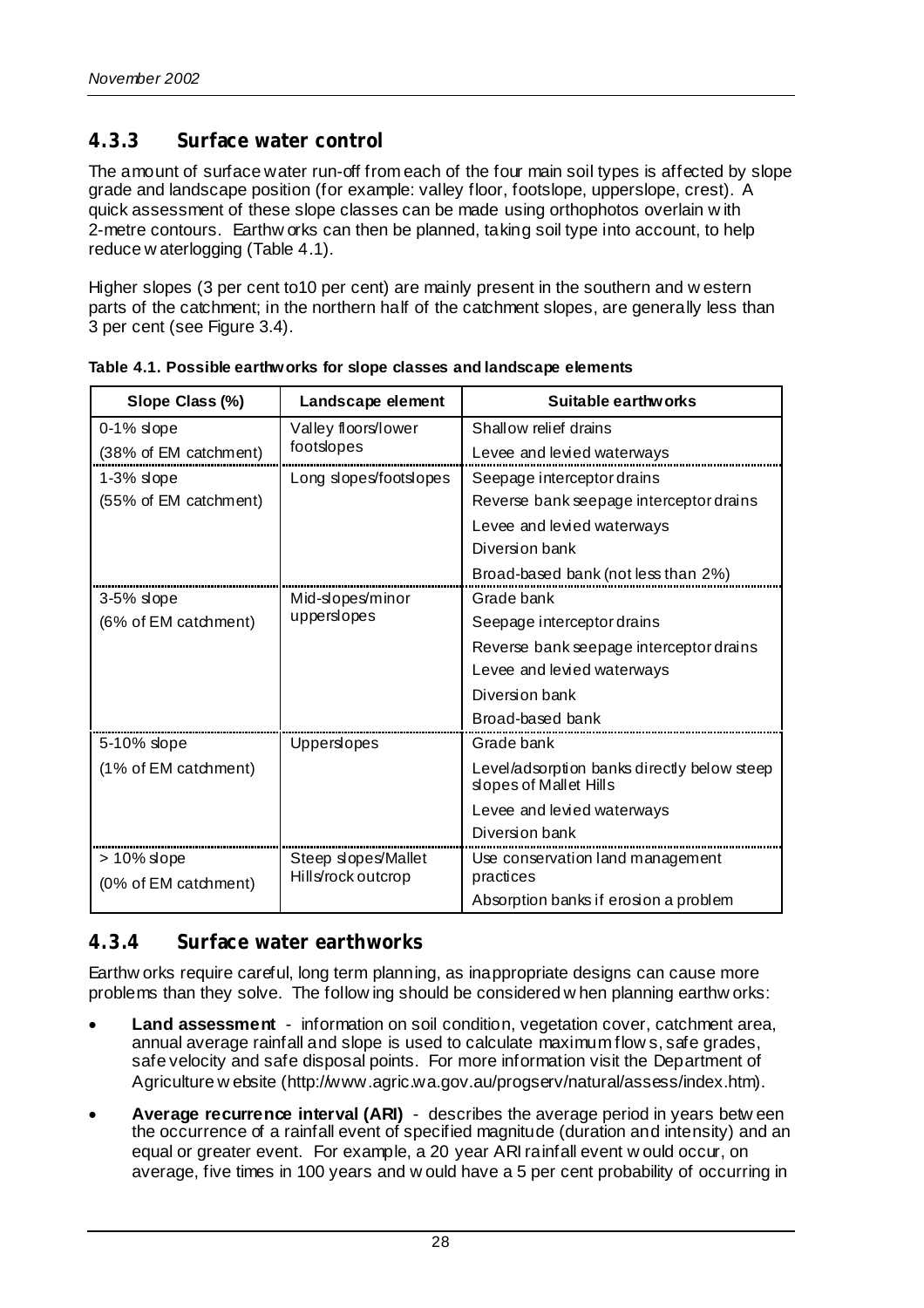any year. Earthw orks should be designed and built to fill or 'safely fail' w hen subjected to a specified ARI. Important earthw orks, such as dams, w aterways and absorption banks should be designed for at least a 20 year ARI. The minimum design of most surface drains and banks is a 10 year ARI (Bligh 1989).

In the catchment, grade banks, absorption banks, reverse bank interceptors drains and waterways may be used on slopes betw een 1 and 10 per cent depending on the site. The most suitable soils for these earthw orks are loams, sandy surfaced duplex soils and clays. Shallow surface drains may be used on slopes w ith less than 1 per cent slopes. The most suitable soils for shallow drains are duplex and clay soils.

The range of appropriate engineering options for the main soil groups are described in Table 4.2.

| <b>Soils</b>                       | <b>Management issues</b>                               | Appropriate earthworks                                     |  |
|------------------------------------|--------------------------------------------------------|------------------------------------------------------------|--|
| Sandy earths<br>(19% of catchment) | Water management only a<br>problem in a wetter average | Grade bank systems to stable<br>waterway                   |  |
|                                    | year - waterlogging main issue                         | Levee waterways                                            |  |
| Loamy earths                       | Surface water erosion may be                           | Grade banks to intercept                                   |  |
| (32% of catchment)                 | issue on steeper slopes.                               | excess surface water                                       |  |
|                                    | Waterlogging may also be<br>problem in wet years       | Reverse bank interceptors if<br>duplex soils               |  |
| Deep sandy duplex                  | Usually no surface water                               | Not required                                               |  |
| (9% of catchment)                  | issues                                                 | Usually no surface water                                   |  |
|                                    |                                                        | issues                                                     |  |
| Deep sands                         | Usually no surface water                               | Not required                                               |  |
| (9% of catchment)                  | issues                                                 | Usually no surface water<br>issues                         |  |
| Ironstone gravelly soils           | Usually no surface water                               | Grade or level banks if erosion                            |  |
| (10% of catchment)                 | issues unless on breakaways                            | present                                                    |  |
| Wet or waterlogged soils           | Water erosion                                          | Grade bank sy stems                                        |  |
| (6% of catchment)                  | Flooding on valley flats                               | Shallow relief drains/w-drains                             |  |
|                                    | Waterlogging                                           | Conventional or Reverse bank<br>seepage interceptor drains |  |
| Other 4 soil super groups          | Usually erosion or                                     | Various bank types per                                     |  |
| (15% of catchment)                 | waterlogging or flooding on<br>valley floors           | situation                                                  |  |

**Table 4.2. Recommendations for surface water control**

#### **4.3.5 Earthworks for water conservation, supply and management**

Earthw orks, including grade banks, diversion banks, grassed w aterways, roaded catchments and dams, are the primary method of w ater conservation and storage. The w orks described earlier in this section can often be used to divert w ater into storage. How ever, rarely are earthen storage structures 100 per cent efficient, so they usually contribute to recharge via preferred pathw ays and matrix flow , particularly given the significant hydraulic gradient under such structures. Design is therefore important to maximise storage efficiency and to minimise recharge.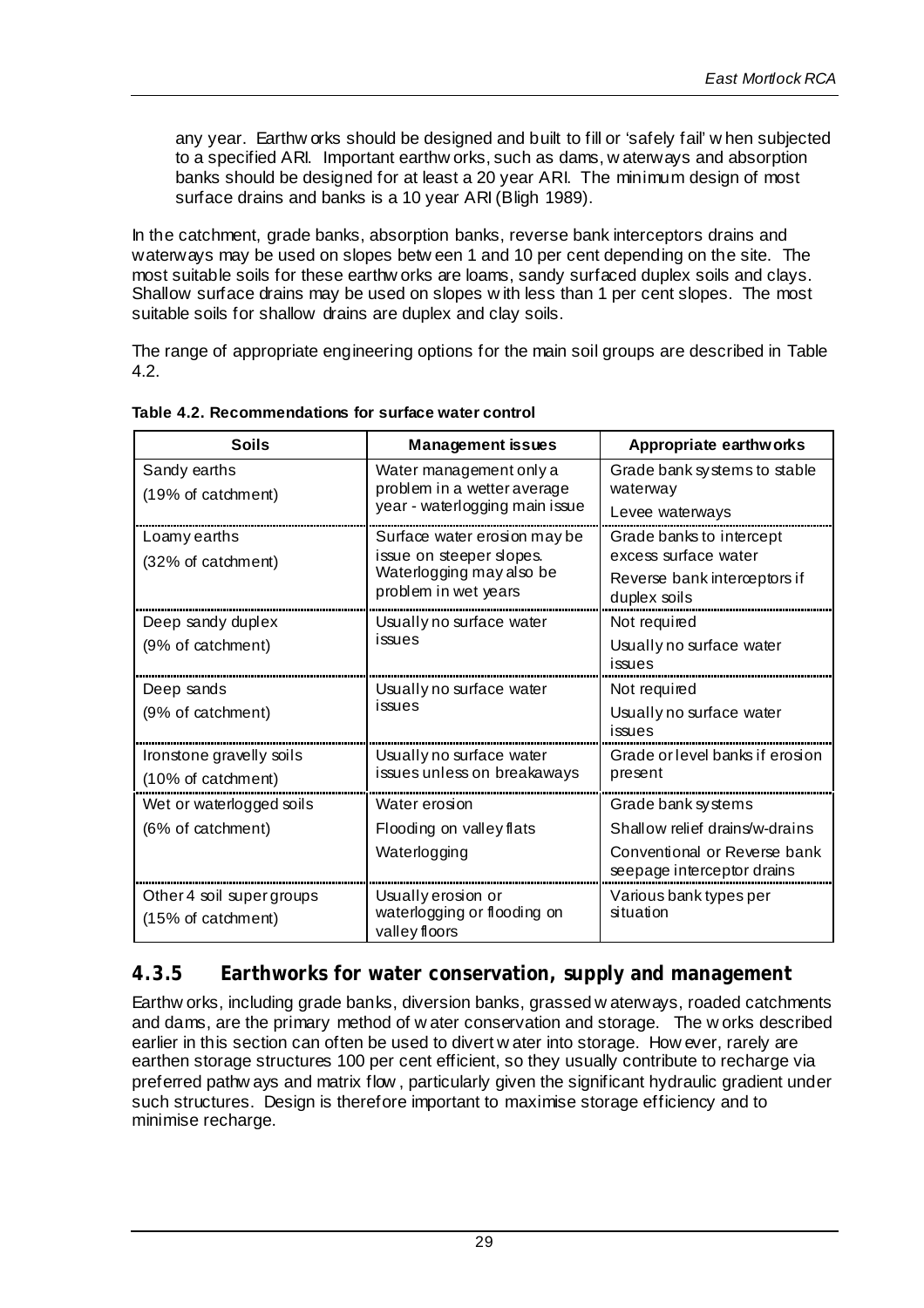Roaded catchments are designed to capture rainw ater and provide an efficient method of increasing run-off into farm dams. A w ell constructed and maintained roaded catchment can start to shed w ater after only 4-6 mm rainfall, w hereas grade banks w ill not. How ever, poorly maintained roaded catchments can require up to 10-15 mm of rainfall to produce run-off. There are very few roaded catchments on farms in the catchment.

For more information see:

http://www.agric.wa.gov.au/environment/land/drainw ise/tools.htm#Surface

## **4.4 Remnant vegetation management**

#### *Don Cummins*

#### **4.4.1 Focal species for biodiversity**

Fauna focal species can assist in planning for the preservation and expansion of remnant vegetation. The basic principles outlined by CSIRO in their focal species approach to maintaining and enhancing biodiversity in remnants are:

- Choose a focal species, preferably a bird, w hich has a habitat requirement w hich is similar to a range of birds found in the catchment, e.g. the Rufous Whistler, w hich is found in nearly all vegetation associations in this catchment and is typical of 95 per cent of woodland birds in its requirements for a minimum of 10 ha of shrubby woodland.
- Understorey is essential, revegetation or grazed remnants that are composed of trees only, are of little value to fauna.
- Large remnants, preferably around 100 ha, need to be part of any corridor. All other remnants in any corridor need to be at least 10 ha in size.
- Remnant 'stepping stones' are needed at least every 1 km.
- While roads can present a significant barrier to many species, at present they are still considered vital habitat for many birds.

For more information go to www.csiro.au

#### **4.4.2 Case study for biodiversity protection/enhancement**

Namalcatching Reserve, approximately 15 km east of Dow erin, can be used as an example of the benefits of, and the process for, protecting and enhancing remnants.

This reserve is made up of a large remnant covering 259 ha and is managed by the Department of CALM. The vegetation association is predominately medium w oodland: wandoo, York gum, salmon gum and gimlet. The advantages of this site are its large size, good vegetation condition and links to neighbouring remnant vegetation, particularly a similarly sized remnant, 5 km north at Minnivale. Disturbance of the reserve from neighbouring agricultural land is also minimal. The Minnivale Reserve contains a similar vegetation association.

The suggested process for enhancing this remnant and its biodiversity values are:

Fence out remnants on private land to the north betw een Namalcatching and Minnivale Reserves - in particular, w oodland of similar composition found on hilltops, running roughly parallel to the Cunderdin-Minnivale Road.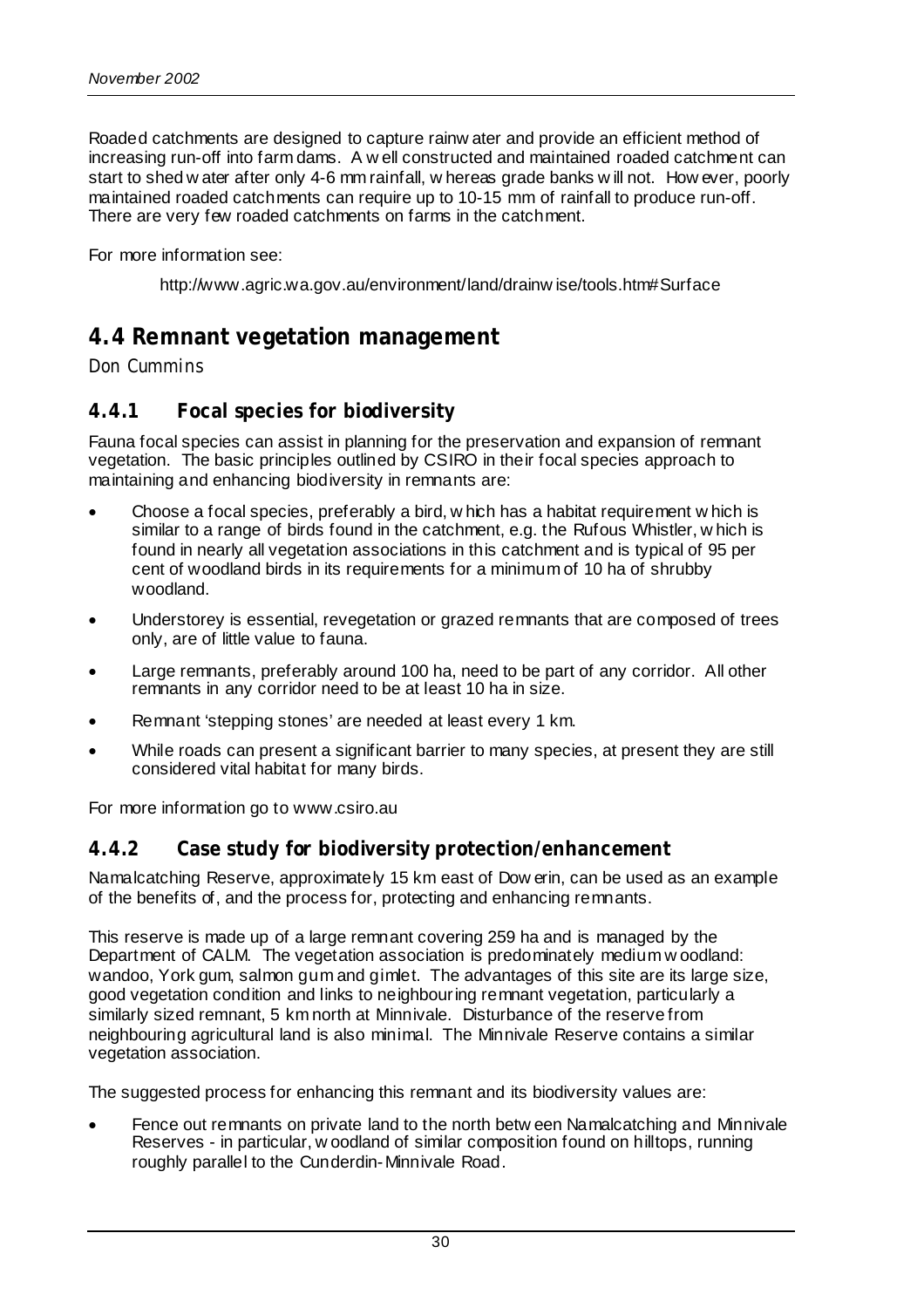- Buffer existing remnants (4-5 row s of oil mallees may be a viable option) to ensure minimal w eed encroachment from neighbouring farmland and to provide a w ay of limiting the effects of agricultural fertiliser and spray-drift on remnants.
- Creation of a large-scale, fenced revegetation corridor to fill in the gaps betw een remnants. Such corridors need to designed, in terms of w idth and vegetation composition, w ith a fauna species in mind. Bird species should be considered a priority. CSIRO has completed studies on optimal corridor composition to encourage species movement.

Ultimately this corridor can be expanded w est to Amery town site and then south w est to Dow erin tow n site, linking a further seven large scale (average size of 56 ha) remnants, of the same vegetation association.

Other significant catchment corridors are listed in Appendix A2 and are show n on Figure 2.9.

#### **4.4.3 Commercial options**

The range of commercial revegetation options for low rainfall areas is generally limited. The recommendations are show n in Table 4.3. The key reference for revegetation information is www.agric.wa.gov.au, and further information can be found in Lefroy *et al*. (1991).

| <b>Species</b>                                                                                            | Soil type                                                                                     | Annual<br>rainfall                           | Limitations                                                                                                                                                                                                          |
|-----------------------------------------------------------------------------------------------------------|-----------------------------------------------------------------------------------------------|----------------------------------------------|----------------------------------------------------------------------------------------------------------------------------------------------------------------------------------------------------------------------|
| Tagasaste                                                                                                 | Deep sands, sandy<br>earths.                                                                  | $300 \, \text{mm} +$                         | Preference for grazing by cattle,<br>susceptible to pests, doesn't<br>tolerate waterlogging, grazing with<br>sheep requires rotational grazing<br>and slashing.                                                      |
| Oil Mallees                                                                                               | Nine species available<br>that suit a range of soil<br>types from sands to<br>loams and days. | $200 \, \text{mm} +$                         | Markets not well established, scale<br>of production needs to be increased<br>to meet biomass markets,<br>harvesting and processing methods<br>still being developed.                                                |
| Sandalwood                                                                                                | Free draining<br>ironstone gravels and<br>loams.                                              | 400-600 mm.<br>Generally<br>drought tolerant | 20 years to reach commercial size,<br>sensitive to fire and requires host<br>plant (jam).                                                                                                                            |
| <b>Banksias</b>                                                                                           | Well drained sandy<br>earths and deep<br>sands.                                               | $250$ mm $+$                                 | May require irrigation to encourage<br>production, susceptible to dieback,<br>will not tolerate waterlogging.<br>Markets can be variable.                                                                            |
| Broombush                                                                                                 | Sands through to<br>gravels and clays, can<br>be waterlogging and<br>salt tolerant.           | 250 mm +                                     | Economics of block plantings<br>dubious, small market and suitable<br>species for commercial use still<br>being researched by CALM.                                                                                  |
| Maritime Pine (Forest<br>Products Commission<br>offer share farming<br>arrangements for this<br>species.) | Deep sands, gravelly<br>soils and sandy<br>earths.                                            | $400 \,\mathrm{mm} +$                        | 30 year+ rotation. Note, the rainfall<br>requirement limits this species to<br>the western edge of the catchment.<br>150km haulage limit to be profitable.<br>May be growth/form problems in<br>wheatbelt plantings. |

**Table 4.3. Commercial rev egetation options**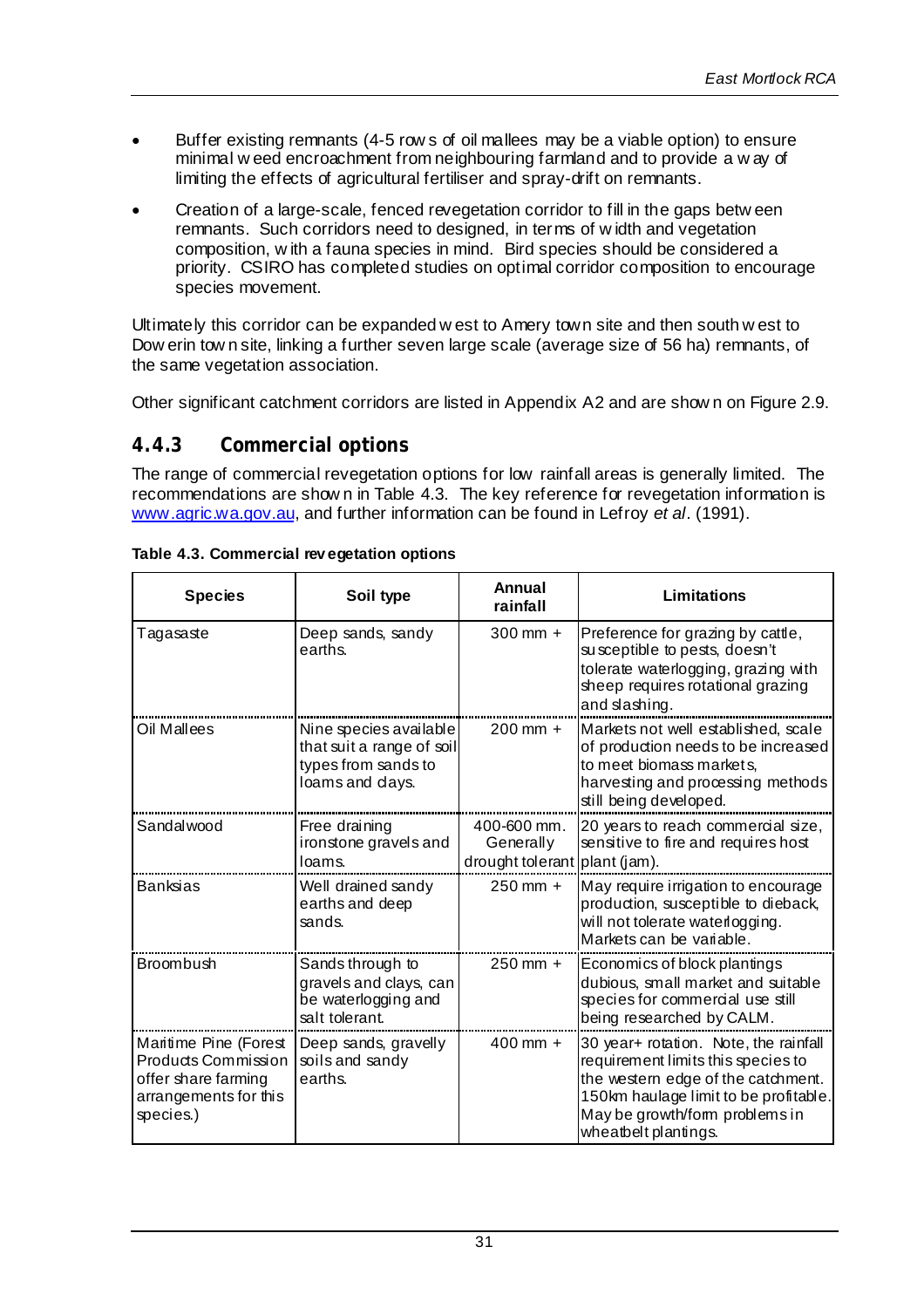## **5. REFERENCES**

- Andreini, M. and Dolling, P.J. (unpublished report). Current practices and extension on acidic soils in Western Australia. Department of Agriculture, Western Australia. Internal report for the National Land and Water Resources Audit, Canberra.
- Argent, R. M. and George, R. J. (1997). Wattle A w ater balance calculator for dryland salinity management. MODSIM 97, International Congress on Modelling and Simulation, Hobart, Modelling and Simulation Society of Australia, 533-537.
- Blight, D.F., Chin, R.J., and Smith, R.A. (1984). Explanatory notes for the Bencubbin 1:250,000 geological sheet. Geological Survey of Western Australia.
- Brooker, M. and Brooker, L. (1999). Blue-Breasted Fairy-Wrens depend on vegetation corridors. In Western Wildlife, Vol. 3 No 2. April 1999. Department of Conservation and Land Management, Western Australia.
- Chin, R.J. (1986). Explanatory notes for the Kellerberrin 1:250,000 geological sheet. Geological Survey of Western Australia.
- Dalal, R.C and Maloney, D. (1998). Sustainabilityindicators of soil health and biodiversity. In: Proceedings, Management for Sustainable Ecosystems, University of Queensland, September 1998, pp101-108.
- de Broekert, P. (1996). An assessment of airborne electromagnetics for hydrogeological interpretation in the w heatbelt, Western Australia. Resource Management Technical Report 151. Department of Agriculture, Western Australia.
- Ferdowsian, R., Pannell, D.J., McCarron, C., Ryder, A. and Crossing, L.. (2001). Explaining groundw ater hydrographs: Separating atypical rainfall events from time trends. *Australian Journal of Soil Research,* **39**, 861-875
- Fisher, J. S., Diggle, A. J. and Bow den, J. W. (1999). Calculated lime requirements for rotations. *In:* Crop Updates, Rendezvous Observation City, Scarborough, WA, 17-18 February 1999. Eds C. Zaicou-Kunesch and N. Kerr) pp. 104-105. Agriculture Western Australia.
- Frahmand, M. (in prep.). Moora-Wongan Hills land resource survey. Department of Agriculture, Western Australia.
- Freeze, R.A. and Cherry, J.A. (1979). Groundw ater*.* Englew ood Cliffs, New Jersey: Prentice-Hall. TIC: 217571.
- George, R.J., McFarlane, D.J. and Nulsen, R.A. (1997). Salinity threatens the viability of agriculture and ecosystems in Western Australia, Hydrogeology Journal, 5 (1), 6-21.
- Gray, D.J. *In Press*. Hydrogeochemistry in the Yilgarn Craton (draft paper).
- Grealish, G. and Wagnon, J. (1995). Land resources of the Bencubbin area. Department of Agriculture, Western Australia. Land Resources Series No. 12.
- Hopgood, L.. (2001a). Groundw ater study of the Koorda tow nsite. Resource Management Technical Report 211. Agriculture Western Australia, December 2001, ISSN 1039- 7205.
- Hopgood, L.. (2001b). Groundw ater study of the Dow erin tow nsite. Resource Management Technical Report 208. Agriculture Western Australia, October 2001, ISSN 0729-3135.
- Lantzke, N. and Fulton, I. (1993). Land resources of the Northam region. Department of Agriculture, Western Australia. Land Resources Series No. 11.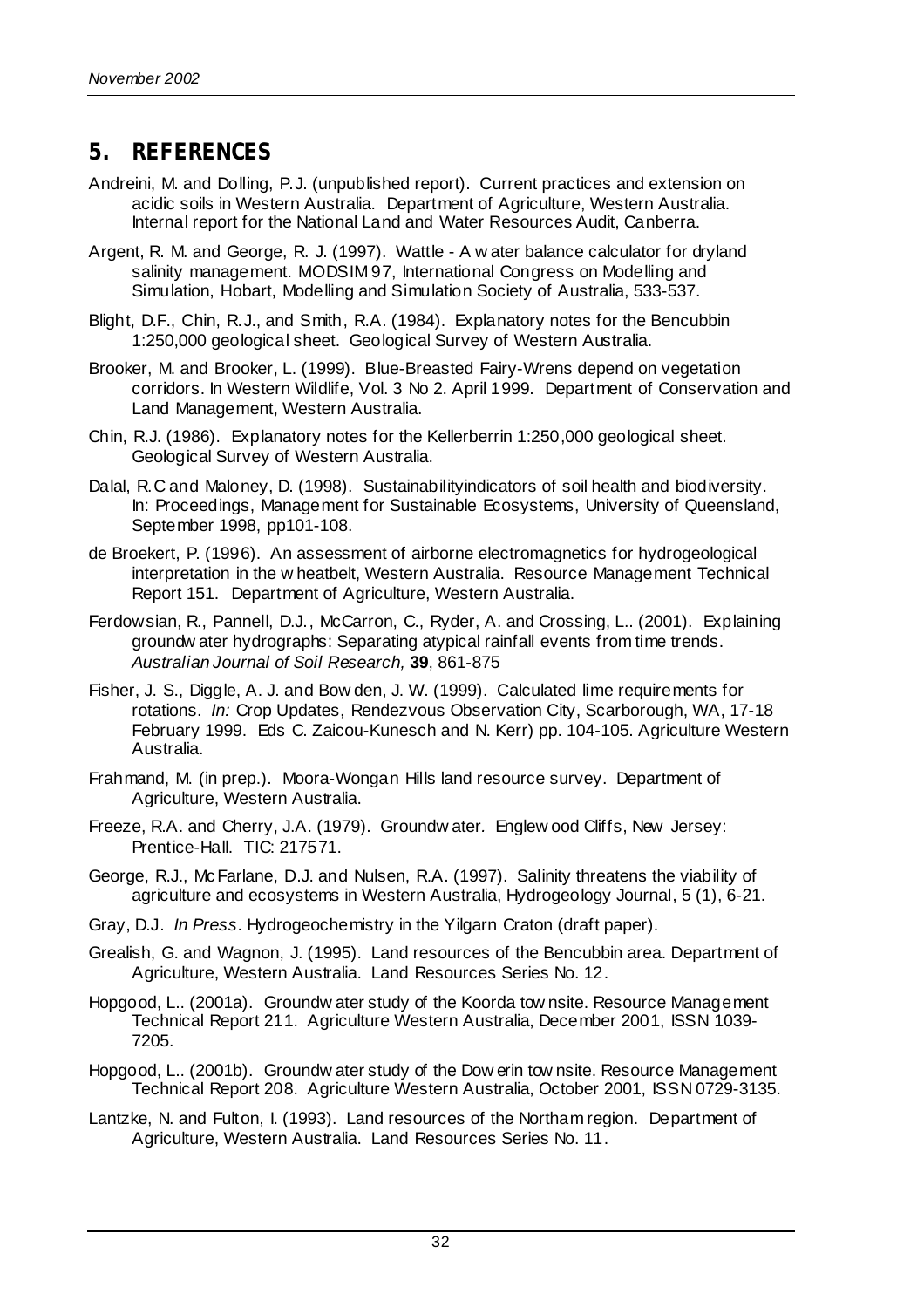- Lefroy, E.C, Hobbs, R.J and Atkins, L.J. (1991). Revegetation Guide to the Central Wheatbelt. Department of Agriculture, Western Australia.
- Lew is, F. (2001). Groundw ater study of the Bencubbin tow nsite. Resource Management Technical Report 205. Agriculture Western Australia, November 2001, ISSN 0729- 3135.
- McAlpine, C. and Loyn, R. (1998). Assessing and monitoring forest fragmentation: Questions of spatialpattern, scale and methods. *In:* Proceedings, Management for sustainable ecosystems, University of Queensland, September 1998, pp109-117.
- McArthur, W.M. (1992). Land resources of the Kellerberrin region. Agriculture Western Australia. Resource Management Technical Report 134.
- Miller, A. (2002). Agricultural lime use in Western Australia, 1994/95 to 2001/02. *In:* Soil acidity research, development and extension update 2002. pp 71-77. Department of Agriculture, Western Australia. Bulletin No 4510.
- Moore, G. (1998). Soilguide. A handbook for understanding and managing agricultural soils. Agriculture Western Australia Bulletin No.4343.
- Mulcahy, M.J. (1967). Landscapes, laterites and soils in southw estern Australia. *In:* Landform studies from Australia and New Guinea. (Eds: JN Jennings and JA Mabbutt) ANU press, Canberra.
- Nulsen, R. 1998. (Editor). Groundw ater trends in the agricultural area of Western Australia. Resource Management Technical Report 173. Department of Agriculture, Western Australia.
- Pate, J.S., Verboom, W.H. and Gallow ay, P.D. (2001). Co-occurrence of Proteaceae, laterite and related oligotrophic soils: Coincidental associations or causative interrelationships? *Australian Journal of Botany 4* , pp 529-560. CSIRO publications, Collingw ood, Australia.
- Porter, W.M. and Miller, A. (1998). Lime use targets for Western Australia. *In:* Western Australia soil acidity research and development 1998. Bulletin No 4506. WA Department of Agriculture. pp 12-15.
- Safstrom, R. (1999). The current state of biodiversity in the Avon River basin. Environs Consulting, Perth.
- Schoknecht, N.R. (2002). Soil groups of Western Australia. Department of Agriculture Resource Management Technical Report 246.
- Verboom W.H. and Gallow ay, P.D. (in prep.). Corrigin area land resources survey. Department of Agriculture.
- Verboom, W.H. and Gallow ay, P.D. (2000). Hypothetical effects of rhizosphere associates of Proteaceae and their lateritic products on landscape evolution: Explanatory descriptions from south-w estern Australia. *In:* 'Proceedings of the Australian Society of Soil Science Inc. (WA Branch) and Environmental Consultants Association (WA) Inc. Soils 2000 Conference'. (Eds C. Tang, D.R. Williamson) pp 24-35. (Muresk Institute of Agriculture, Western Australia).
- Weaving, S. (1999). Avon and Upper Hotham Region, Natural Resource Atlas. Agriculture Western Australia.
- Weaving, S. (1994). Native vegetation handbook for the Shire of Wyalkatchem. Department of Agriculture, Western Australia.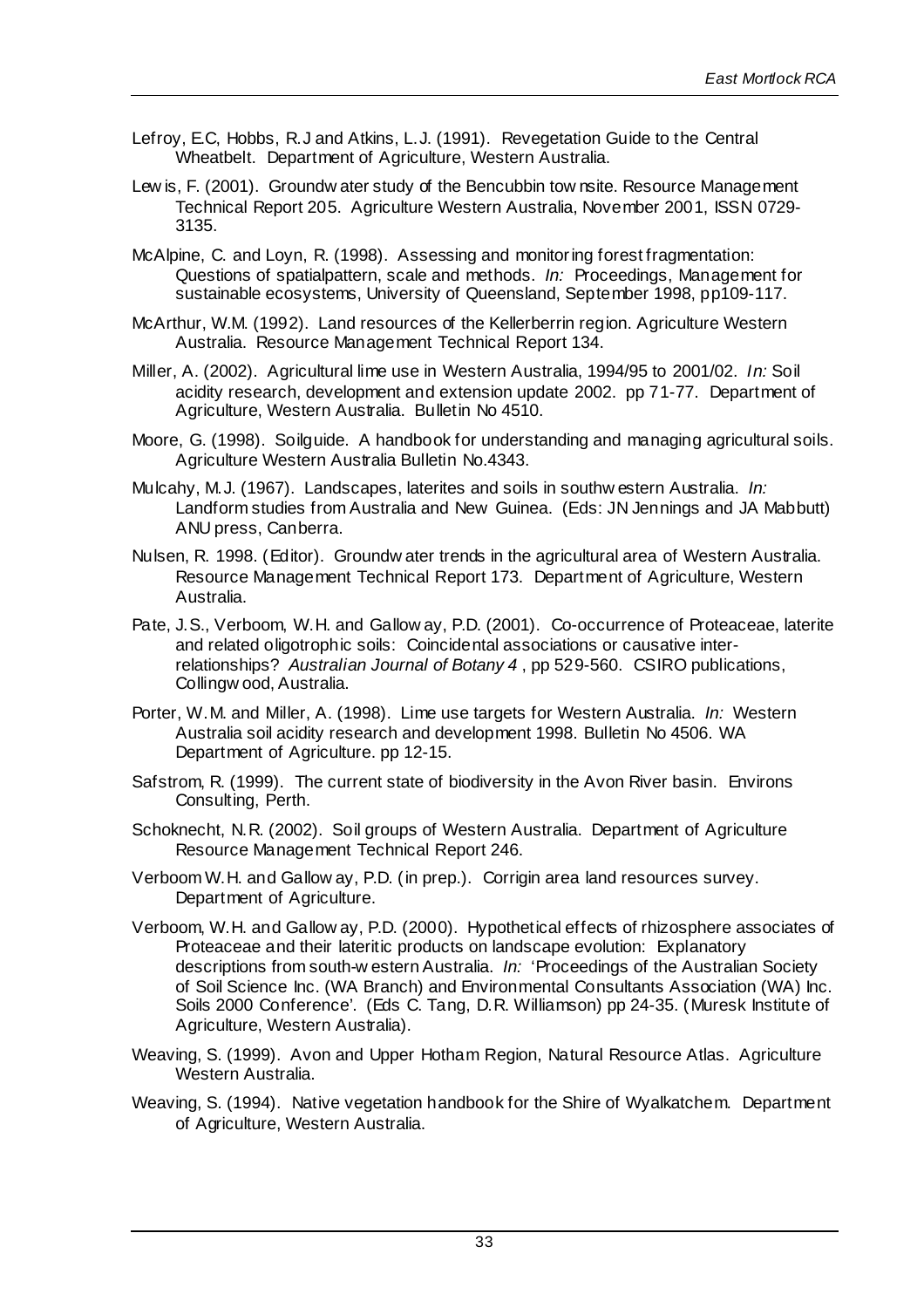## **6. APPENDICES**

## **A1. Soil-landscape information as a basis for Land Management Unit (LMU) mapping**

#### *Paul Galloway*

The information for East Mortlock catchment derives from data intended for publishing at a scale of 1:100,000 to 1:250,000. It is useful for regional planning and provides only a preliminary basis for catchment planning. More detailed mapping is required for catchment and farm planning purposes, and should be conducted by defining the spatial extent of LMU's. To assist this process soil supergroups have been extracted from the soil-landscape mapping information (Table A1.1). Soil supergroups comprise a suite of soils w ith similar characteristics and can be regarded as preliminary LMU's. They have not been explicitly mapped. Rather, their spatial extent has been calculated from the proportion that each occupies in the soil-landscape map-units present in the catchment.

LMU's should comprise both soil and landscape elements to best partition the landscape for effective and sustainable management. Presently, the preliminary LMU's only relate soil type to landscape position through the broad description of the Soil-landscape units found in the existing soil-landscape maps held by the Department of Agriculture.

| Soil supergroups<br>(suggested preliminary Land Management Units) | Area (ha) | $%$ of<br>catchment |
|-------------------------------------------------------------------|-----------|---------------------|
| Shallow loamy duplexes                                            | 207,953   | 24                  |
| Sandy earths                                                      | 161,332   | 19                  |
| Ironstone gravelly soils                                          | 82,824    | 10                  |
| Deep sands                                                        | 76,186    | 9                   |
| Deep sandy duplexes                                               | 75.189    | 9                   |
| Loamy earths                                                      | 71,077    | 8                   |
| Shallow sandy duplexes                                            | 59,663    |                     |
| Wet or waterlogged soils                                          | 49,138    |                     |
| Cracking days                                                     | 18,895    |                     |
| Rocky or stony soils                                              | 17,872    |                     |
| Shallow sands                                                     | 15,770    |                     |
| Deep loamy duplexes                                               | 10,909    |                     |
| Non-cracking days                                                 | 6,380     |                     |
| Shallow Ioams                                                     | 3,896     |                     |
| Miscellaneous soils                                               | 2,530     | < 1                 |
| <b>Total</b>                                                      | 859,618   | 100                 |

#### **Table A1.1. Soil supergroups (preliminary LMU's) of East Mortlock catchment**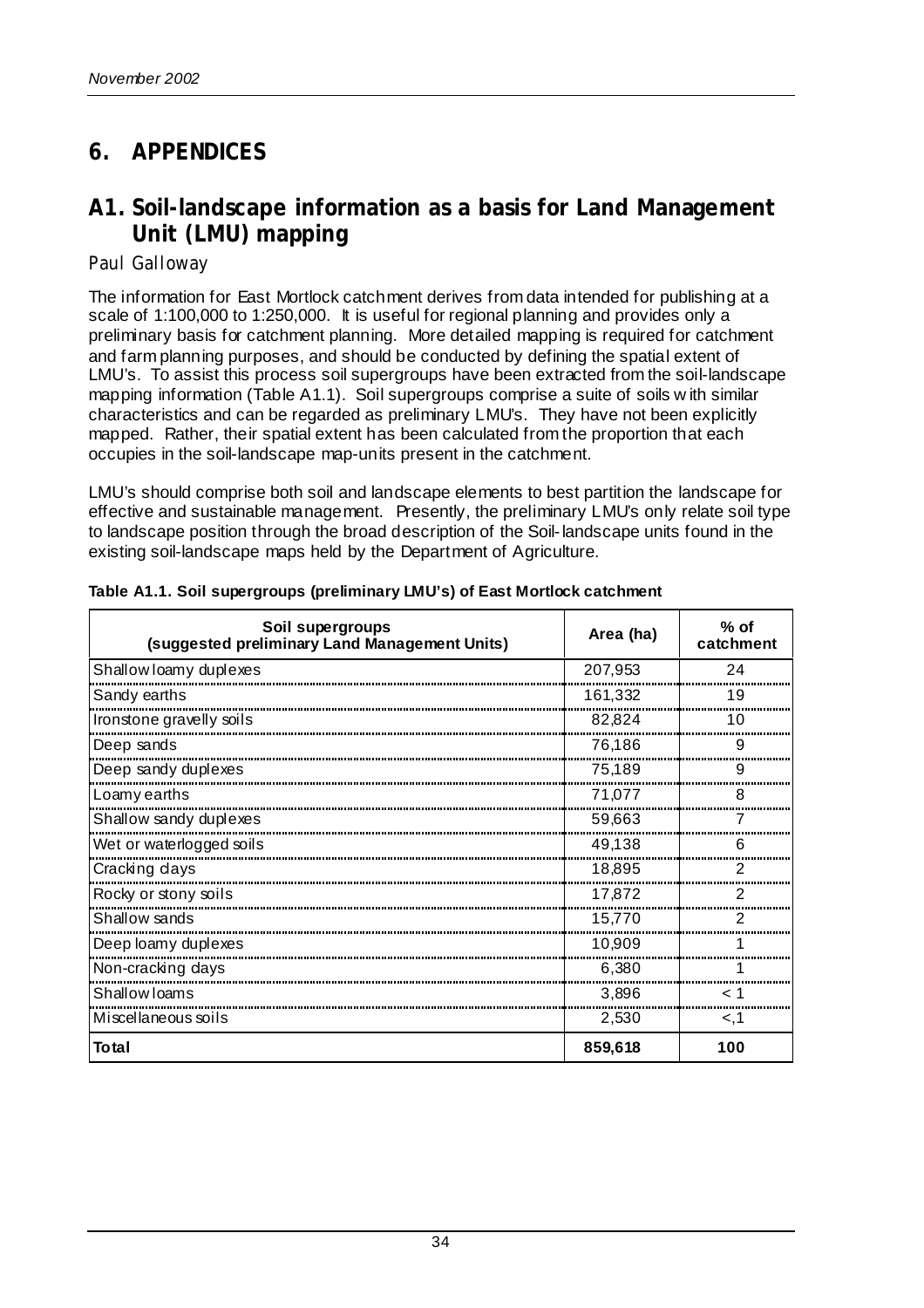## **A2. Remnant vegetation**

#### **Table A2.1. Remnant v egetation by extent by type**

| <b>Beards Vege</b><br><b>Association</b> | <b>Associated</b><br>soils          | Original<br>cover<br>(ha) | Proportion<br>Οf<br>catchment<br>$(\%)$ | <b>Proportion of</b><br>original cover<br>remaining<br>(% of catchment) | <b>Proportion of</b><br>original cover<br>remaining<br>(% of vegetation<br>type) |
|------------------------------------------|-------------------------------------|---------------------------|-----------------------------------------|-------------------------------------------------------------------------|----------------------------------------------------------------------------------|
| <b>Medium woodland</b>                   |                                     |                           |                                         |                                                                         |                                                                                  |
| York gum, salmon                         | Loamy duplexes                      | 78,403                    | 9.1                                     | < 1                                                                     | 4.4                                                                              |
| gum, gimlet                              | and sandy earth.                    |                           |                                         |                                                                         |                                                                                  |
| York gum and                             | Loamy duplexes                      | 34,470.5                  | 4                                       | 1 >                                                                     | 1.5                                                                              |
| salmon gum                               | and sandy earth.                    |                           |                                         |                                                                         |                                                                                  |
| York gum                                 | Sandy and loamy                     | 739.5                     | < 1                                     | < 1                                                                     | 1 >                                                                              |
| Mallet                                   | duplexes                            |                           | < 1                                     | < 1                                                                     | 1.3                                                                              |
|                                          | Sandy and loamy<br>duplexes.        | 38.7                      |                                         |                                                                         |                                                                                  |
| Wandoo, York                             | Sandy and loamy                     | 379,931.2                 | 44                                      | 2.1                                                                     | 2.8                                                                              |
| gum, salmon gum,                         | duplex soils, sandy                 |                           |                                         |                                                                         |                                                                                  |
| morrel, gimlet                           | earths, deep<br>sands and gravelly  |                           |                                         |                                                                         |                                                                                  |
|                                          | soils (upland).                     |                           |                                         |                                                                         |                                                                                  |
| <b>Shrubland</b>                         |                                     |                           |                                         |                                                                         |                                                                                  |
| Tea-tree thicket                         | Shallow sands,                      | 316.3                     | < 1                                     | < 1                                                                     | 2.8                                                                              |
|                                          | shallow loams,                      |                           |                                         |                                                                         |                                                                                  |
|                                          | rocky soils                         |                           |                                         |                                                                         |                                                                                  |
| Thicket, Jam and<br>Allocasuarina        | Loamy duplex<br>soils.              | 796.8                     | 1 >                                     | < 1                                                                     | 28.3                                                                             |
| huegeliana                               |                                     |                           |                                         |                                                                         |                                                                                  |
| Allocasuarina                            | Loamy and sandy                     | 1,639                     | < 1                                     | < 1                                                                     | 3.7                                                                              |
| campestris thicket                       | duplex soils and                    |                           |                                         |                                                                         |                                                                                  |
|                                          | sandy earth.                        |                           |                                         |                                                                         |                                                                                  |
| Scrub heath on                           | Deep sands and                      | 41,438.7                  | 4.8                                     | < 1                                                                     | 2.4                                                                              |
| yellow sandplain,<br>banksia-            | gravelly soils.                     |                           |                                         |                                                                         |                                                                                  |
| xylomelum alliance                       |                                     |                           |                                         |                                                                         |                                                                                  |
| Allocasuarina                            | Sandy earths and                    | 2,519.9                   | < 1                                     | - 1                                                                     | 16.7                                                                             |
| campestris thicket                       | deep sands.                         |                           |                                         |                                                                         |                                                                                  |
| with wandoo                              |                                     |                           |                                         |                                                                         |                                                                                  |
| Mallee, Casuarina                        | Sandy and loamy                     | 162,857.1                 | 18.9                                    | 1.2                                                                     | 6.7                                                                              |
| thicket                                  | duplexes.                           |                           |                                         |                                                                         |                                                                                  |
| Melaleuca                                | Loamy duplexes                      | 3,526.7                   | < 1                                     | < 1                                                                     | 12.2                                                                             |
| uncinata thicket                         | and sandy earths.                   |                           |                                         |                                                                         |                                                                                  |
| and scattered York<br>gum                |                                     |                           |                                         |                                                                         |                                                                                  |
|                                          | Acacia, Casuarina, Loamy duplex and | 44,576.2                  | 5.2                                     | < 1                                                                     | 6                                                                                |
| Melaleuca thicket.                       | sandy earths.                       |                           |                                         |                                                                         |                                                                                  |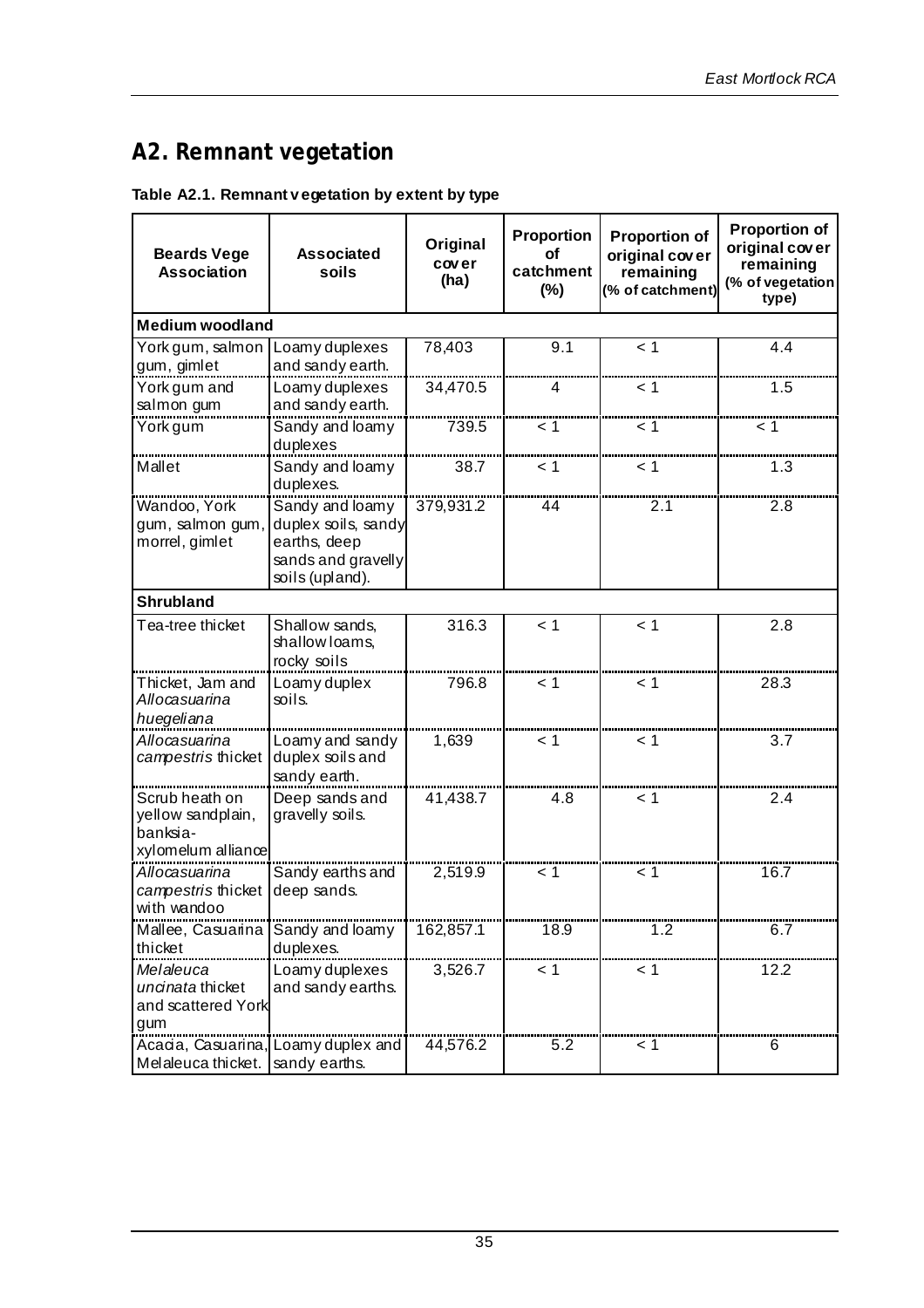**Table A2.1. (Continued)**

| <b>Beards Vege</b><br><b>Association</b>                                                                   | <b>Associated</b><br>soils                                                      | Original<br>cover<br>(ha) | Proportion<br>οf<br>catchment<br>$(\%)$ | <b>Proportion of</b><br>original cover<br>remaining<br>(% of catchment) | <b>Proportion of</b><br>original cover<br>remaining<br>(% of vegetation<br>type) |
|------------------------------------------------------------------------------------------------------------|---------------------------------------------------------------------------------|---------------------------|-----------------------------------------|-------------------------------------------------------------------------|----------------------------------------------------------------------------------|
| <b>Mosaic</b>                                                                                              |                                                                                 |                           |                                         |                                                                         |                                                                                  |
| Scrub heath,<br>Allocasuarina<br>campestris thicket                                                        | Sandy earths and<br>deep sands.                                                 | 34,265.6                  | 4                                       | < 1                                                                     | 4.9                                                                              |
| Medium Woodland<br>York gum, salmon<br>gum, morrel/<br><b>Succulent Steppe</b><br>saltbush and<br>samphire | Saltlakes, saline<br>soils and sandy<br>and loamy<br>duplexes.                  | 1,926.4                   | 1 >                                     | < 1                                                                     | 1.8                                                                              |
| Shrubland<br>melaleuca scrub/<br><b>Succulent Steppe</b><br>samphire                                       | Sandy earths,<br>deep sands and<br>salt lakes.                                  | 11,150.9                  | 1.3                                     | 1 >                                                                     | 16.6                                                                             |
| Medium sparse<br>woodland, salmon<br>gum, yorrell/<br>succulent Steppe<br>saltbush and<br>samphire         | Salt lakes and<br>saline soils.                                                 | 16,843.1                  | 1.9                                     | 1 >                                                                     | 11.14                                                                            |
| Low woodland                                                                                               |                                                                                 |                           |                                         |                                                                         |                                                                                  |
| Allocasuarina<br>huegliana and jam                                                                         | Sandy earths,<br>deep sands and<br>gravelly soils.                              | 556.1                     | $<$ 1                                   | $<$ 1                                                                   | 12.4                                                                             |
| <b>Succulent Steppe</b>                                                                                    |                                                                                 |                           |                                         |                                                                         |                                                                                  |
| Samphire                                                                                                   | Salt lakes, loamy<br>duplexes and<br>cracking days.                             | 2,840.7                   | $<$ 1                                   | $<$ 1                                                                   | 2.1                                                                              |
| Mallee thickets:<br>mallee and<br>Melaleuca<br>uncinata                                                    | Loamy duplexes.                                                                 | 73.1                      | ا>                                      | 0                                                                       | 0                                                                                |
| With open<br>woodland and<br>thicket - York gum<br>over Melaleuca<br>thyoides and<br>samphire              | Salt lakes, loamy<br>duplexes<br>(especially<br>alkaline) and<br>cracking days. | 9,384.8                   |                                         | ا>                                                                      | 40.5                                                                             |
| With thicket -<br>Melaleuca<br>thyoides over<br>samphire                                                   | Loamy duplex and<br>cracking days.                                              | 4,548.2                   | <1                                      | ا>                                                                      | 10.1                                                                             |
| Bare areas/salt                                                                                            | Salt lakes                                                                      | 24,757.4                  | 2.8                                     | $<$ 1                                                                   | 2.8                                                                              |
| lakes<br>Bare areas/rock<br>outcrops                                                                       | Bare areas/rock<br>outcrop                                                      | 2,016.5                   | <1                                      | <1                                                                      | 33.59                                                                            |
| <b>Total</b>                                                                                               |                                                                                 | 85,9617                   | 100                                     | 4.8                                                                     |                                                                                  |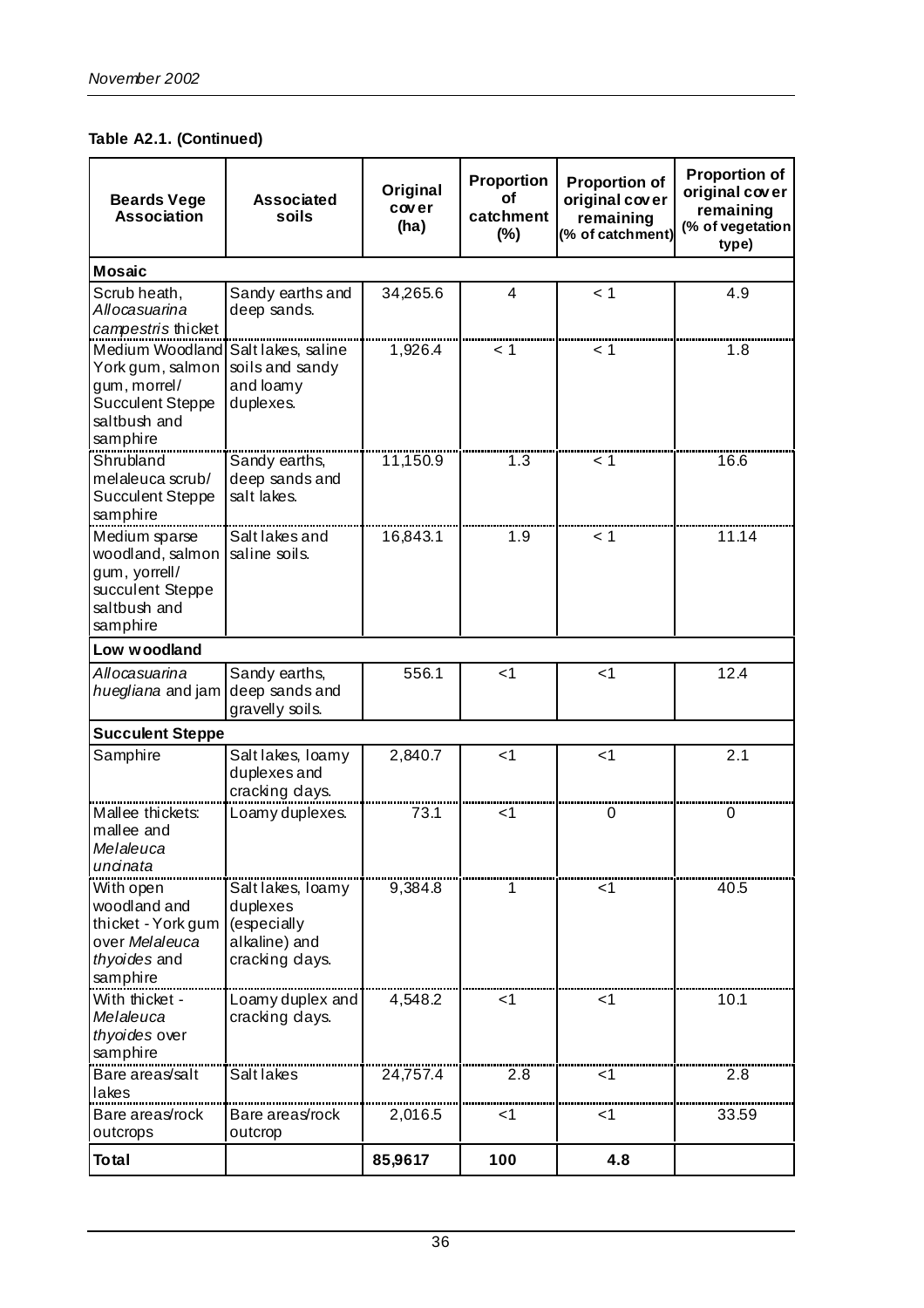#### *Significant catchment corridors*

- 1. Salt River drainage channel/lake chain from Derdibin Road Reserve (Wyalkatchem) southeast to the Mackin Road (Tammin) area. The average distance betw een remnants is 2.3 km and the total distance of the corridor is 10km. The Derdibin Road Reserve is in particularly good condition and has fringing low woodland on upper slopes. The vegetation association in this corridor is consistent, being succulent steppe w ith open w oodland.
- 2. Mortlock River East branch, from w est of Cunderdin to approximately 10 km north of Tammin. The dominant vegetation association is mosaic: shrublands, melaleuca, patchy scrub/succulent steppe and samphire. This drainage line is broad and saline and the vegetation in most areas of the corridor is not grazed (some fenced). The average distance betw een large remnants is 3 km, although vegetation in the river channel is generally intact.
- 3. Elashgin Soak Reserve southeast to Carrabin Rock and Yorkarakine Rock. This corridor covers approximately 10.5 km and there is an average of 3.75 km betw een large remnants. The vegetation association is generally similar and contains a shrubland mosaic and w oodland, dominated by York gum, salmon gum and morrel.
- 4. Korrelocking tow nsite to Korrelocking Nature Reserve and Wyalkatchem Nature Reserve. The total distance of this corridor is 6.5 km and w ill provide a linkage betw een relatively healthy stands of medium w oodland.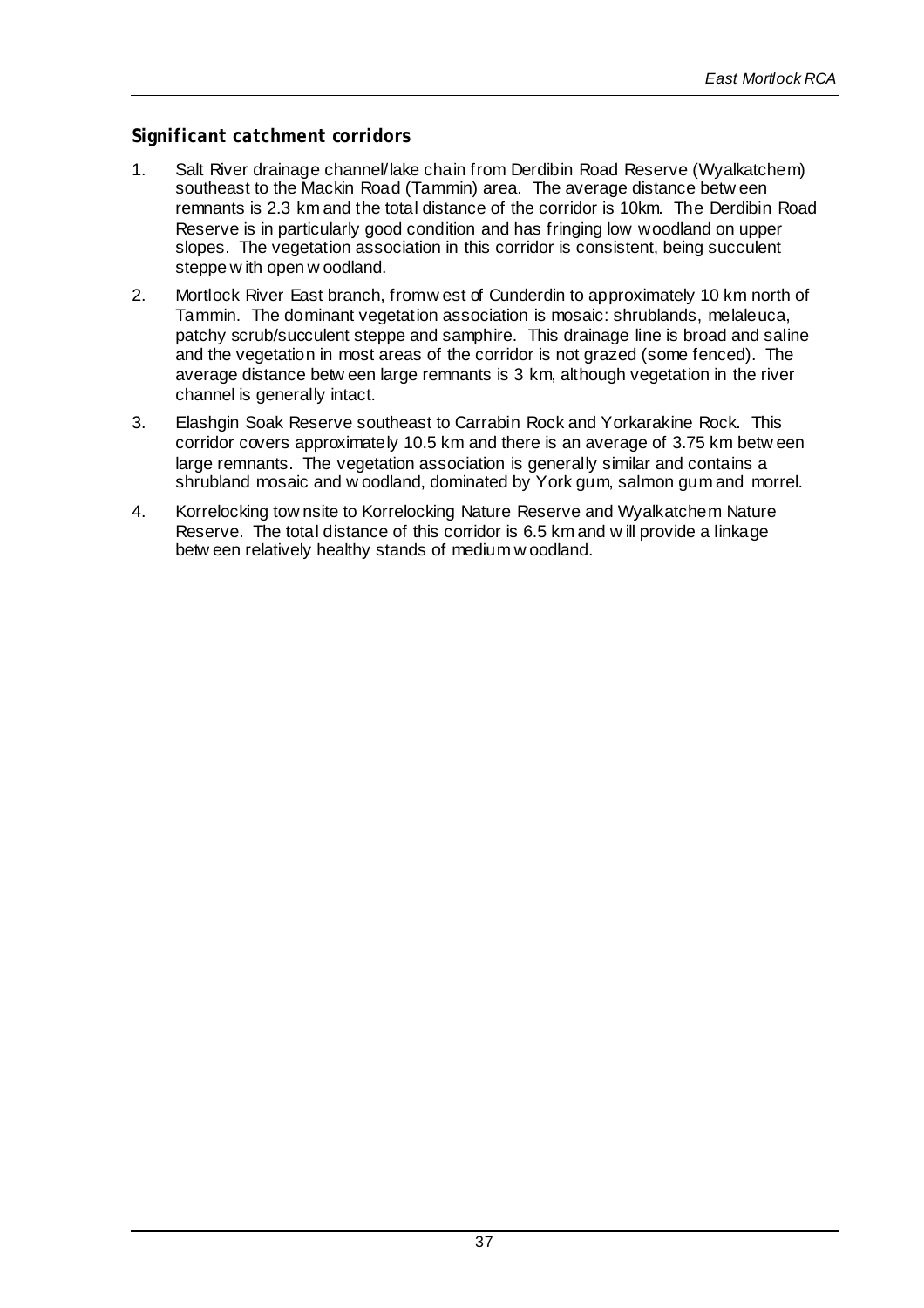## **A3. AgET and Catcher analysis for East Mortlock**

AgET formerly know n as WAttle calculates average recharge (Argent and George, 1997).

Recharge under a crop rotational system is proportional to the number of years of crop or pasture in the rotation and can be calculated as follow s: a pasture, pasture, wheat, lupin, wheat, barley rotation on a shallow sandy duplex would be tw o years of pasture and four years of crop.

Recharge =  $((2 \text{ years} X \text{ pause recharge**}) + (4 \text{ years} X \text{ crop recharge**}))$ Total years in rotation Recharge =  $((2 \times 24\%) + (4 \times 15.5\%)$  $\overline{6}$  $= 18.3$ 

(\*\* East Mortlock % recharge from table 15 below.)

The recharge as a percentage of annual rainfall has been estimated using a w ater balance model for a number of farming options on the major soil groups in the catchment. These results (Table A3.1) are not expected to accurately predict w ater use occurring in the catchment due to unpredictable natural variation. How ever, they highlight the relative differences in w ater use of annual and perennial species as outlined above.

|                      |                      | Predicted recharge as percentage of<br>annual rainfall. (%AR) |                     |                   |                  |                            |  |  |
|----------------------|----------------------|---------------------------------------------------------------|---------------------|-------------------|------------------|----------------------------|--|--|
| Soil type            | <b>Options</b>       | Wyalkatche<br>m<br>329 mm                                     | Cunderdin<br>369 mm | Dowerin<br>361 mm | Tammin<br>342 mm | Mortlock<br>352 mm<br>East |  |  |
| Deep Sand            | Clover/medic pasture | 23                                                            | 30                  | 29                | 27               | 28                         |  |  |
|                      | Continuous crop      | 5                                                             | 12                  | 12                | 10               | 11                         |  |  |
|                      | Lucerne              | $\overline{0}$                                                | $\mathbf 0$         | $\Omega$          | $\mathbf 0$      | $\Omega$                   |  |  |
|                      | Woody Perennials     | $\Omega$                                                      | $\Omega$            | $\Omega$          | $\Omega$         | $\Omega$                   |  |  |
| Ironstone Gravel     | Clover/medic pasture | 23                                                            | 31                  | 30                | 28               | 29                         |  |  |
|                      | Continuous crop      | 8                                                             | 16                  | 15                | 13               | 14                         |  |  |
|                      | Lucerne              | $\Omega$                                                      | 0                   | 0                 | 0                | 0                          |  |  |
|                      | Woody Perennials     | $\Omega$                                                      | $\Omega$            | $\Omega$          | $\Omega$         | 0                          |  |  |
| Shallow Loamy Duplex | Clover/medic pasture | 13                                                            | 21                  | 19                | 17               | 18                         |  |  |
|                      | Continuous crop      | 4                                                             | 13                  | 12                | 9                | 10.5                       |  |  |
|                      | Lucerne              | $\Omega$                                                      | $\Omega$            | $\Omega$          | $\Omega$         | $\Omega$                   |  |  |
|                      | Woody Perennials     | 0                                                             | 0                   | $\Omega$          | $\mathbf 0$      | 0                          |  |  |
| Deep Loamy Duplex    | Clover/medic pasture | $\overline{\phantom{0}}$                                      | 9                   | 9                 | $\overline{7}$   | 8                          |  |  |
|                      | Continuous crop      | ÷.                                                            | 4                   | 4                 | $\overline{2}$   | 3                          |  |  |
|                      | Lucerne              | ٠                                                             | $\Omega$            | $\Omega$          | $\Omega$         | $\Omega$                   |  |  |
|                      | Woody Perennials     | ÷.                                                            | 0                   | $\Omega$          | 0                | 0                          |  |  |

| Table A3.1. Predicted recharge for some options on main soil supergroups for shires in the |  |  |
|--------------------------------------------------------------------------------------------|--|--|
| catchment                                                                                  |  |  |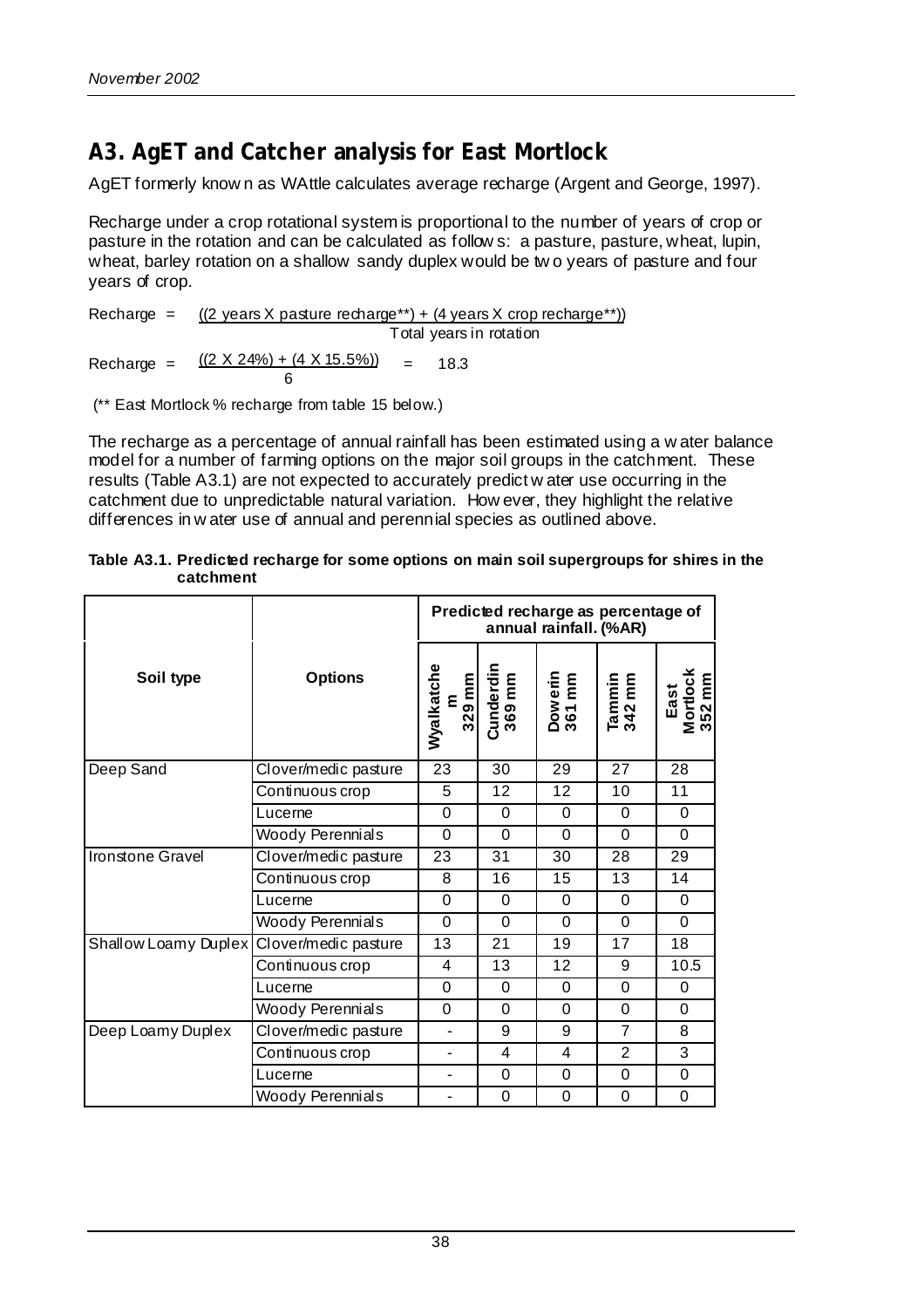**Table A3.1. Continued**

|                             |                      | Predicted recharge as percentage of<br>annual rainfall. (%AR) |                                    |                   |                  |                            |  |  |
|-----------------------------|----------------------|---------------------------------------------------------------|------------------------------------|-------------------|------------------|----------------------------|--|--|
| Soil type                   | <b>Options</b>       | Wyalkatche                                                    | m<br>329 mm<br>Cunderdin<br>369 mm | Dowerin<br>361 mm | Tammin<br>342 mm | East<br>Mortlock<br>352 mm |  |  |
| Loamy Earth                 | Clover/medic pasture | 6                                                             | $\overline{a}$                     | 11                | 10               | 10.5                       |  |  |
|                             | Continuous crop      | 2                                                             | $\blacksquare$                     | 6                 | 5                | 5.5                        |  |  |
|                             | Lucerne              | $\Omega$                                                      | $\blacksquare$                     | $\Omega$          | $\overline{0}$   | $\Omega$                   |  |  |
|                             | Woody Perennials     | $\overline{0}$                                                | $\blacksquare$                     | 0                 | $\overline{0}$   | $\Omega$                   |  |  |
| <b>Shallow Sandy Duplex</b> | Clover/medic pasture | 17                                                            | 26                                 | 25                | 23               | 24                         |  |  |
|                             | Continuous crop      | 10                                                            | 17                                 | 16                | 15               | 15.5                       |  |  |
|                             | Lucerne              | 1                                                             | $\overline{2}$                     | 1                 | 1                | 1                          |  |  |
|                             | Woody Perennials     | $\Omega$                                                      | $\Omega$                           | $\Omega$          | $\Omega$         | $\Omega$                   |  |  |
| Deep Sandy Duplex           | Clover/medic pasture | 14                                                            | 21                                 | 20                | 18               | 19                         |  |  |
|                             | Continuous crop      | 5                                                             | 12                                 | 12                | 10               | 11                         |  |  |
|                             | Lucerne              | $\Omega$                                                      | $\Omega$                           | $\Omega$          | $\Omega$         | 0                          |  |  |
| Woody Perennials            |                      | $\Omega$                                                      | $\Omega$                           | $\Omega$          | $\Omega$         | $\Omega$                   |  |  |
| Sandy Earth                 | Clover/medic pasture | 12                                                            | 21                                 | 20                | 18               | 19                         |  |  |
|                             | Continuous crop      | 5                                                             | 14                                 | 13                | 11               | 12                         |  |  |
|                             | Lucerne              | $\mathbf 0$                                                   | $\mathbf 0$                        | $\mathbf 0$       | $\mathbf 0$      | $\Omega$                   |  |  |
|                             | Woody Perennials     | 0                                                             | $\mathbf 0$                        | 0                 | $\mathbf 0$      | 0                          |  |  |

The results from AgET w ere used to run Catcher, a model that calculates the catchment water balance based on the percentage of soil types and options being used w ithin the catchment. Catcher w as run with three scenarios - current practice, predicted practice in 2020 and an optimistic option for 2020, w ith a higher level of recharge intervention including phased perennial pastures and w oody perennials (Table A3.2). Current and predicted 2020 rotations w ere taken from McConnell (2001). Note: Difficulties w ere encountered w hen trying to compare soil types across zones.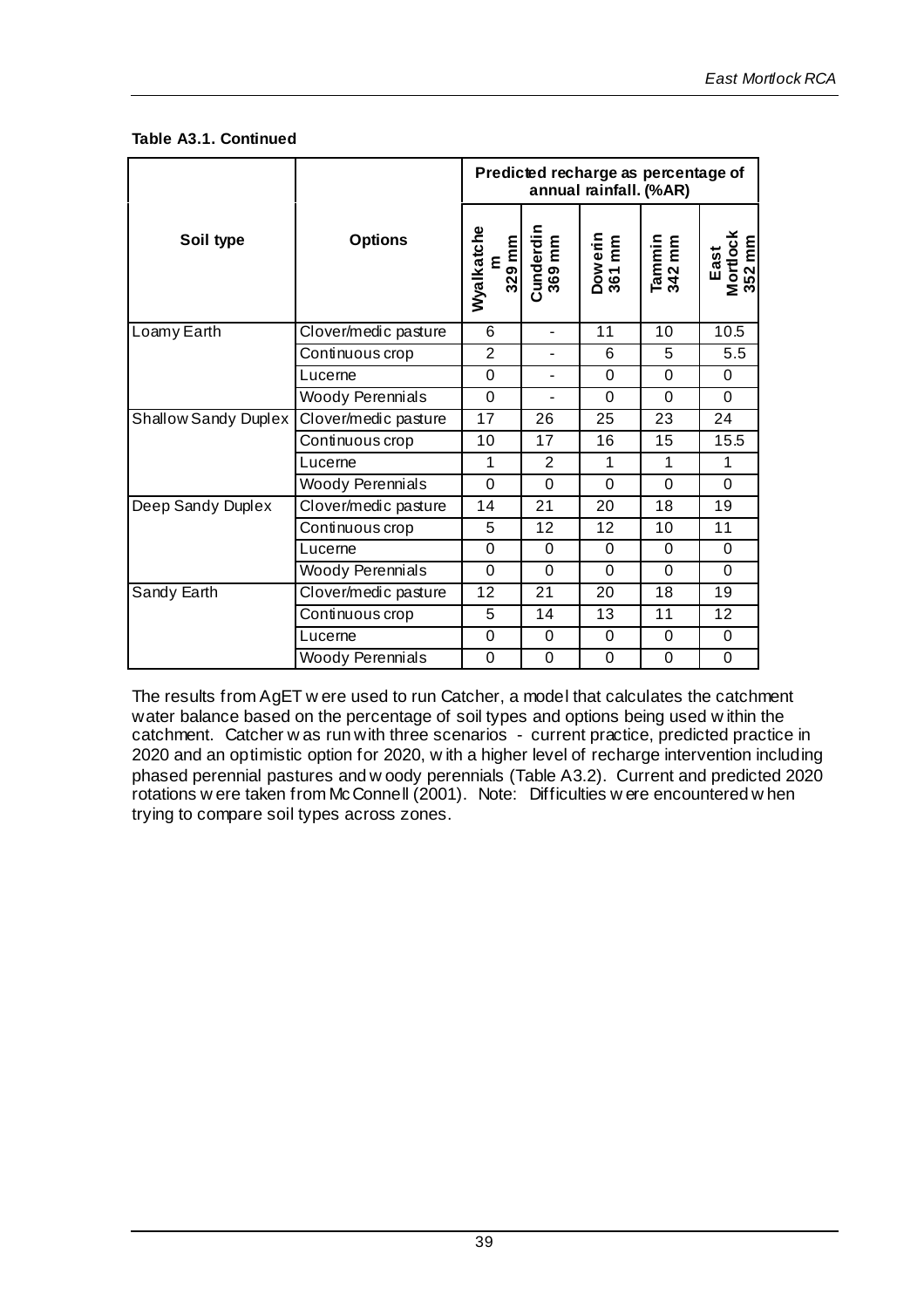| Table A3.2. Percentages of major soil types allocated to land use options in the current, future |
|--------------------------------------------------------------------------------------------------|
| 2020 and optimistic future 2020 rotations modelled in the catchment                              |

|                                             |                             | Land use   |            |         |                     |                   |      |                            |
|---------------------------------------------|-----------------------------|------------|------------|---------|---------------------|-------------------|------|----------------------------|
| Soil type and<br>percentage<br>of catchment | <b>Rotation</b>             | Bare Earth | Sub Clover | Lucerne | Commercial<br>trees | Serradella<br>19% | Crop | Pre-clearing<br>vegetation |
| Deep Sand 9%                                | Current rotation            |            | 40%        | 0%      |                     |                   | 49%  | 11%                        |
|                                             | Future rotation 2020        |            | 30%        | 5%      | 5%                  |                   | 49%  | 11%                        |
|                                             | Optimistic rotation<br>2020 |            | 20%        | 5%      | 5%                  | 10%               | 49%  | 11%                        |
| <b>Ironstone Gravel 10%</b>                 | Current rotation            |            | 30%        |         |                     |                   | 64%  | 6%                         |
|                                             | Future rotation 2020        |            | 30%        | 5%      | 0%                  |                   | 54%  | 11%                        |
|                                             | Optimistic rotation<br>2020 |            | 20%        | 10%     | 0%                  | $0\%$             | 59%  | 11%                        |
| <b>Shallow Loamy Duplex</b>                 | Current rotation            |            | 25%        | 0%      |                     |                   | 75%  |                            |
| 24%                                         | Future rotation 2020        |            | 15%        | 10%     |                     |                   | 75%  |                            |
|                                             | Optimistic rotation<br>2020 |            | 15%        | 10%     | 5%                  |                   | 70%  |                            |
| <b>Shallow Sandy Duplex</b>                 | Current rotation            |            | 25%        | 0%      |                     |                   | 69%  | 6%                         |
| 7%                                          | Future rotation 2020        |            | 15%        | 10%     |                     |                   | 69%  | 6%                         |
|                                             | Optimistic rotation<br>2020 |            | 10%        | 10%     | 10%                 |                   | 64%  | 6%                         |
| Deep Sandy Duplex 9%                        | Current rotation            |            | 25%        | 0%      |                     |                   | 69%  | 6%                         |
|                                             | Future rotation 2020        |            | 15%        | 10%     |                     |                   | 69%  | 6%                         |
|                                             | Optimistic rotation<br>2020 |            |            | 10%     | 5%                  | 15%               | 64%  | 6%                         |
| Sandy Earth 19%                             | Current rotation            |            | 40%        | 0%      |                     | $0\%$             | 49%  | 11%                        |
|                                             | Future rotation 2020        |            | 35%        | 5%      |                     |                   | 49%  | 11%                        |
|                                             | Optimistic rotation<br>2020 |            | 15%        | 5%      | 5%                  | 15%               | 49%  | 11%                        |
| Loamy Earth 8%                              | Current rotation            |            | 25%        | 0%      |                     | $0\%$             | 75%  |                            |
|                                             | Future rotation 2020        |            | 15%        | 10%     |                     |                   | 75%  |                            |
|                                             | Optimistic rotation<br>2020 |            | 15%        | 10%     | 5%                  |                   | 70%  |                            |

The optimistic rotation outlined above is only one example of a combination of options that might be adopted. Individual farming enterprises should consider different combinations of these options in conjunction w ith other management options outlined in this report.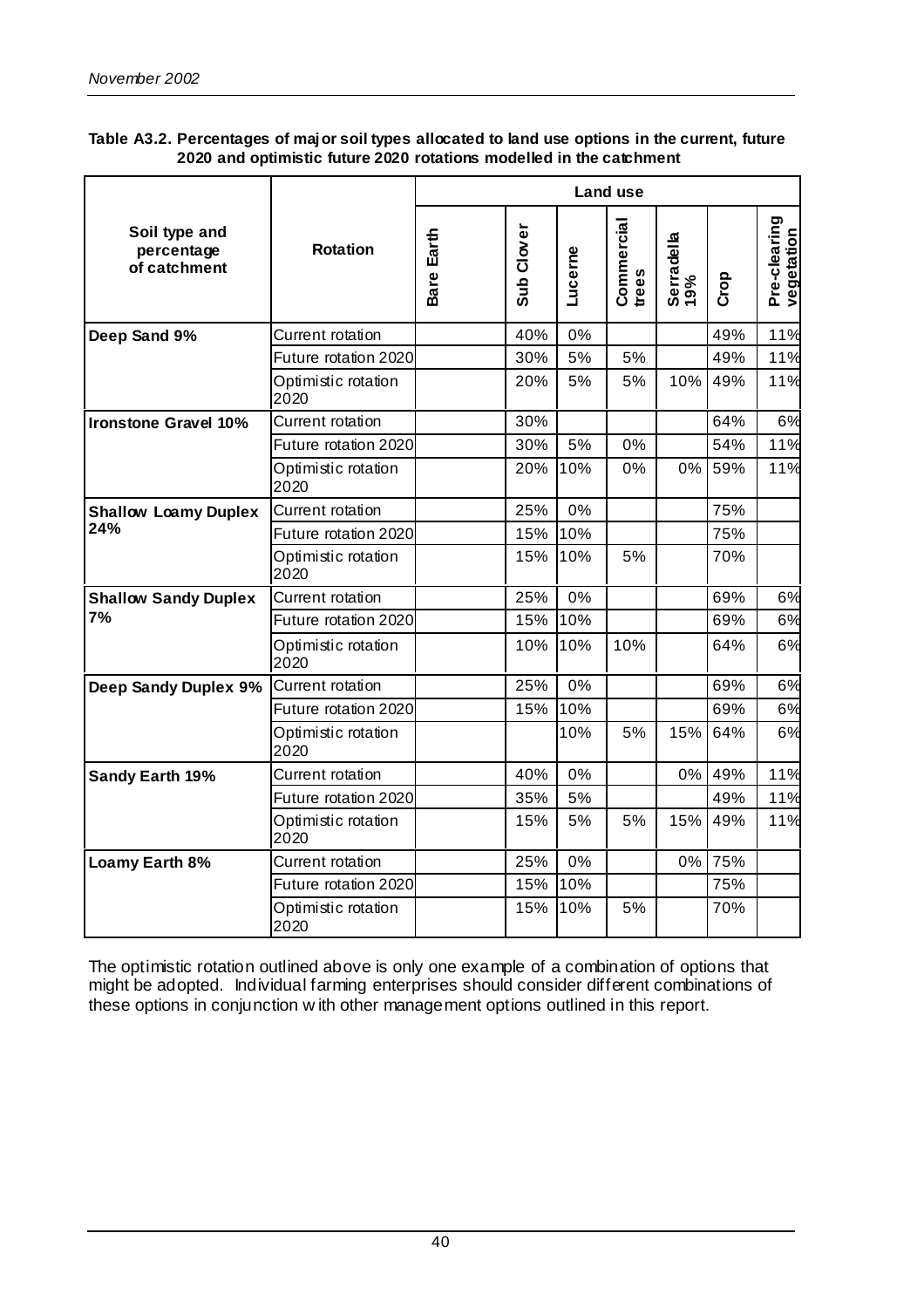## **A4. Shire summary**

|  |  | Table A4.1. Shire area in catchment |
|--|--|-------------------------------------|
|--|--|-------------------------------------|

| <b>Catchment</b><br>name | <b>Catchment</b><br>area (ha) | <b>LGA</b>         | Shire area<br>(ha) | Shire area in<br><b>RCA study</b> | % in RCA<br>study area |
|--------------------------|-------------------------------|--------------------|--------------------|-----------------------------------|------------------------|
| East Mortlock            | 859,617                       | All Shires         | 3,020,389          | 859,617                           | 28.5                   |
|                          |                               | Cunderdin (S)      | 186,092            | 132.294                           | 71.1                   |
|                          |                               | Dowerin (S)        | 186,145            | 159,568                           | 85.7                   |
|                          |                               | Goomalling (S)     | 183.381            | 29,806                            | 16.3                   |
|                          |                               | Kellerberrin (S)   | 191,398            | 22.436                            | 117                    |
|                          |                               | Koorda (S)         | 283,058            | 144.622                           | 51.1                   |
|                          |                               | Mount Marshall (S) | 1.017.981          | 57.036                            | 5.6                    |
|                          |                               | Quairading (S)     | 201,499            | 729                               | ሰ 4                    |
|                          |                               | Tammin (S)         | 110.106            | 98,900                            | 89.8                   |
|                          |                               | Trayning (S)       | 165,000            | 37.875                            | 23.0                   |
|                          |                               | Wongan-Ballidu (S) | 336,307            | 16,930                            | 5.0                    |
|                          |                               | Wyalkatchem (S)    | 159.420            | 159.420                           | 100.0                  |

#### **Table A4.2. Roads and built up areas in catchment**

| <b>LGA</b>         | Road<br>length<br>(km) -<br><b>Hwy</b> | Road<br>length<br>(km) -<br>Main | Road<br>length<br>(km) -<br>Local | Road<br>length<br>(km) -<br>Other | Road<br>length<br>(km) -<br><b>Total</b> | <b>Built-up</b><br>area (ha) | $%$ of<br>built-up<br>area in<br><b>RCA</b><br>study<br>area |
|--------------------|----------------------------------------|----------------------------------|-----------------------------------|-----------------------------------|------------------------------------------|------------------------------|--------------------------------------------------------------|
| All Shires         | 78.5                                   | 85.6                             | 4,191.9                           | 1,352.7                           | 5,708.7                                  |                              | 0.0                                                          |
| Cunderdin (S)      | 45.5                                   |                                  | 675.1                             | 267.8                             | 988.4                                    | 896.3                        | 0.7                                                          |
| Dowerin (S)        |                                        | 36.3                             | 858.4                             | 300.6                             | 1,195.3                                  | 906.2                        | 0.6                                                          |
| Goomalling (S)     |                                        | 3.3                              | 118.5                             | 31.7                              | 153.5                                    |                              | 0.0                                                          |
| Kellerberrin (S)   | 2.6                                    |                                  | 105.9                             | 32.3                              | 140.8                                    |                              | 0.0                                                          |
| Koorda (S)         | 0.8                                    |                                  | 663.8                             | 127.1                             | 791.7                                    | 259.1                        | 0.2                                                          |
| Mount Marshall (S) |                                        |                                  | 278.6                             | 56.2                              | 334.8                                    | 172.6                        | 0.3                                                          |
| Quairading (S)     |                                        |                                  | 1.3                               | 0.6                               | 1.9                                      |                              | 0.0                                                          |
| Tammin (S)         | 29.6                                   |                                  | 440.3                             | 228.6                             | 698.5                                    | 129.5                        | 0.1                                                          |
| Trayning (S)       |                                        | 2.7                              | 178.1                             | 49.9                              | 230.7                                    |                              | 0.0                                                          |
| Wongan-Ballidu (S) |                                        |                                  | 82.3                              | 32.4                              | 114.7                                    | 53.3                         | 0.3                                                          |
| Wyalkatchem (S)    |                                        | 43.3                             | 789.6                             | 225.5                             | 1,058.4                                  | 803.3                        | 0.5                                                          |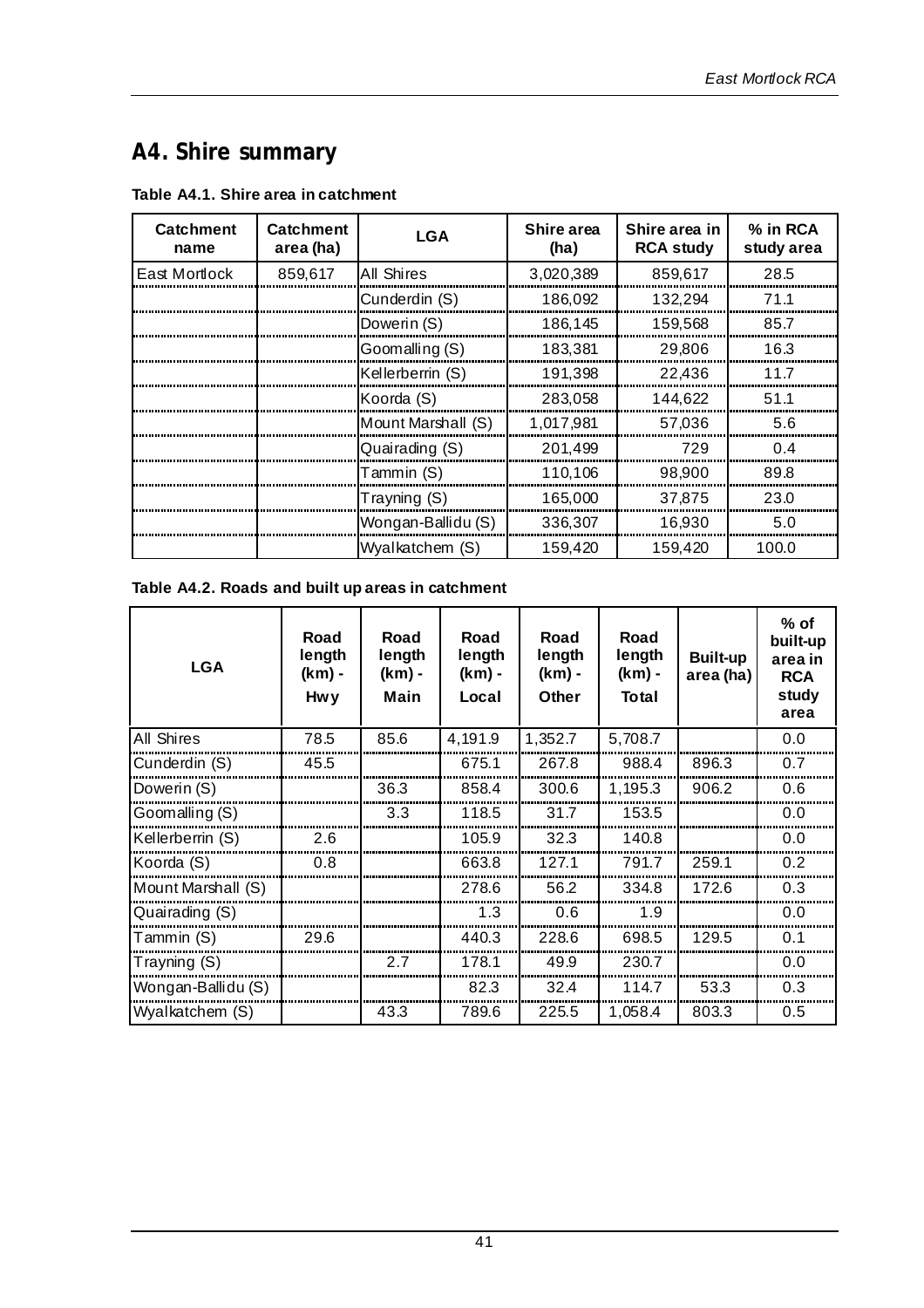| <b>LGA</b>         | Area of<br>shire<br>affected<br>by<br><b>AOCLP</b><br>(ha) | Road<br>length<br>affected<br>(km) -<br>Hw y | Road<br>length<br>affected<br>(km) -<br>Main | Road<br>length<br>affected<br>(km) -<br>Local | Road<br>length<br>affected<br>(km) -<br><b>Other</b> | Road<br>length<br>affected<br>(km) -<br>Total | <b>Built-up</b><br>area<br>affected<br>(ha) |
|--------------------|------------------------------------------------------------|----------------------------------------------|----------------------------------------------|-----------------------------------------------|------------------------------------------------------|-----------------------------------------------|---------------------------------------------|
| All Shires         | 78,673                                                     | O                                            | 0.3                                          | 27.5                                          | 12.3                                                 | 233.9                                         |                                             |
| Cunderdin (S)      | 10,860                                                     | 0                                            | 0                                            | O                                             | O                                                    | 53.4                                          | 6                                           |
| Dowerin (S)        | 10,559                                                     | O                                            | O                                            | O                                             | ∩                                                    | 66                                            | ิค                                          |
| Goomalling (S)     | 4,272                                                      | O                                            |                                              |                                               | O                                                    | 23                                            |                                             |
| Kellerberrin (S)   | 592                                                        |                                              |                                              |                                               |                                                      | 3.7                                           |                                             |
| Koorda (S)         | 18,523                                                     | $\mathbf{\Omega}$                            |                                              | O                                             | 0                                                    | O                                             | 2                                           |
| Mount Marshall (S) | 3,300                                                      | O                                            |                                              | O                                             | O                                                    | O                                             |                                             |
| Quairading (S)     | $\mathcal{P}$                                              |                                              |                                              |                                               |                                                      |                                               |                                             |
| Tammin (S)         | 8,943                                                      |                                              |                                              |                                               |                                                      | 43.6                                          |                                             |
| Trayning (S)       | 2,663                                                      | $\mathbf{0}$                                 | $\mathbf{O}$                                 | 0                                             | 0                                                    | 3.8                                           |                                             |
| Wongan-Ballidu (S) | 551                                                        | ∩                                            |                                              | ∩                                             | ∩                                                    | ∩                                             | 2                                           |
| Wyalkatchem (S)    | 18,408                                                     | 0                                            | 0.3                                          | 27.5                                          | 12.3                                                 | 40.3                                          | 10                                          |

**Table A4.3. Roads and built up areas affected by salinity**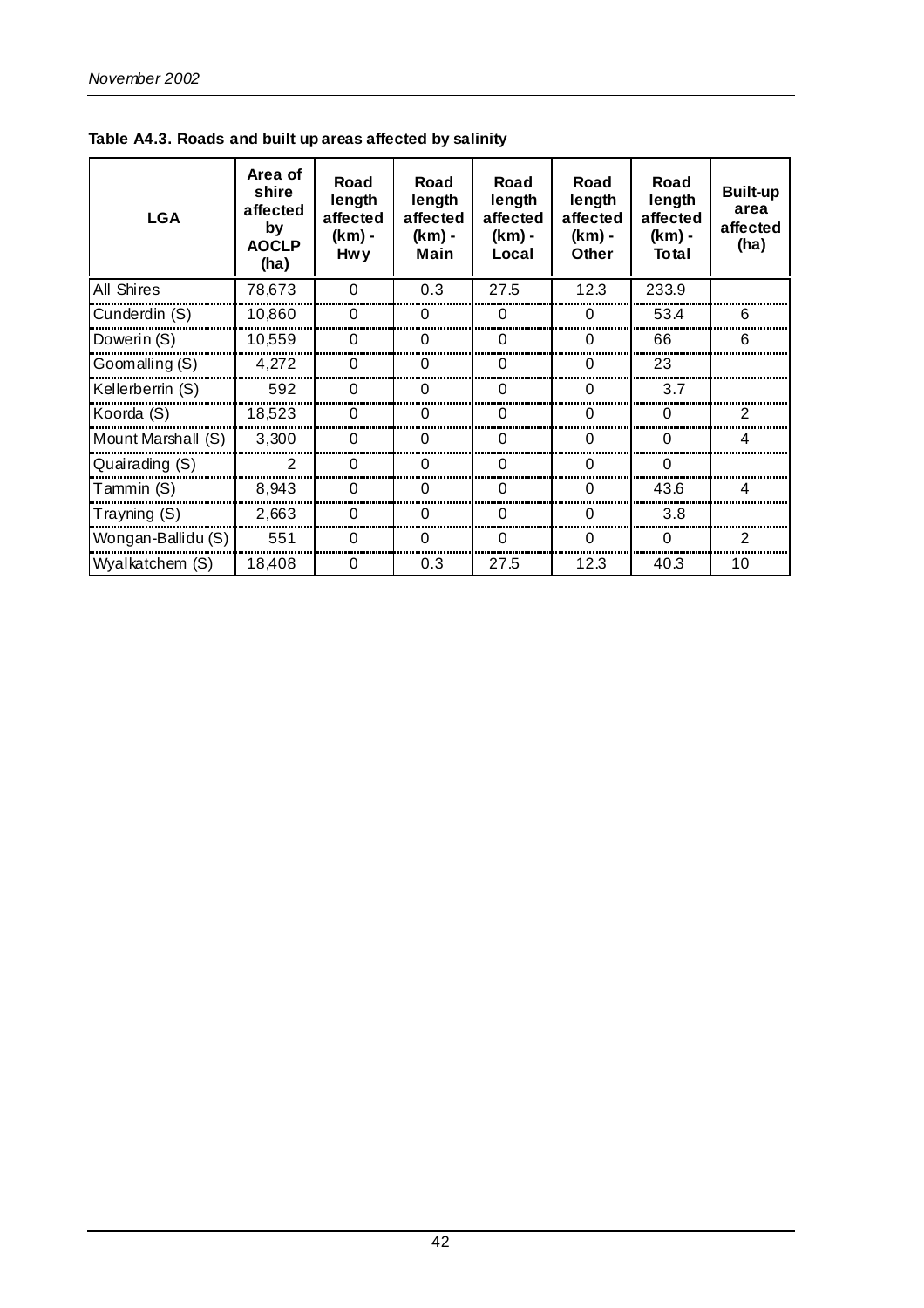## **A5. Contacts**

The most important source of up to date agricultural resource management information is: www.agric.wa.gov.au

Natural resource management information can also be found at: www.avonicm.org.au

| Area                               | <b>Contact name</b> | <b>Contact details</b>                                                                                             |
|------------------------------------|---------------------|--------------------------------------------------------------------------------------------------------------------|
| Farming systems                    | TrevorLacey         | Department of Agriculture,<br>Northam<br>Tel: 96902101    Fax: 96221902<br>Email: tlacey@agric.wa.gov.au           |
| Soils                              | Paul Galloway       | Department of Agriculture, Narrogin<br>Tel: 98810227    Fax: 98811950<br>Email: pgalloway@agric.wa.gov.au          |
| Hydrology                          |                     | Shahzad Ghauri Department of Agriculture, Northam<br>Tel: 96902102 Fax: 96221902<br>Email: sghauri@agric.wa.gov.au |
| Surface water management           | Harry Lauk          | Department of Agriculture, Northam<br>Tel: 96902162 Fax: 96221902<br>Email: hlauk@agric.wa.gov.au                  |
| Remnant vegetation<br>revegetation | Don Cummins         | Department of Agriculture, Northam<br>Email: dcummins@agric.wa.gov.au                                              |

**Table A5.1. Contacts list**